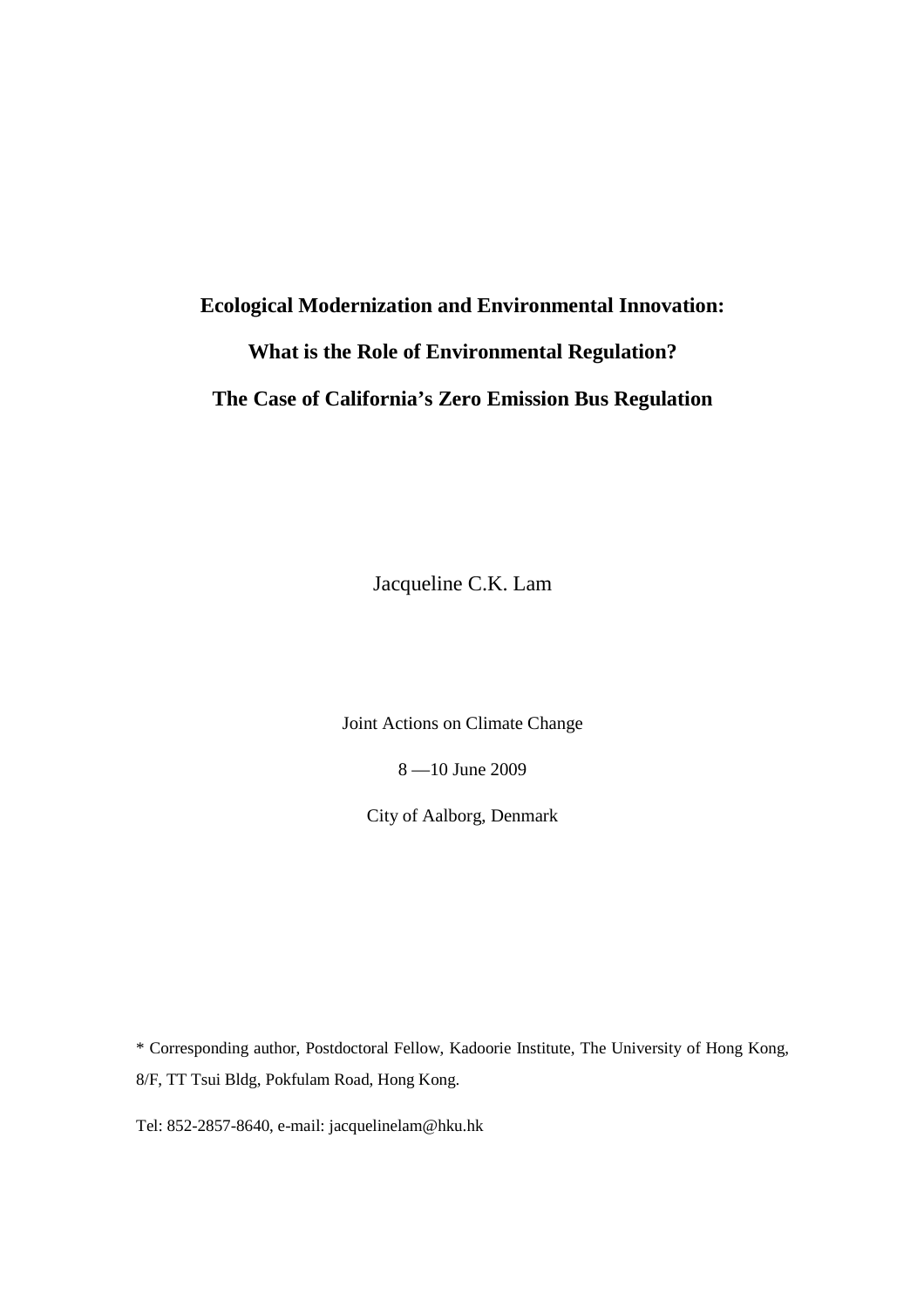### **ABSTRACT**

Technological Environmental innovation (TEI) has been taken to be a critical means to achieve both economic gain and environmental performance at the same time in the Ecological Modernization Theory (EMT). The adoption of EI can not only reduce emissions and the consumption of resources but also improve the eco-efficiency to bring about better competitiveness. This is a double benefit for the environment and corporate businesses. Nevertheless, many factors can hinder the adoption of EI. The purpose of this paper is to investigate the factors conditions that govern the firms to adopt TEI and the role of environmental regulation in stimulating the industry to engage in TEI.

It has been a dominant conception in the EM literature that traditional environmental policy should increasingly be replaced by market-based and voluntary measures, because the Traditional Environmental Regulatory Approach (TERA) are taken as less effective in creating favourable conditions for environmentally sound practices and behaviour than the market-based and voluntary measures. Although incentive-based and voluntary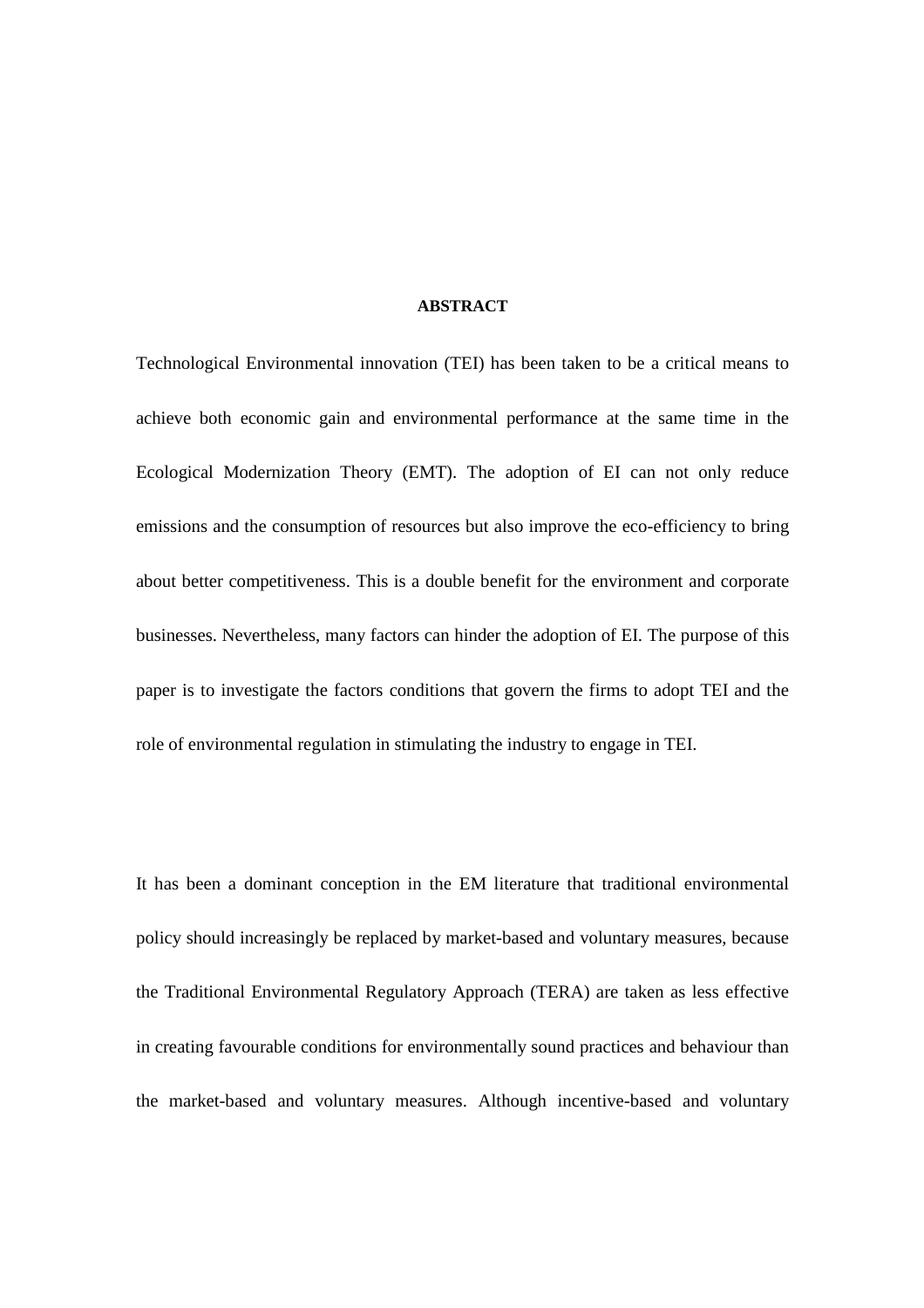measures are useful and valuable tools, the success of such approach depends, to a certain extent, on the willingness of firms to commit to TEI and the removal of barriers such as uncertainty, negative externality, spillover problem, information asymmetry. Without the regulatory pressure, when faced with TEI that requires the devotion of more firm resources, firms can easily delay or ignore the adoption of TEI, even if the TEI is profitable in the long run.

The new environmental regulatory approach (NERA) is therefore put forth to better address the issue. The basic rationale underlying NERA is to capitalize on the benefits that environmental regulation can bring in terms of stimulating TEIs, while reducing the negative impacts that traditional C&C regulation has brought in terms of preventing companies from searching for innovative solutions and achieving outstanding environmental performance. This is done by replacing traditional environmental regulations with new environmental regulations that are innovation-oriented, and are properly-designed and implemented with the following regulatory characteristics being taken into account: innovation-orientation, goal-setting, stringency, flexibility, certainty, consistency, innovation-oriented, participatory, capability-enhanced, which carry the potentials to induce the favourable innovation conditions for firm-level TEIs. The NERA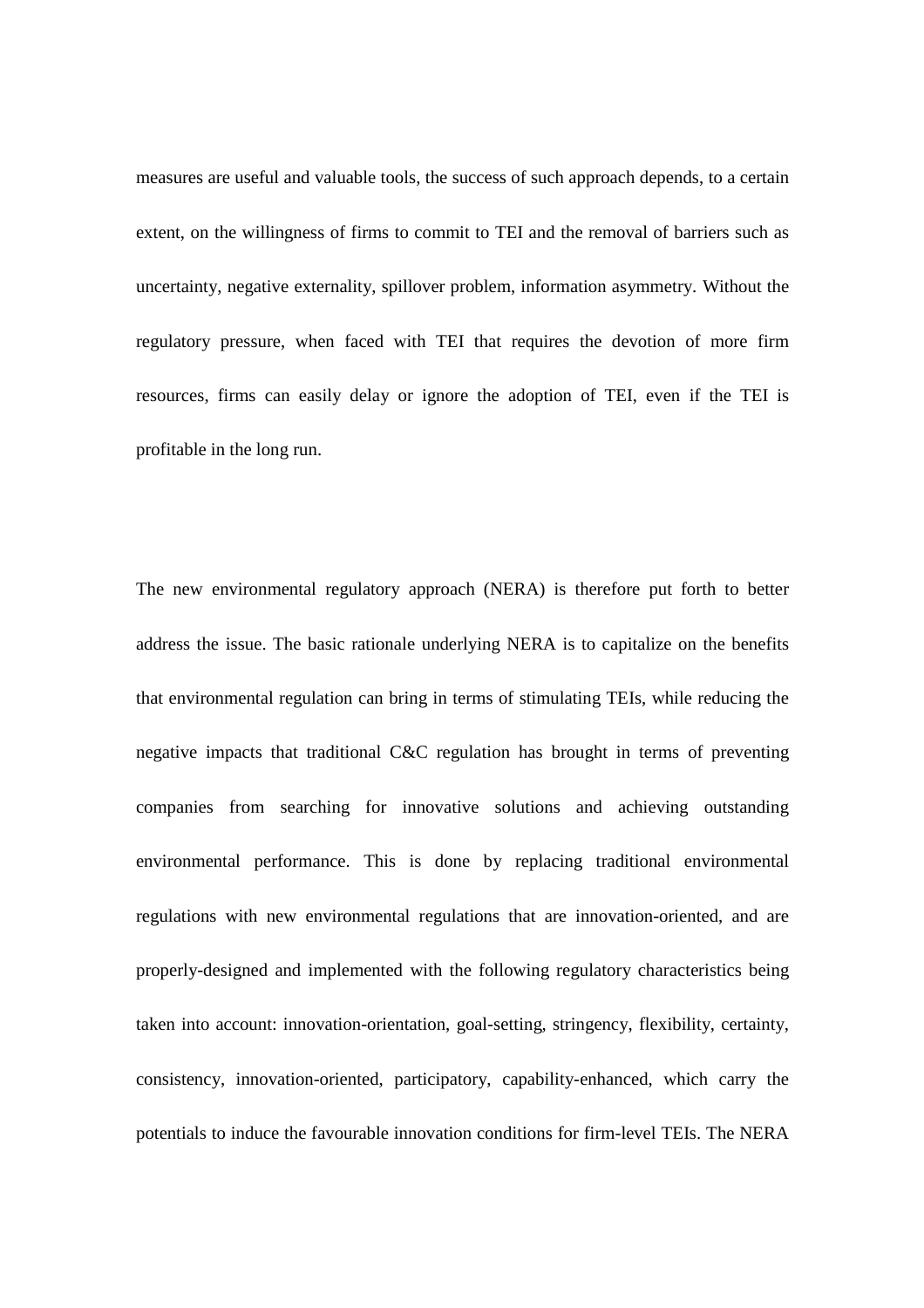also implies the need for the regulatory component to be mixed with the market-based and voluntary components that offer additional incentives, facilitate innovation capabilities, and change managerial perceptions and receptivity towards technology change. On the one hand, the regulatory component of the NERA guarantees that firms are motivated to continuously search for new TEIs to meet the constantly tightening standards. On the other hand, the incentives and voluntary component facilitates firms to improve various innovation conditions to achieve superior environmental performance.

**Key words:** Technological Environmental Innovation, Environmental Regulation, New Environmental Regulatory Approach, Ecological Modernization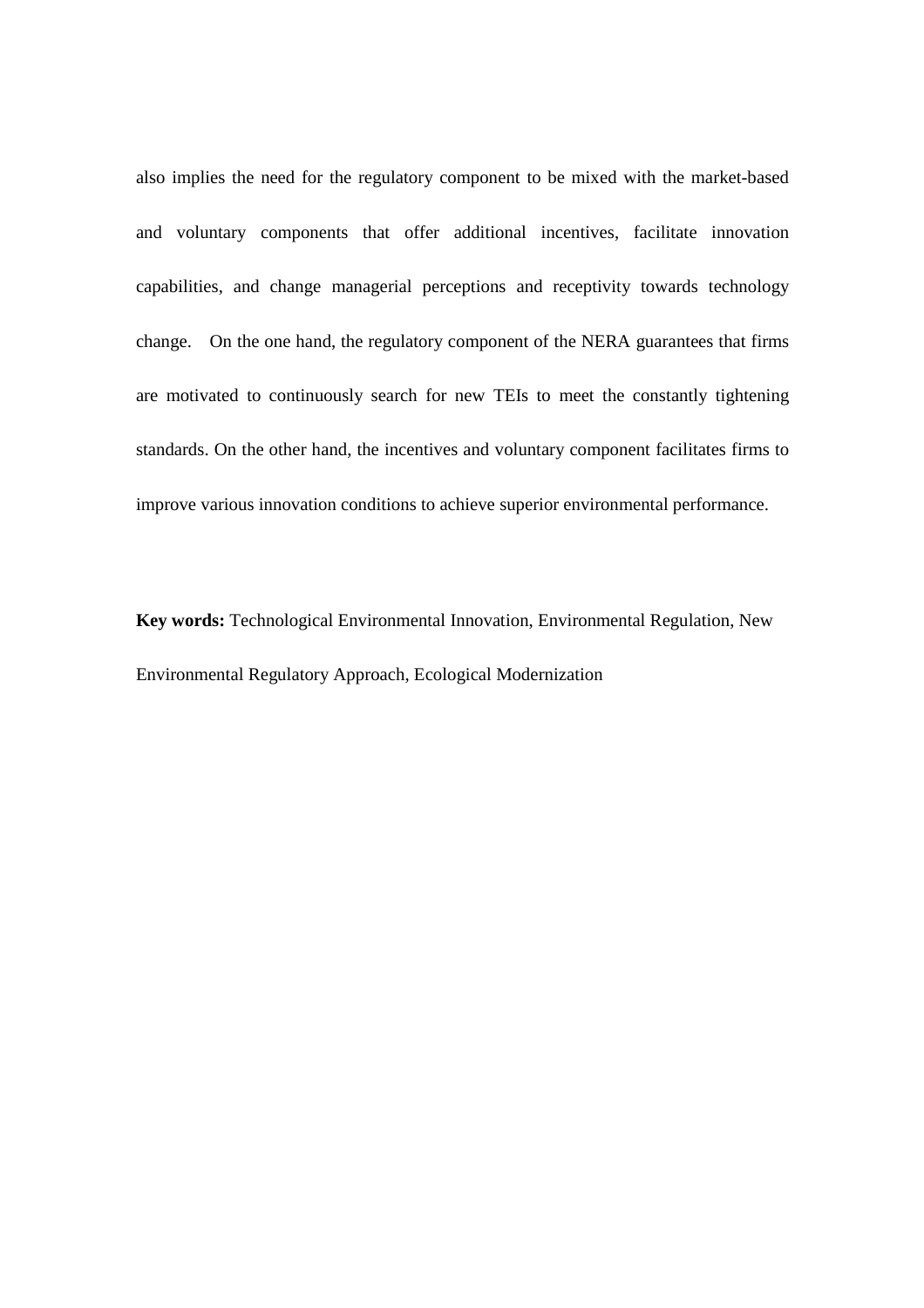## **Ecological Modernization and Environmental Innovation: What Role for Environmental Regulation?**

## **INTRODUCTION**

Technological Environmental innovation (TEI) has been taken to be a critical means to achieve both economic gain and environmental performance at the same time in the Ecological Modernization Theory (EMT). The adoption of EI can not only reduce emissions and the consumption of resources but also improve the eco-efficiency to bring about better competitiveness. This is a double benefit for the environment and corporate businesses. Nevertheless, many factors can hinder the adoption of TEI. The purpose of this paper is to investigate the conditions that govern the adoption of TEI and the role that environmental regulation can play in stimulating the industry to engage in TEI.

It has been a dominant conception in the EM literature that traditional environmental policy should increasingly be replaced by market-based and voluntary measures, because the Traditional Environmental Regulatory Approach (TERA) are taken as less effective in creating favourable conditions for environmentally sound practices and behaviour than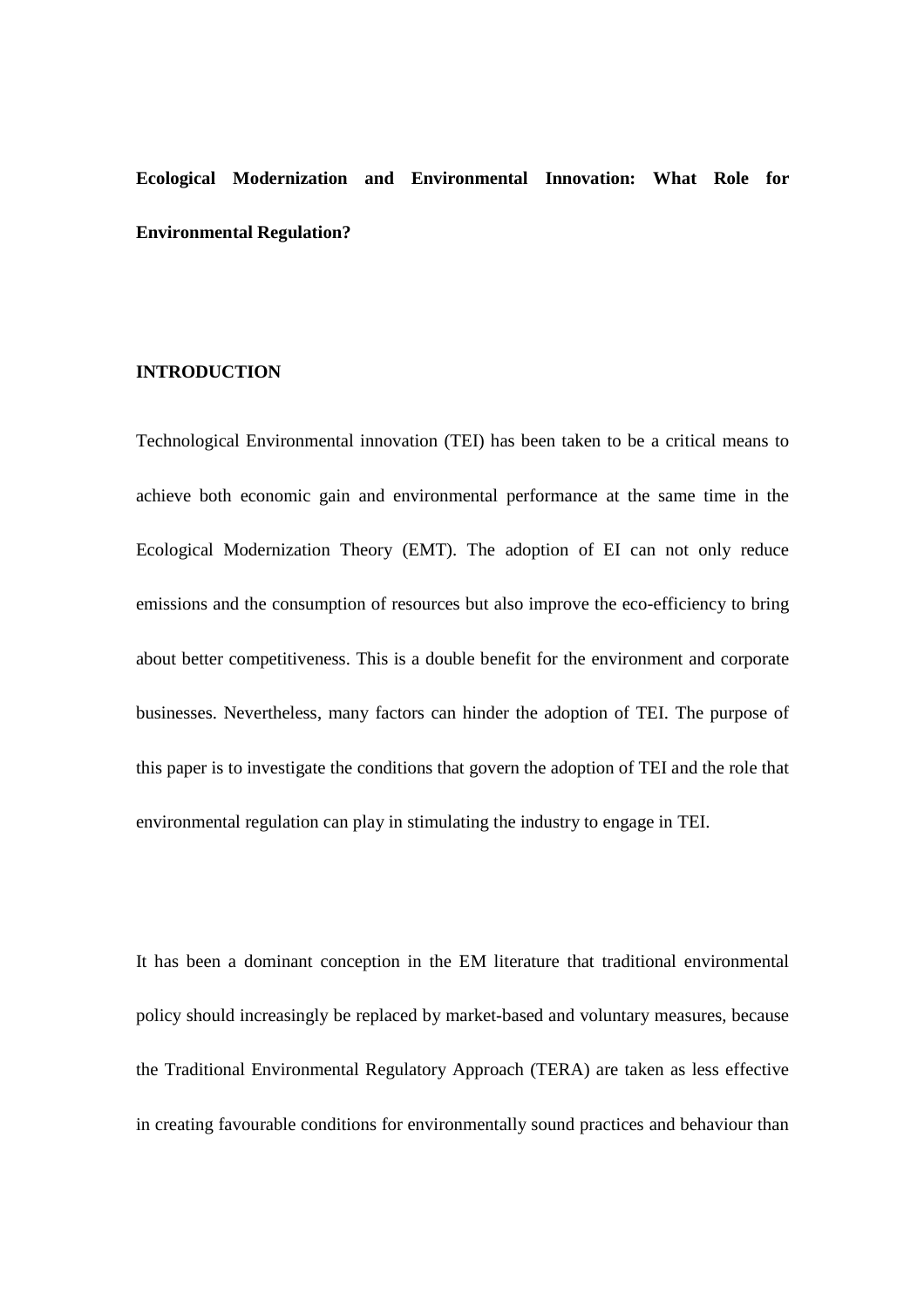the market-based and voluntary measures, because of its adversarial, inflexible, and command-and-control regulatory characteristics. Although incentive-based and voluntary measures are useful and valuable tools, the success of such approach depends, to a certain extent, on the willingness of firms to commit to TEI and the removal of barriers such as uncertainty, negative externality, spillover problem, information asymmetry. Without the regulatory pressure, when faced with TEI that requires the devotion of more firm resources, firms can easily delay or ignore the adoption of TEI, even if the TEI is profitable in the long run.

The new environmental regulatory approach (NERA) is therefore put forth to better address the issue. The basic rationale underlying NERA is to capitalize on the benefits that environmental regulation can bring in terms of stimulating TEIs, while reducing the negative impacts that traditional C&C regulation has brought in terms of preventing companies from searching for innovative solutions and achieving outstanding environmental performance. This is done by replacing traditional environmental regulations with new environmental regulations that are innovation-oriented, and are properly-designed and implemented with the following regulatory characteristics being taken into account: goal-setting, stringency, flexibility, certainty, consistency,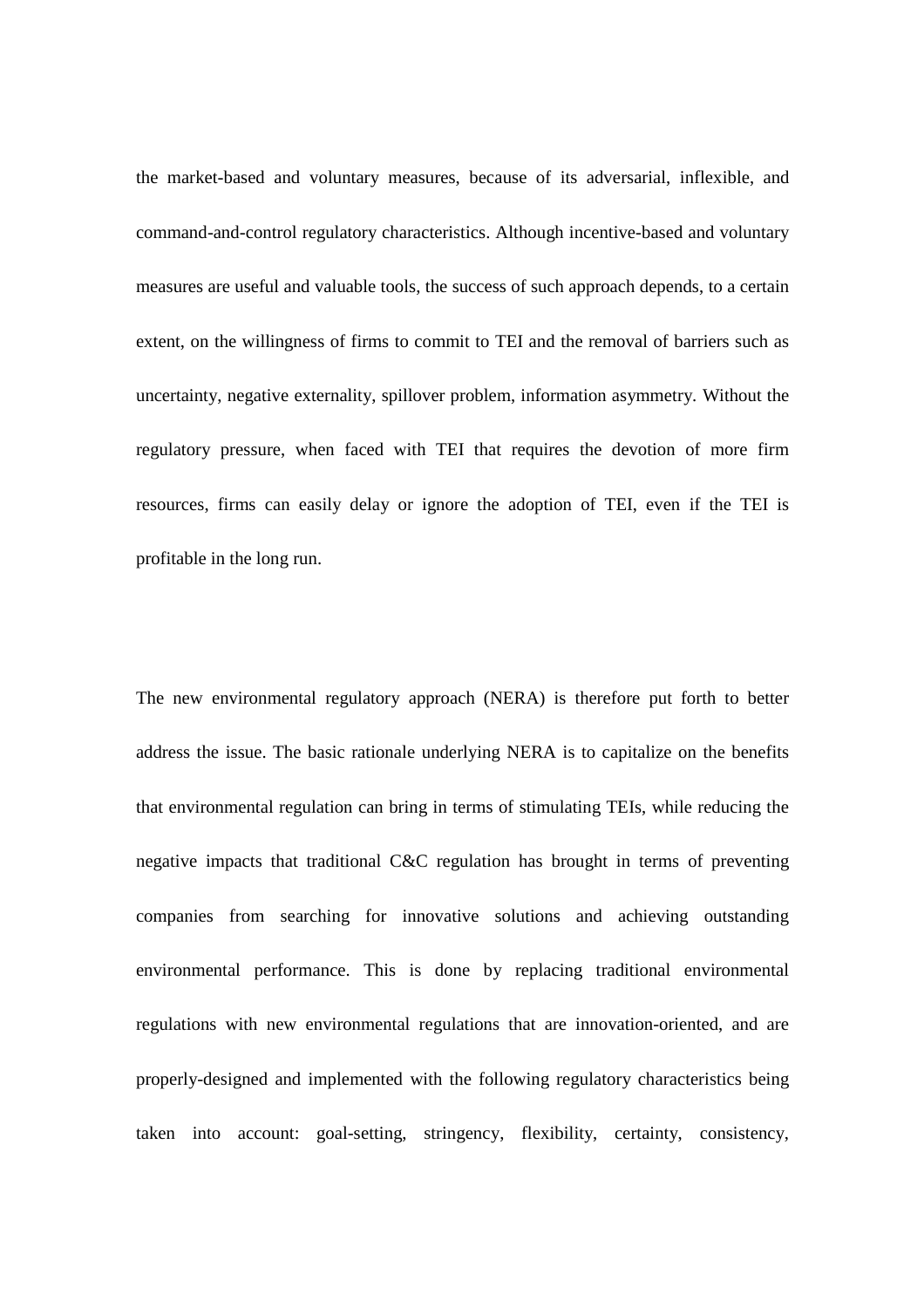innovation-oriented, participatory, capability-enhanced, which carry the potentials to induce the favourable innovation conditions for firm-level TEIs. The NERA also implies the need for the regulatory component to be mixed with the market-based and voluntary components that offer additional incentives, facilitate innovation capabilities, and change managerial perceptions and receptivity towards technology change. On the one hand, the regulatory component of the NERA guarantees that firms are motivated to continuously search for new TEIs to meet the constantly tightening standards. On the other hand, the incentives and voluntary component facilitates firms to improve various innovation conditions to achieve superior environmental performance.

In the following, we will first examine the theoretical relationship between ecological modernization, technological environmental innovation, and environmental regulation. The role of NERA will be outlined. Second, we will use a case study focusing on the Zero Emission Bus (ZBus) Regulation introduced in 2000 in California to illustrate how this regulation resembles the regulatory characteristics of NERA and how it induces the favourable innovation conditions for California transit agencies to start demonstrating the fuel cell buses in the streets.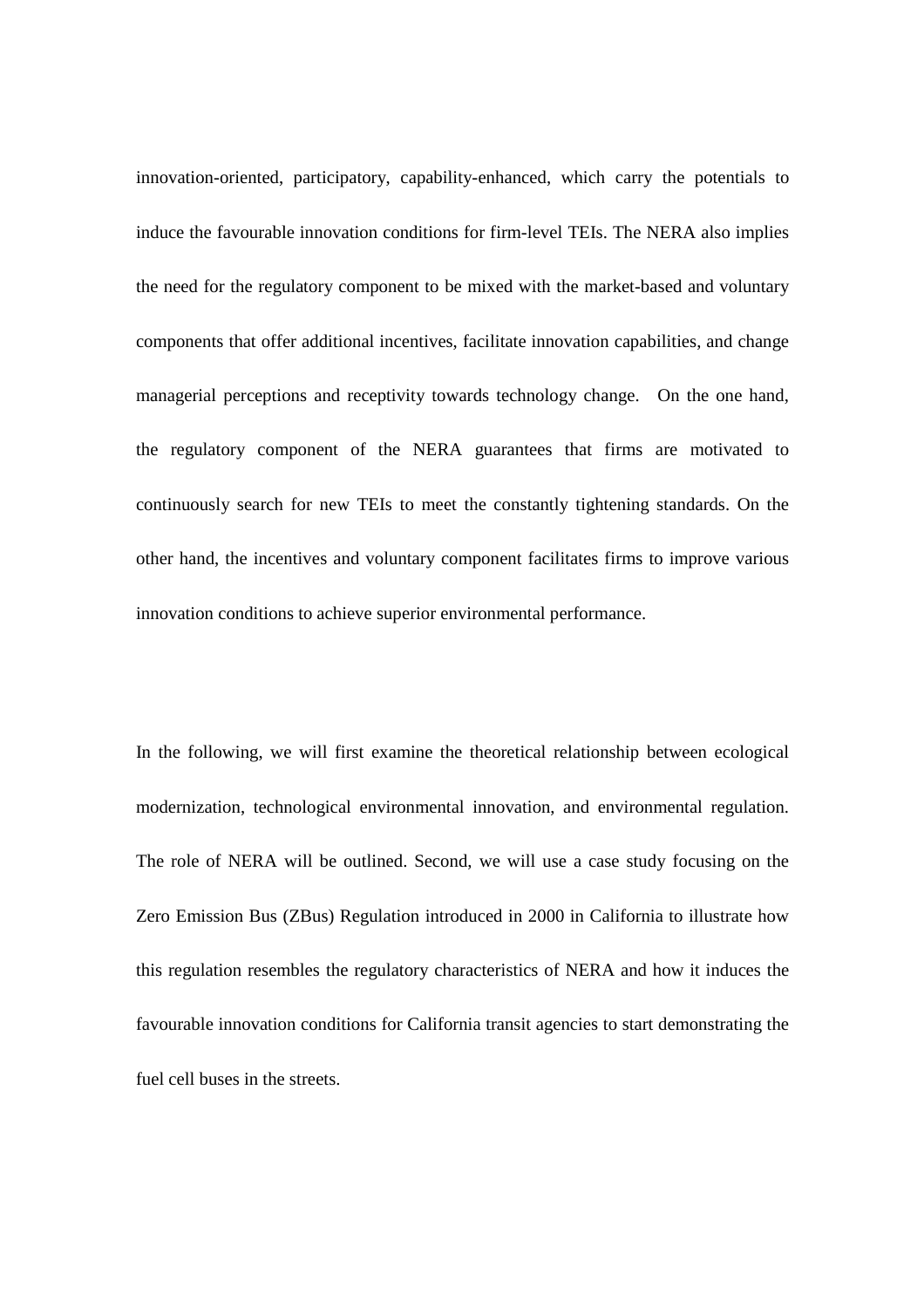## **ECOLOGICAL MODERNIZATION AND TECHNOLOGICAL ENVIRONMENTAL INNOVATION**

Emerging in Western Europe in the 1980s, EMT represents a body of social theory that focuses on relations between the environment and the economy (Gouldson and Murphy, 1998; Murphy, 2000; Janicke, 2008). Unlike counter-productivity theories or de-modernization theses, EM basically argues that the most effective and appropriate way to address the ecological crisis is through the continuous process of technical, institutional and social transformation within the framework of the existing capitalist system (Cohen, 1997; Gouldson and Murphy, 1997; Mol, 2001; Mol and Sonnenfeld, 2000). The basic intention behind EM was to link the drive for modernization in the developed market economies and the long-term requirement for a more environmentally friendly development through technological environmental innovation (TEI) that improves environmental efficiency and at the same time yields economic competitiveness as a result of improvement in resource productivity (Gouldson and Murphy, 1998; Janicke, 2008). Hunold and Dryzek (2001: 3-4) observe that: "[The] idea is to solve environmental problems by making capitalism less wasteful and thus more sustainable, while retaining the basic system of capitalist production and consumption. The approach to environmental problem is therefore efficiency-oriented."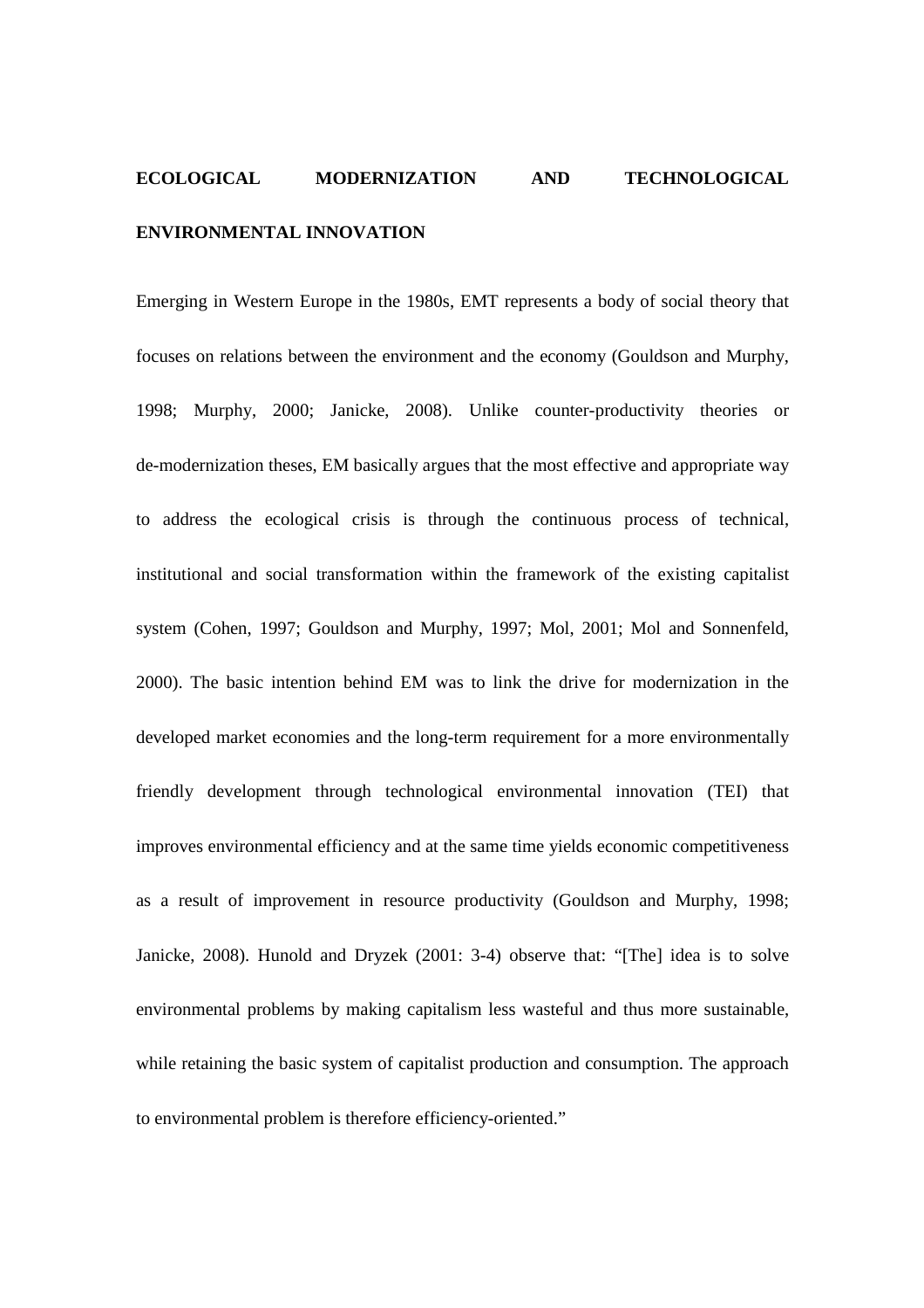In this article, TEI refers to any new techniques or technologies that have beneficial effects on the environment regardless of whether this effect was the main objective of innovation. However, not all TEIs achieve the desirable EM objective of improving both economic and environmental performance. On the one hand, there are TEIs that provide a huge potential for environmental improvement but incur huge capital investment costs. For instance, the adoption of renewable energy technologies such as fuel cell or solar technologies for companies may be taken as highly environmental friendly in terms of their carbon reduction potential but at the same time creating high financial burden and reducing a company's economic gains. On the other hand, there can be TEIs that create little extra financial burden for the company but yet offer very limited potential for environmental improvement. For instance, the adoption of more energy-efficient technologies may offer a more cost-effective alternative for companies than the renewable options because of the lower capital cost but in return has lesser potential for energy-saving and carbon reduction.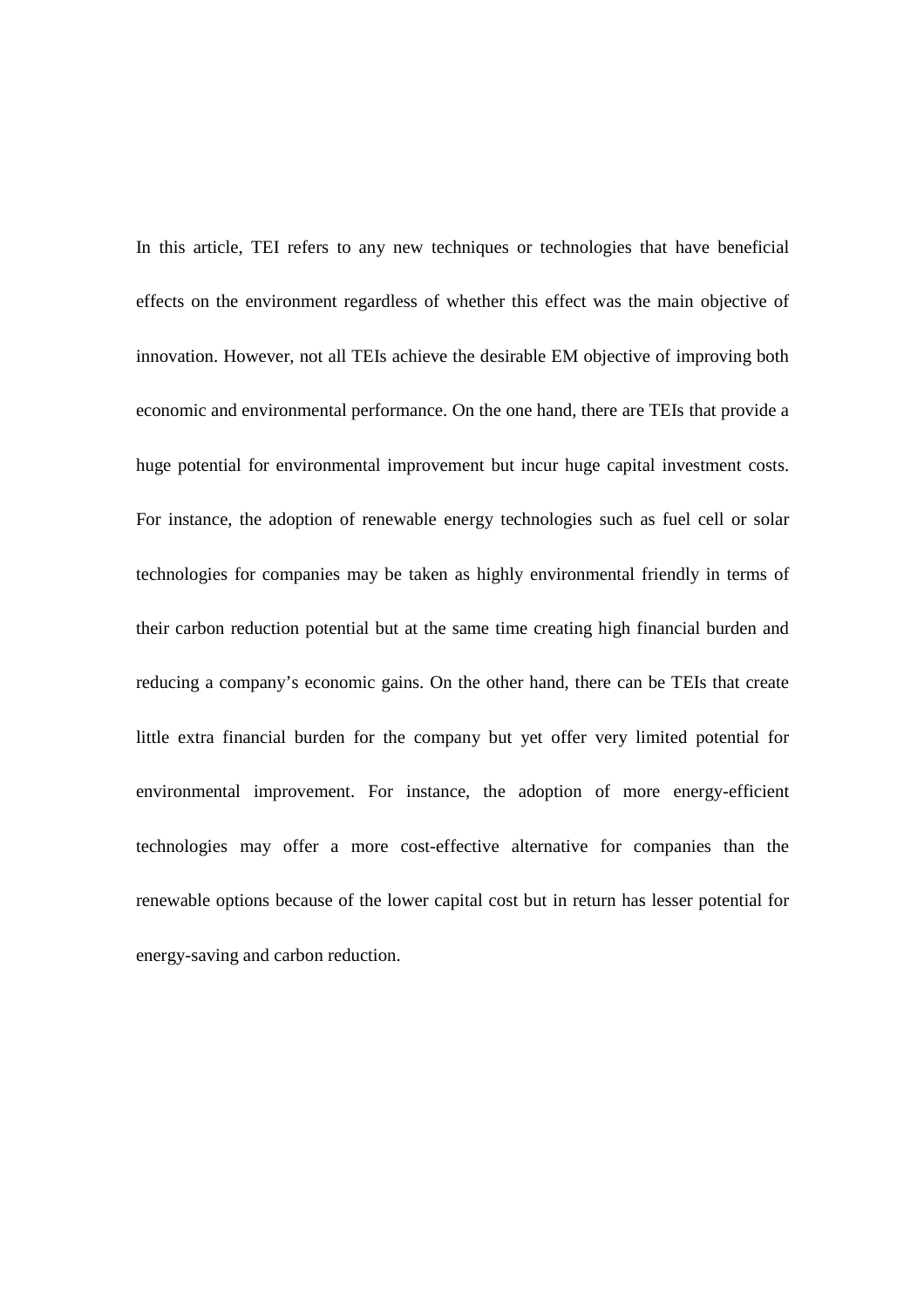The adoption/diffusion of TEI is determined by economic, firm-internal and contextual factors. Neoclassical economists argue that TEI is more prone to be picked up by companies when the economic benefits associated with the TEI overrides costs and where market failures and barriers, such as negative externality, information asymmetry, technological lock-in, have been removed (Jaffe, Newell and Stavins, 2000). Taking the neo-Schumpeterian perspective, firm-internal and contextual factors that can impact the decision-making of TEI, e.g. bounded rationality, firm capabilities and stakeholder perspectives (Berkout and Gouldson, 2003) have been taken into account in this analysis.

#### *Economic Factors: Economic Incentives*

Economic factors refer to those factors that influence TEI decisions based on economic principles and market power. Decisions for or against a TEI option is determined by whether the expected economic benefits outweigh the expected costs of a TEI investment.

One of the major considerations for firm decision-makers with regard to decisions about TEI is economic incentive. From the neoclassical perspective, a profit maximizing firm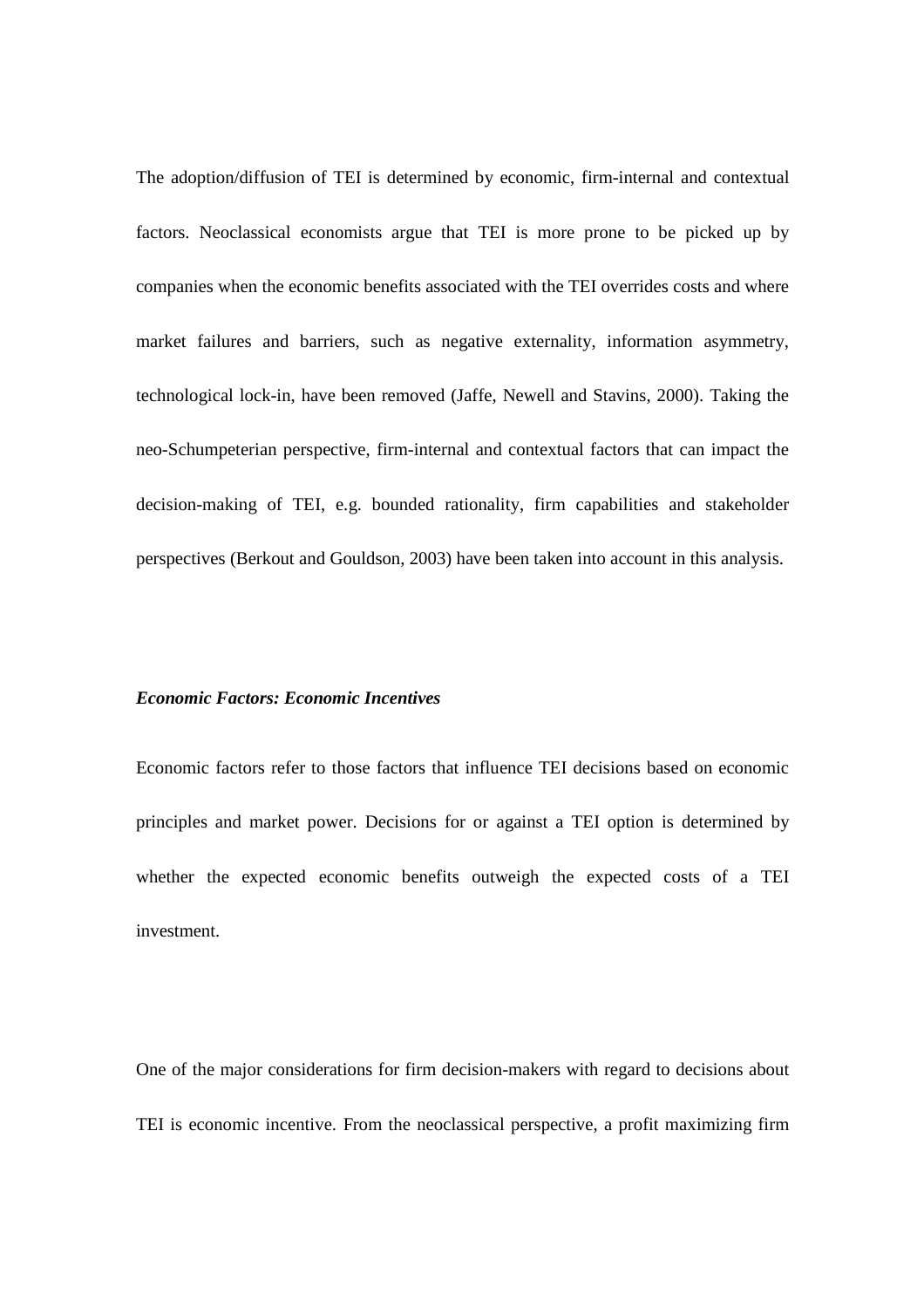will undertake TEI only if the economic benefits of committing in TEI overrides its costs. The incentivizing factors include direct and indirect economic benefits, as well as non-economic benefits that can be translated into economic ones. Direct economic benefits include increased cost-effectiveness and profitability. For instance, the installation of energy-saving technologies for a manufacturing plant may reduce the overall cost of electricity resulting in higher cost-effectiveness. Indirect economic benefits of TEI include improved resource productivity and increased competitive advantage. Another set of non-economic benefits that often associates with conducting TEI, such as improved customer satisfactions, public relations, staff commitment, corporate reputation, etc., may also be translated into economic benefits and be taken into account in the environmental innovation calculus (Porter and Van der Linde, 1995a, 1995b; Gouldson and Murphy, 1998). The higher the economic benefit and the lower the cost of conducting TEI, the bigger the economic incentive for TEI.

Economic benefits can be removed or reduced by market failures and barriers. Negative and positive externalities, failures to promote effective competition, incomplete information and information asymmetry, and technological lock-ins prevent market from providing correct market signals, accessing to complete market information and making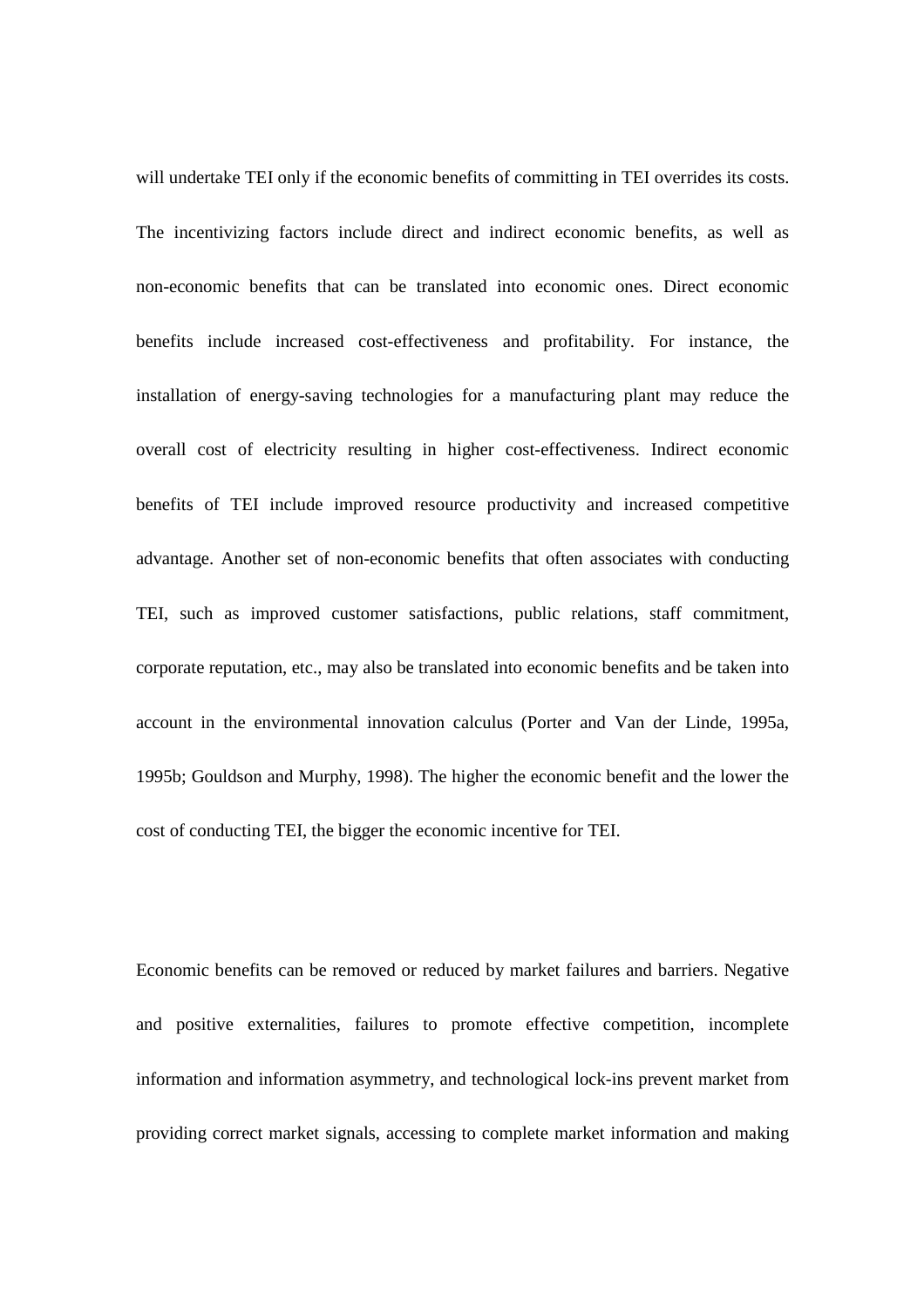rational decisions on TEI (Jaffe, Newell and Stavins, 2004). For instance, negative externality heightens the opportunities for firms to enjoy the goods and services provided by the environment for free. Firms are better off by not conducting TEI as any effort of doing so does not produce extra benefit for the company but only additional costs. Hence, there are very few incentives for TEI under negative externality. Positive externality, in the form of knowledge and adoption externalities, will encourage less than the expected level of TEI because of spillover effect. Given that late innovators or adopters can always benefit from the knowledge or adoption spillovers of the first-movers, in the form of dynamic increasing returns, it is economically non-beneficial for one to start earlier than later in the absence of any mechanisms to safeguard against knowledge or adoption spillover. Incomplete information prevents rational decision-making of technological choices, creating uncertainties about environmental investments. In some instances, it triggers off underinvestment of TEI. Information asymmetry usually blocks the weaker parties (such as smaller firms) from accessing to the same level of information (pricing and quality) as the stronger ones (most likely the larger firms) and heightens the economic uncertainty and risks of conducting TEI. Finally, technological lock-in increases the resistance to adapting to new technologies. Lock-in implies that the benefits of increasing returns of the existing technologies outweigh the benefits of switching to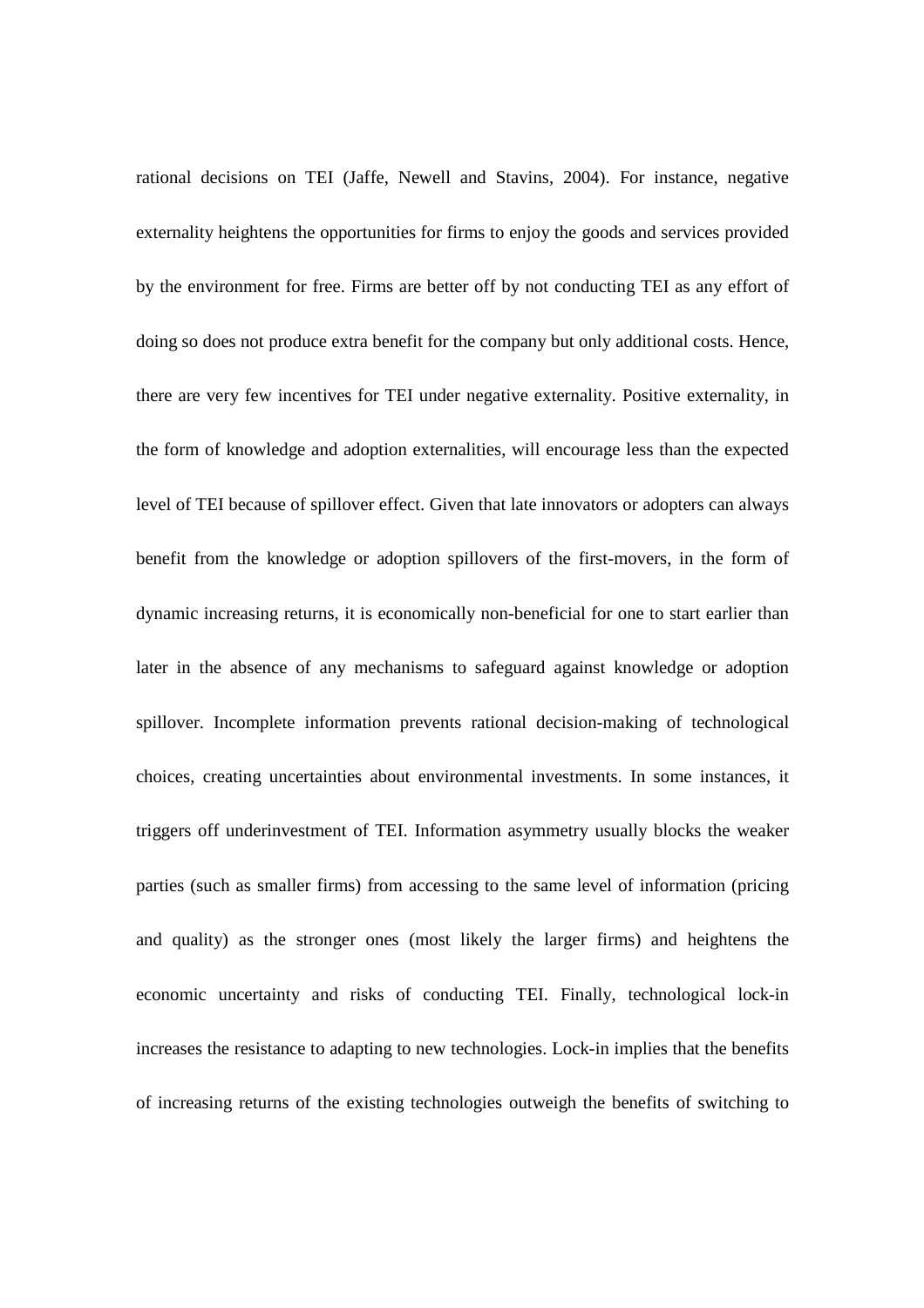superior technologies. The problem is even larger if the shift involves broader social interest. The social resistance to existing technologies introduces further uncertainty of profit return for first movers. Empirical evidence suggests that the absence of non-gasoline infrastructural support accounts for the difficulty in adopting non-gasoline technologies. It explains well why gasoline technologies dominate over non-gasoline counterparts, despite the significant social advantages of competing non-gasoline technologies in the long run (Jaffe, Newell and Stavins, 2004).

## *Firm Internal Factors: Innovation Capabilities*

Apart from economic factors, firm internal factors also affect a firm's decision on TEI. Strategic management literature provides insights into what firm-internal conditions and strategies that determine TEI decisions. Corral (2002, 2003) highlights that a firm's organizational and technological capabilities, strategic alliances and networks of collaboration, will crucially affect its willingness and ultimate decision on technology change. Corral (2002, 2003) regards them as the essential capabilities for a firm to integrate new knowledge into their production processes and products. The more the firm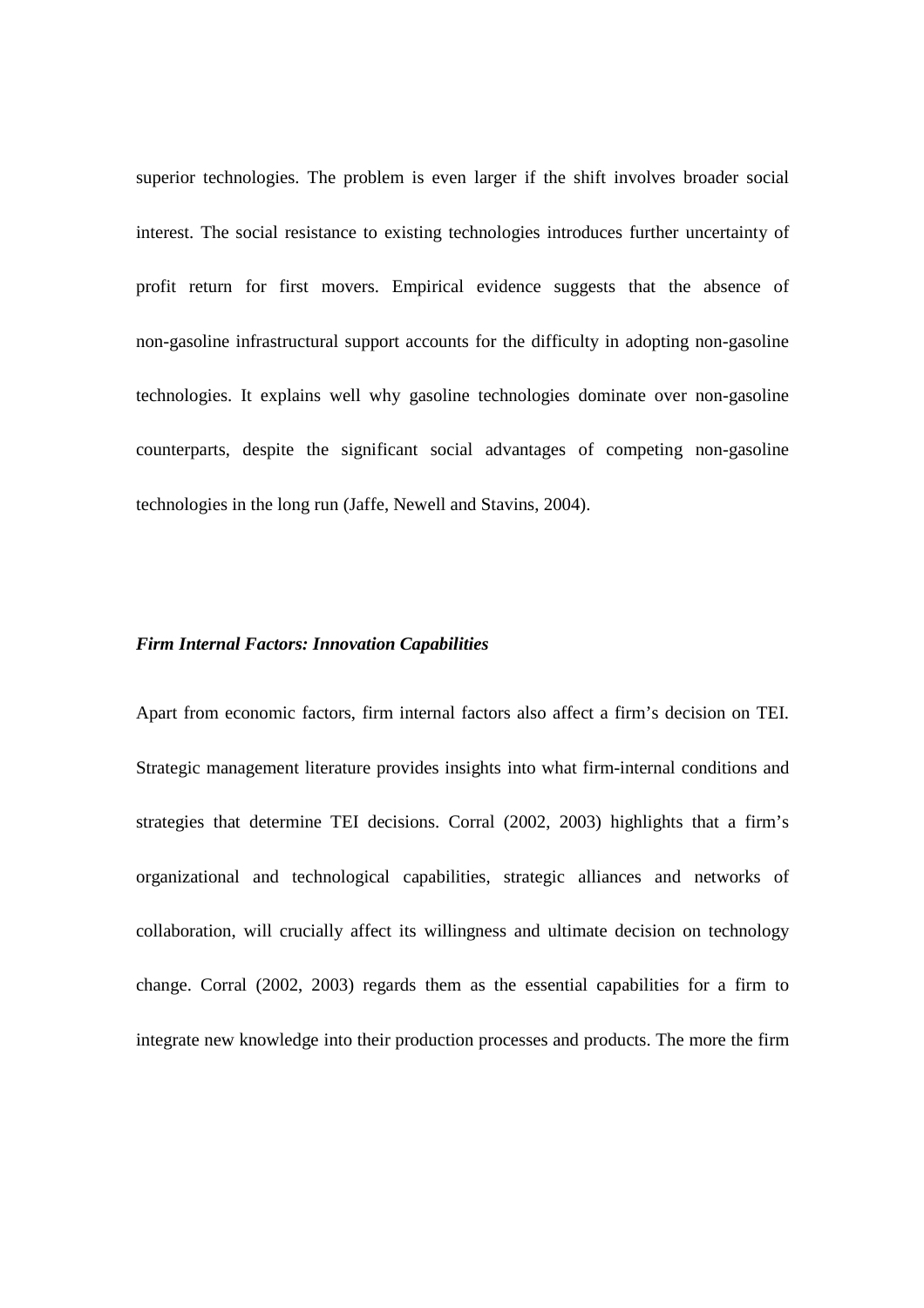possesses these capabilities, the higher the potential to diffuse or adopt new environmental technologies.

Organizational capabilities refer to the ability for firms to learn quickly and reshape organizational structures and routines to enable organizational and technological changes in the company. Technological capabilities refer to the extent that the existing production processes are able to adapt to and prepare for transitions towards new technological pathways. This depends upon the nature of physical infrastructures that are available within regulated firms to undergo changes, the technical and technological skills that are available to undergo technological transitions (Gouldson and Murphy, 1998; Kemp, 1997), and the technical tools, such as Life Cycle Analysis, that are available to help firms assess their feasibility to undertake technological change (Corral, 2002, 2003). Strategic alliance refers to the ability of firms to outsource knowledge and to form partnership with suppliers, customers and competitors. Finally, firms need the capability to organize networks of learning and collaboration with universities and public R&D institutions, and to develop relations with other industrial sectors and regulatory institutions and agencies. Corral (2002, 2003) argues that the more the firms acquire these capabilities, the more they are willing and capable of taking part in TEI.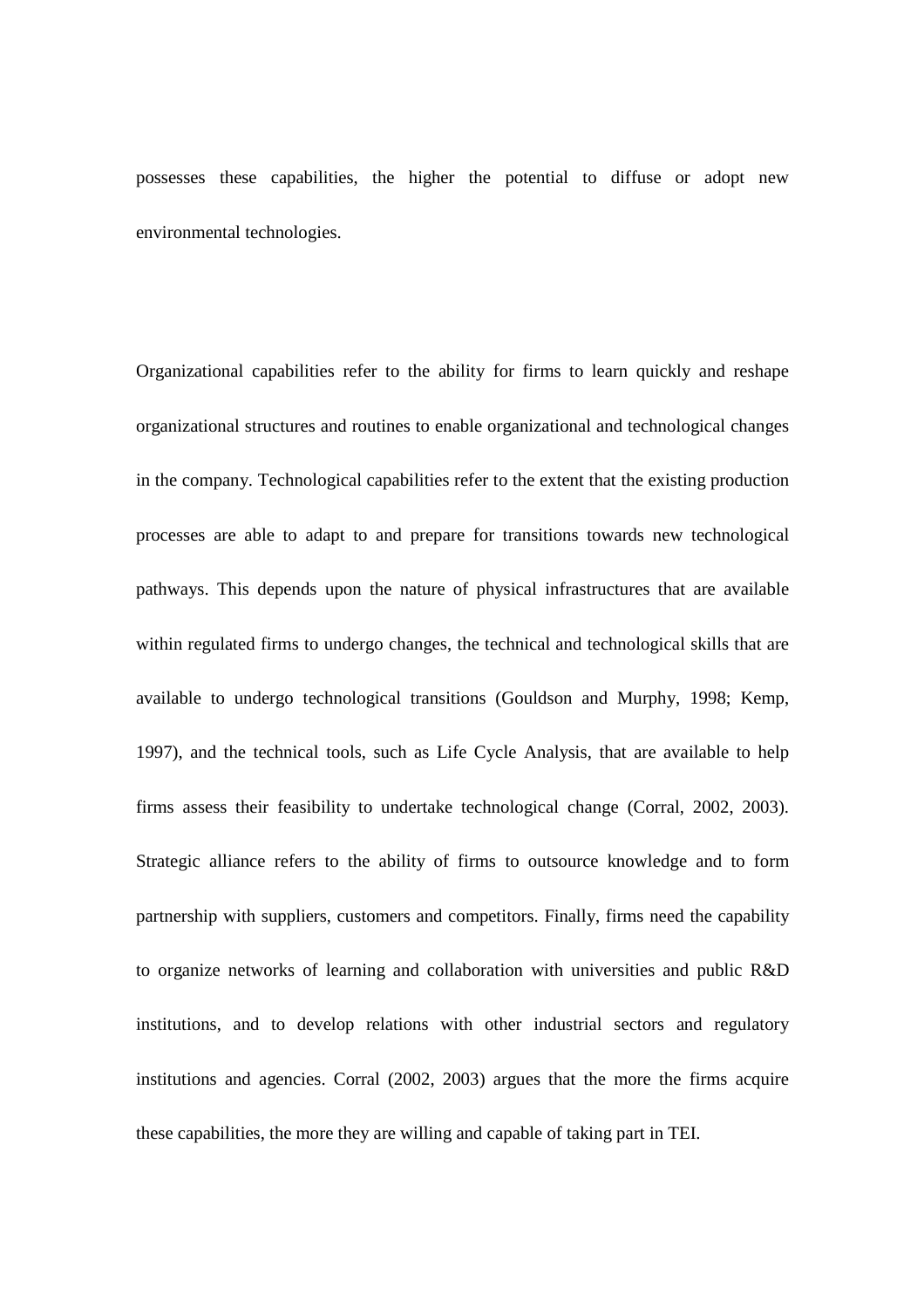## *Stakeholder Factors: Stakeholder Attitudes, Norms & Behaviours*

This article takes into account the individual, institutional and societal attitudes, norms and behaviours as factors influencing a firm's decision-making on TEI. Evolutionary economics advocates the need to pay attention to the individual characteristics of environmental innovation. Attitudes, norms and behaviours of individuals are considered to be critical determinants in explaining the TEI behavior (Klemmer, Lehr and Lobbe, 1999). Specifically, the attitude of the firm manager on whether to pick up any TEI is related to environmental and economic risks. The higher the perceived environmental risk in association with the firm's existing production practices, the more the willingness of the firm manager to minimize such risk through adopting TEI. In contrast, the higher the perceived economic risk in association with the proposed TEI, the lower the willingness (Corral, 2002, 2003). Further, Neo-Schumpeterian economics argues that technology change is embedded within institutional settings and technological trajectories and thereby institutional norms and behaviours would influence individual decision-making concerning TEI as well. Lastly, a firm's decision-making about technology cannot be disassociated from social and political influence within which the firm is embedded (Kemp, 1997; Berkout and Gouldson, 2003). Firm managers need to attend to attitudes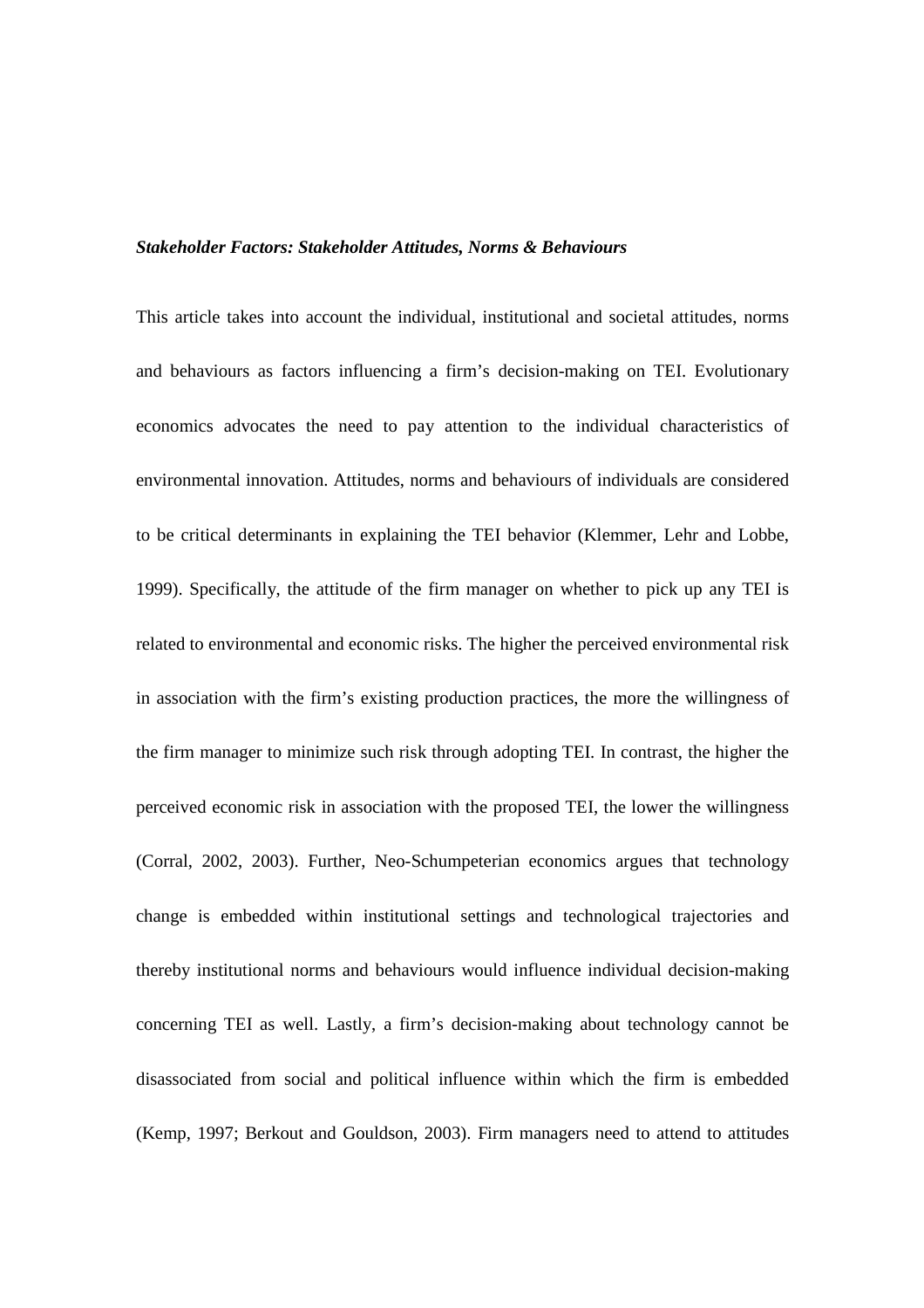and norms of societal stakeholders such as customers or regulators. Any TEI which conforms to societal perspectives and norms will be more readily accepted by individual decision-makers because of its potentially higher acceptability and lesser resistance in adoption.

#### **THE ROLE OF ENVIRONMENTAL REGULATION**

### *The Traditional Environmental Regulatory Approach (TERA)*

Traditionally, environmental regulation is dominated by command-and-control regulation (C&C REG), characterized by rules, hierarchy, control, deterrence, expertise and specialization. (Fiorino, 2006). "The old approach … aims to control behavior through a system of rules that prescribe uniform standards for diverse circumstances. It relies on a hierarchical model of control. Government sets requirements that regulated firms must follow. Anyone failing to meet the requirements faces penalties, in the form of fines, public censure or even criminal sanctions…this form of environmental regulation relies heavily on technical experts … also founded on specialization and division of labour" (Fiorino, 2006:6-7). Given the adversarial and deterrence character of C&C REG, there is barely any incentive for firms to reduce pollution beyond the prescribed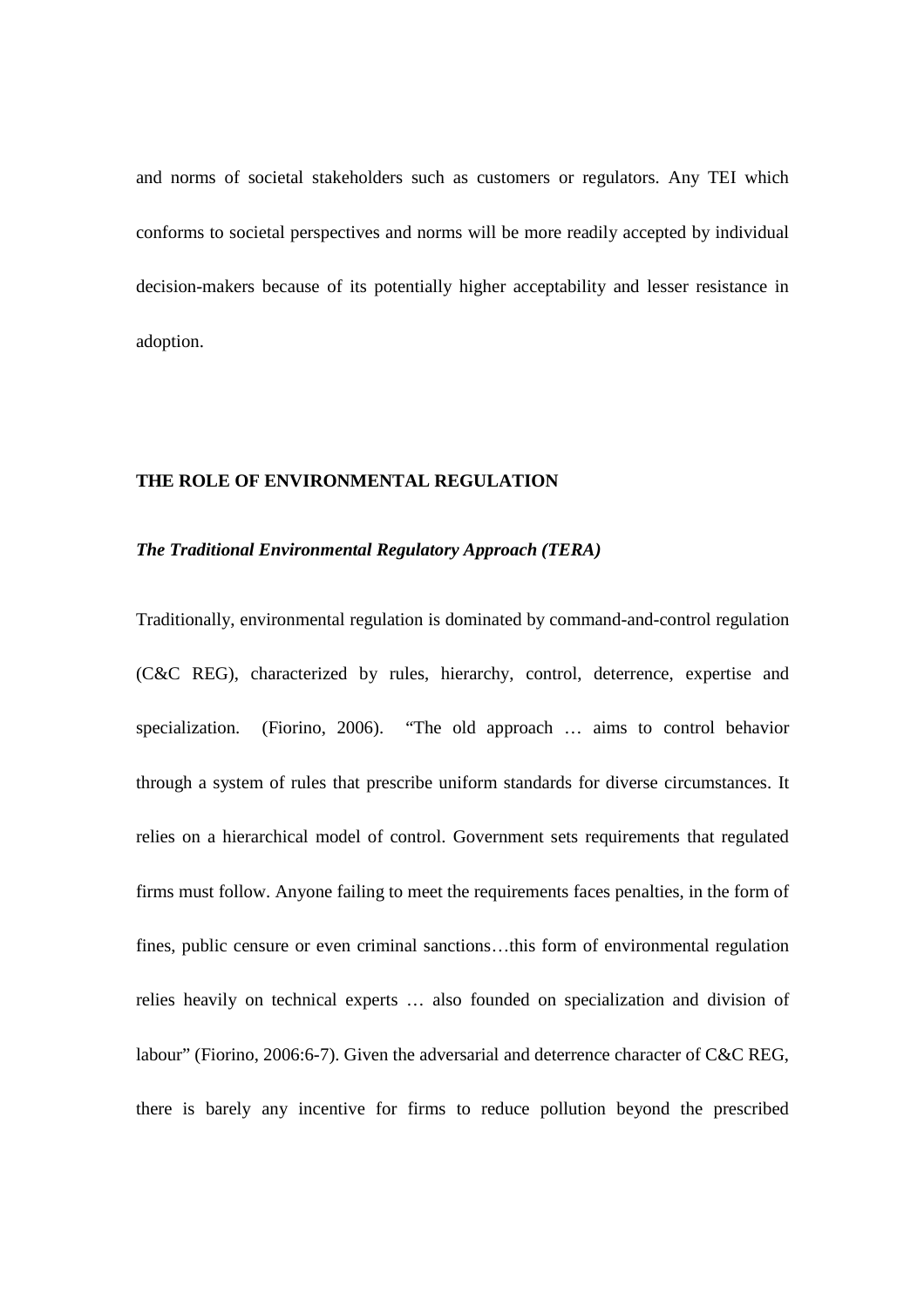environmental standards set by the regulation. Firms are not encouraged to look for innovative solutions to reduce pollution beyond the prescribed limit even if they have the relevant capacity and capability because no extra economic benefits can be reaped from such additional efforts. In other words, there is no competitive advantage to be gained from TEI under the C&C regulatory model. Given that deterrence and penalty were the primary motivational strategies for meeting prescribed environmental requirements (Fiorino, 2006), C&C REG only encourages firms to carve loopholes and shirk their environmental responsibility. A long list of undesirable consequences has been attached to the old adversarial C&C REG: it impedes innovation; is inflexible, legalistic and fragmented; is expensive, irrelevant to many environmental problems and ineffective in environmental management; faces an implementation deficit, and carry the risks of business as usual (Fìorino, 2006:71-85).

## *Innovation Potentials of Good Environmental Regulation*

In the 1990s, Porter and van der Linde argue that while adversarial C&C may discourage TEI, properly-designed environmental regulation (PD REG) can work the other way round. Porter and van der Linde (1995b) popularize the claim that properly-designed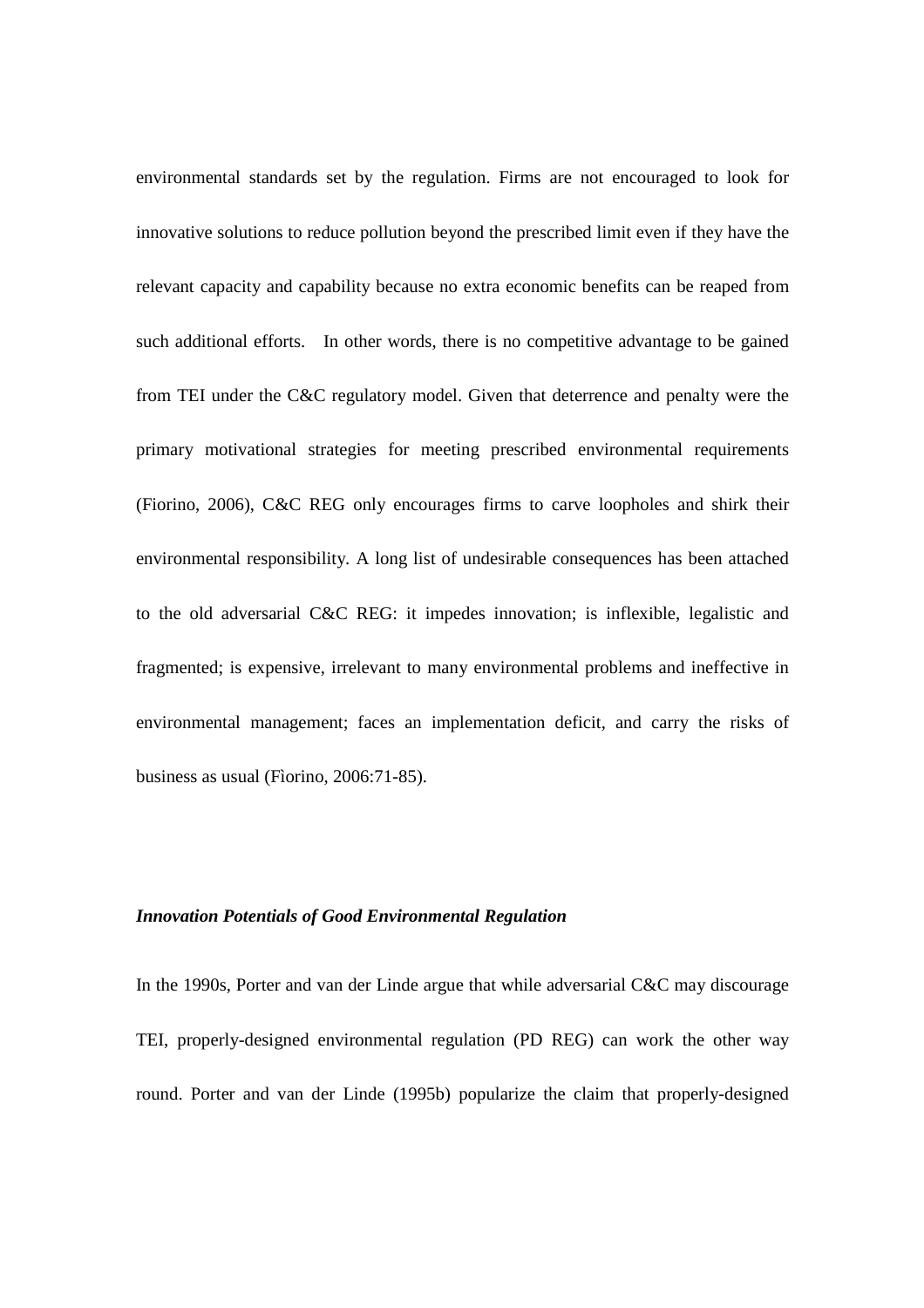environmental regulation may not only benefit the environment but also the regulated industries by making firms realize otherwise neglected investment opportunities, or the so called "win-win" hypothesis. Porter and van der Linde argue that strict environmental regulation and associated compliance costs could force industry to innovate and thus increase resource efficiency and enhance productivity. However, to avoid the negative consequence of poorly designed environmental regulation in the past, they note that good environmental regulations that foster TEI should be designed in such a way that create maximum opportunity for industries to innovate, should be technology-forcing instead of technology-setting, and should leave little rooms for uncertainty at every stage during the regulatory process. Specifically, they propose that properly-designed regulations should target at outcomes, not technologies; high stringency; adopt a phased approach with well-defined periods; complement with market incentives; converge with regulations in associated fields; synchronize with other countries or ahead of them; create stable and predictable regulatory process; involve industry participation from the beginning of the regulatory process and trust building; develop technical capabilities among regulators; make the regulatory process more efficient (Porter and van der Linde, 1995a, 1995b).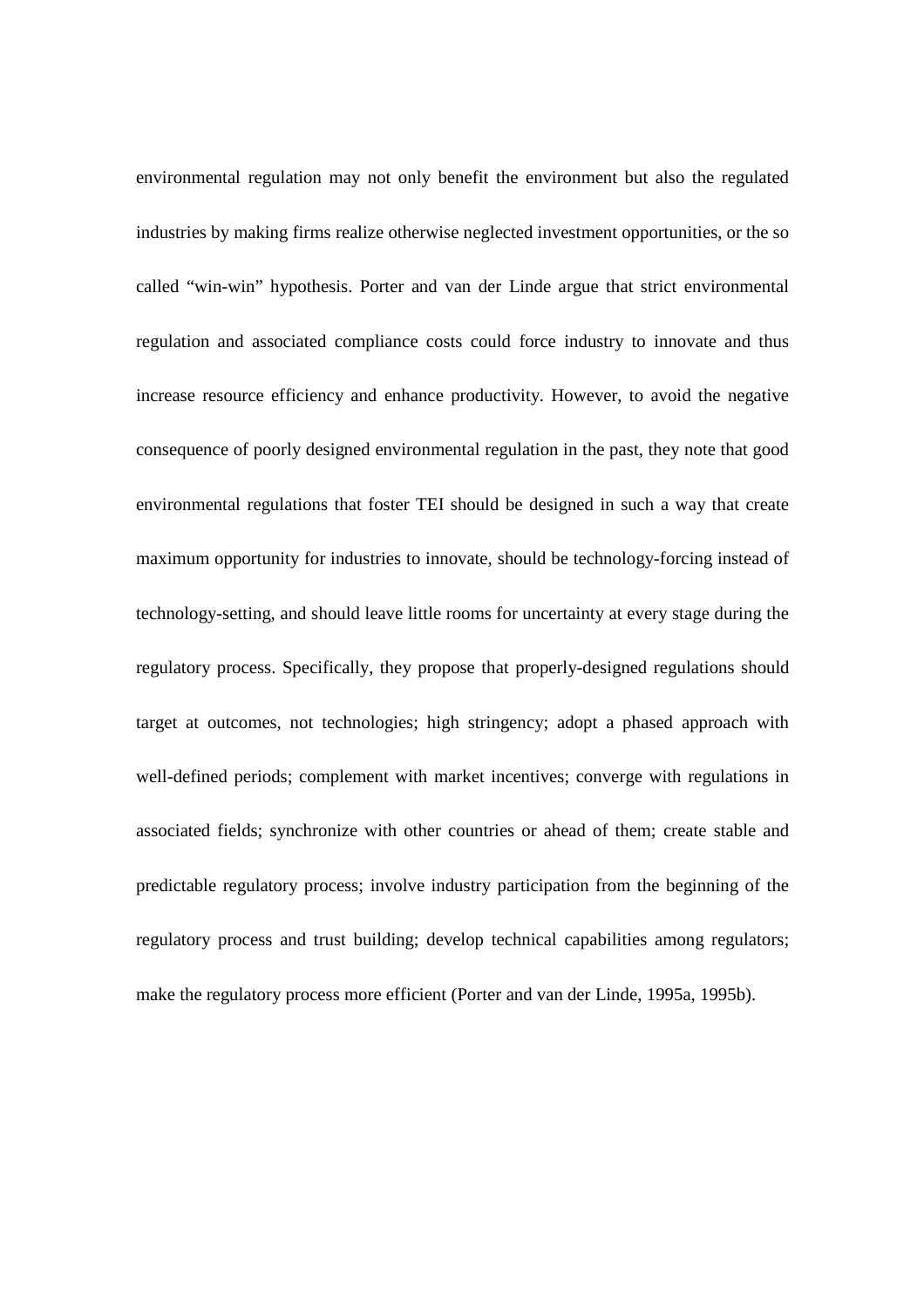While it is theoretically plausible that properly-designed environmental regulation can stimulate TEI, it is debatable whether good regulations can spur environmental innovation resulting in win-win outcomes (the so called win-win hypothesis). Some qualitative case studies (e.g. Bonifant et al, 1995; Porter and van der Linde, 1995a, 1995b; Shirvastava, 1995, all cited in Bernauer et al, 2006) support the win-win hypothesis that good regulations do stimulate green innovation, whilst others remain un-supportive of such claims (Rothwell, 1992; Ogus, 1994; Jaffe, Newell and Stavins, 2004). They note the problems associated with C&C REG and its limitation in stimulating TEIs that offers high capacity for significant pollution reduction or prevention. These arguments, however, are based on the assumptions of excessive regulation, rigid, adversarial, standard-setting type of regulatory characteristics that are in use, or the complete absence of market-based instruments from the regulatory recipe. Mohr (2002) shows that there is a positive relationship between regulatory stringency and TEI. Another econometric study notes the consistency of Porter's win-win hypothesis with the economic theory. Brunnermeier and Cohen (2003) note that more stringent environmental regulation (indicated by higher abatement costs) produces only marginal influence on environmental innovation. Although more empirical results are needed to further substantiate the claim that the advocated "properly-designed" environmental regulation spurs green innovation and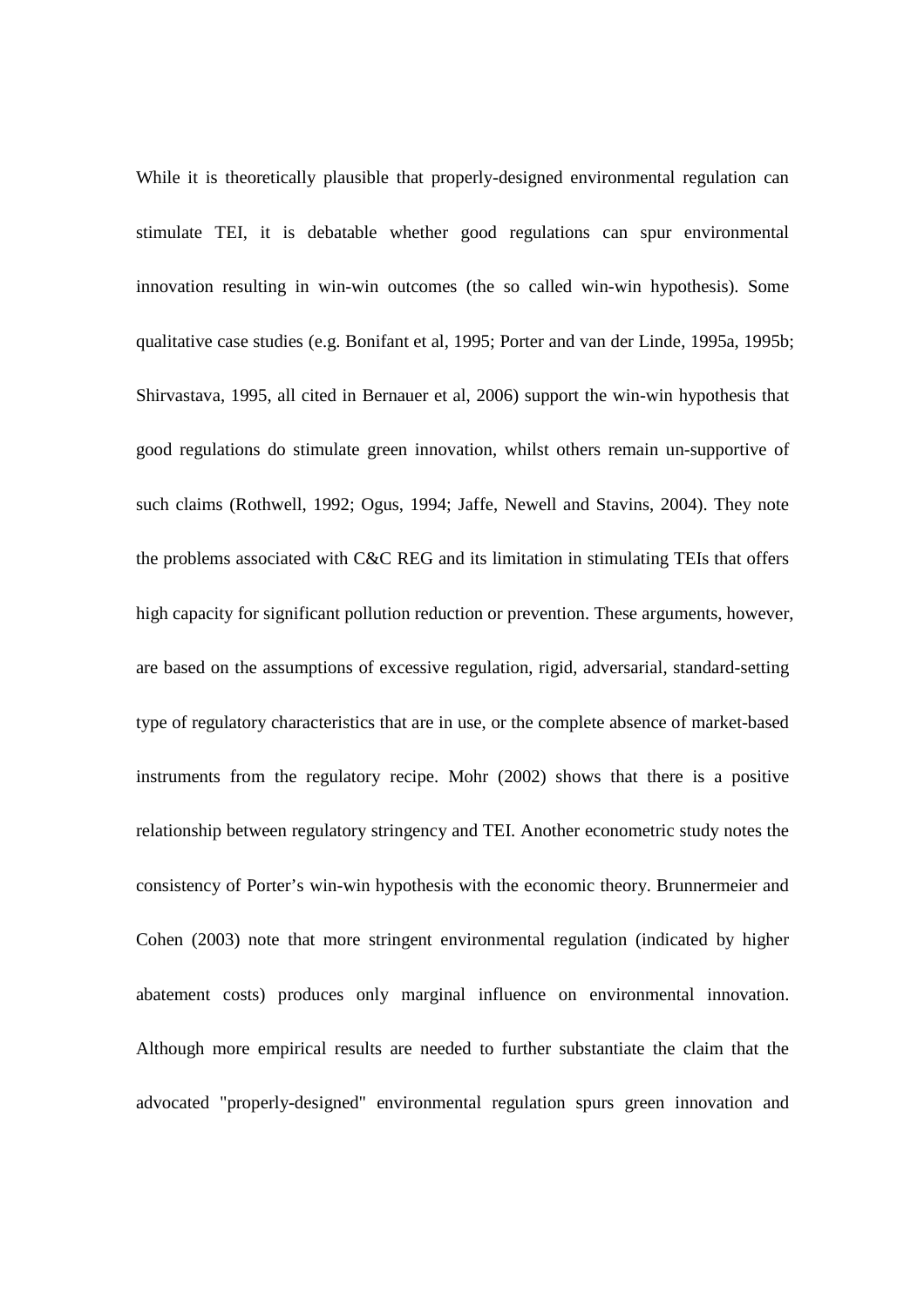achieves win-win outcomes, so far nothing seems to be against the idea that properly-designed environmental regulation creates new potentials and far better incentives for firms to seek for innovative solutions for the environment through TEIs that old adversarial environmental regulation fails to address.

EM theorists who advocate for de-centralization in policy-making and increasing dominance of market agents at the same time contend the need for traditional environmental policies to be shifting towards market-based and voluntary measures, because the traditional regulatory approach characterized by domineering, over-regulated environmental policy are taken as less effective in creating favourable conditions for environmentally-sound practices and behaviour than market-based and voluntary measures (Mol, 1995). Although this group of EM theorists makes no explicit remark of completely excluding C&C REG, increasing emphasis has been given to advocating the advantage and benefit through new environmental policy instruments (NEPIs), including market-based and voluntary instruments. Insufficient attention has been paid to eliminating the negative or adversarial effects of C&C REG on innovation and reshaping the old form of regulation into properly-designed environmental regulation that can achieve the desirable TEI and win-win EM objective.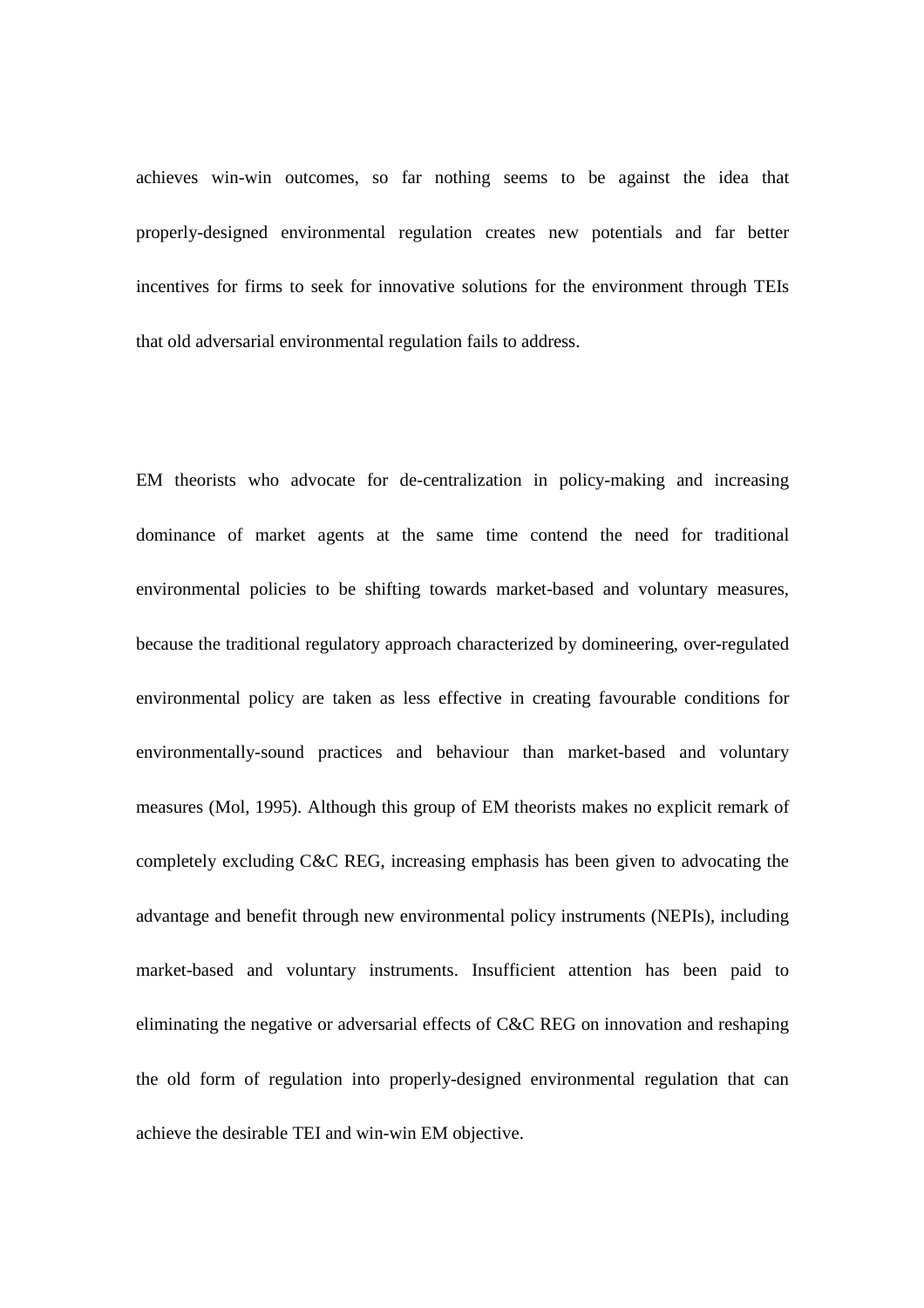From the firm's perspective, regulation is not as badly perceived and responded. Fiorino (2006:90) notices that the firm's response to environmental regulation is dependent upon its capability and environmental goals. More capable middle- and large-size firms are found to comply consistently or even go beyond regulatory compliance, though many of the firms, especially the smaller ones, simply want to stay below the regulator's requirements. Within the subset of progressive firms, Fiorino (2006:91) argues that reasons behind firms which resist the government's regulation is not much against the idea of government intervention and the setting-up of requirements for industries and businesses to comply with, but problems with the design and implementation of old adversarial C&C REG. Their concerns are about: the lack of flexibility or time for planning how to comply with regulations, the high transaction costs that accompany them, and the lack of clarity.

From the public policy perspective, Fiornio (2006:89) argues that over the past four decades, regulations have profoundly affected the actions of business. The regulatory stick has forced industry to pay attention to environmental damage. Through regulation,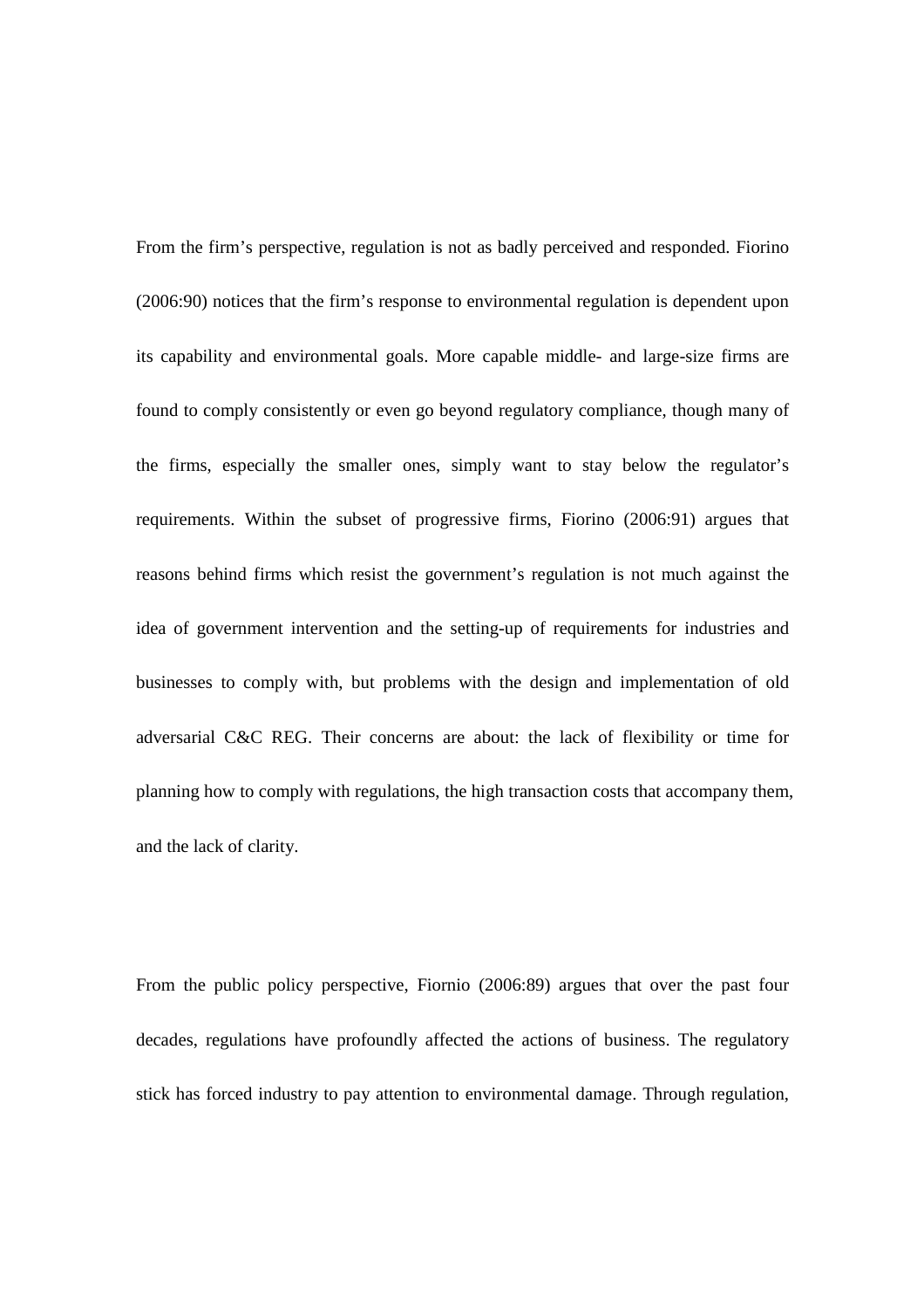and by combining with other non-regulatory economic and voluntary policy measures, the government will continue to influence industry behaviour. The role of government cannot be denied in terms of its legitimacy in setting collective goals and balancing the demands of competing interests in society, keeping irresponsible firms in line, and not allowing them to gain competitive advantage from their poor environmental performance.

Hence, the question is no longer about the decentralization of governance and increasing displacement from government intervention or direct environmental regulation, and the increasing replacement by NEPIs characterized by market-based or voluntary instruments, but about how to design and build a proper regulatory system that will promote the enduring greening of industry that goes beyond environmental compliance through TEI?

## *The New Environmental Regulatory Approach*

The above therefore points to the need for the setting up of the new environmental regulatory approach (NERA) that promotes the greening of business through TEIs. The NERA targets to address the main deficiencies of the old regulatory approach and takes into account the firm's conditions. First, it is innovation-oriented so as to stimulate more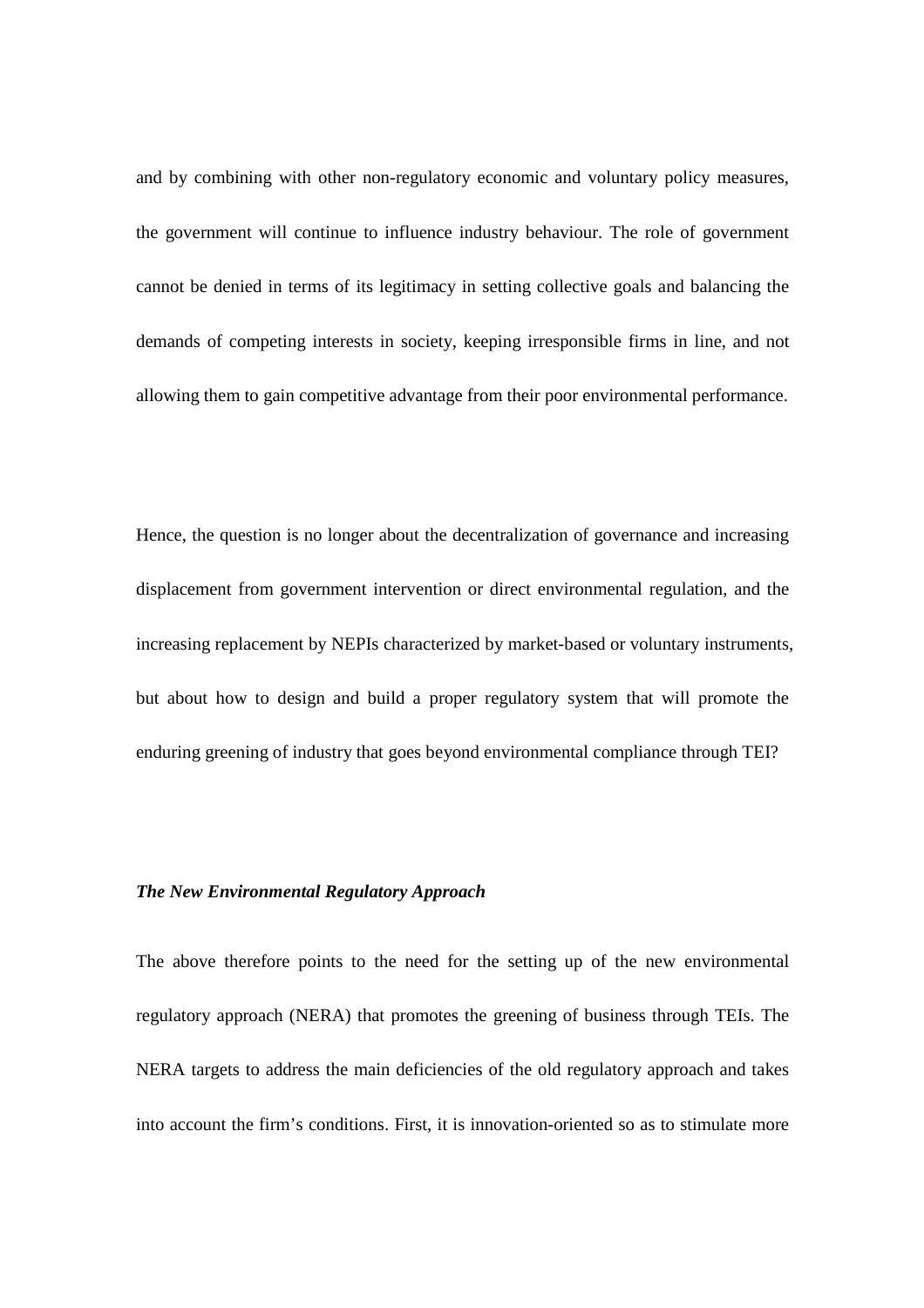TEIs that go beyond environmental compliance and strive for win-win opportunities for both the environment and economy. Second, it targets at reducing the negative impacts of old adversarial C&C REG by improving the design and implementation of environmental regulation. Third, it targets to address the specific factors/conditions that affect TEIs at the firm-level, that is, creating favourable conditions that maximize incentives, strengthening innovation capabilities and attending to the stakeholder's perception about technological change, as well as to reducing market and non-market barriers that impede firms from engaging in TEIs.

To achieve this end, it is proposed that the NERA has the following characteristics:

First, to improve the innovative potential of environmental regulation, we propose an innovation-oriented approach to environmental regulation which departs from the traditional standard-setting approach. By innovation-oriented, we mean the setting up of goal-oriented, innovation-driven regulatory approach for steering TEIs. This would not have been possible without creating in environmental regulation *stringency* and *flexibility*. Stringency provides the necessary stick or the regulatory pressure for firms to set higher environmental objectives and invest in TEIs that provide a better potential for achieving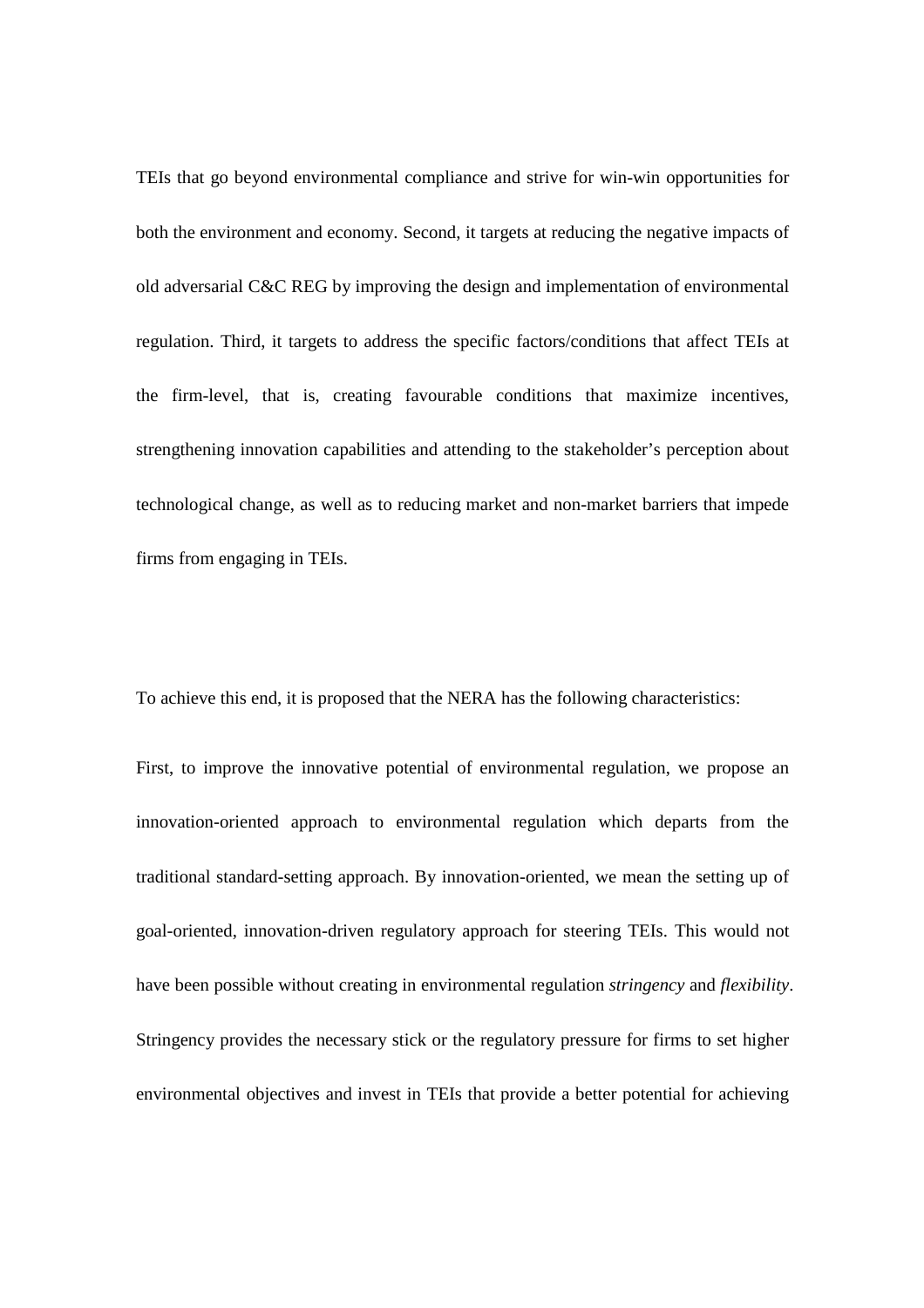higher environmental performances and meeting the more stringent targets (Porter and van der Linde, 1995a, 1995b; Fiorino, 2006: 200; Ashford, 2000, 2002). On the other hand, environmental compliance should allow flexibility as to provide more space for firms to select the most cost-effective environmental technologies based on their own capabilities (Porter and van der Linde, 1995a, 1995b). In this regard, it is argued that technology-forcing instead of technology-setting regulations are preferred, as the former provides more flexibility for firms to meeting the environmental objectives without risking themselves from picking up the cost-ineffective environmental technologies (Jaffe, Newell and Stavins, 2004).

To minimize the negative consequences of adversarial, C&C REG, and maximize the potentials of environmental regulations, it is proposed that the following regulatory characteristics should be taken into account when designing and implementing environmental regulations with the aim to steer TEIs (Porter and van der Linde, 1995a, 1995b; Kemp, 1997; Klemmer, Lehr and Lobbe, 1999; Ashford, 2000, 2002):

1. Goal-setting: environmental regulation should focus on long-term, broad, systemic goals, in order to steer regulated firms to seek for most innovative solution, instead of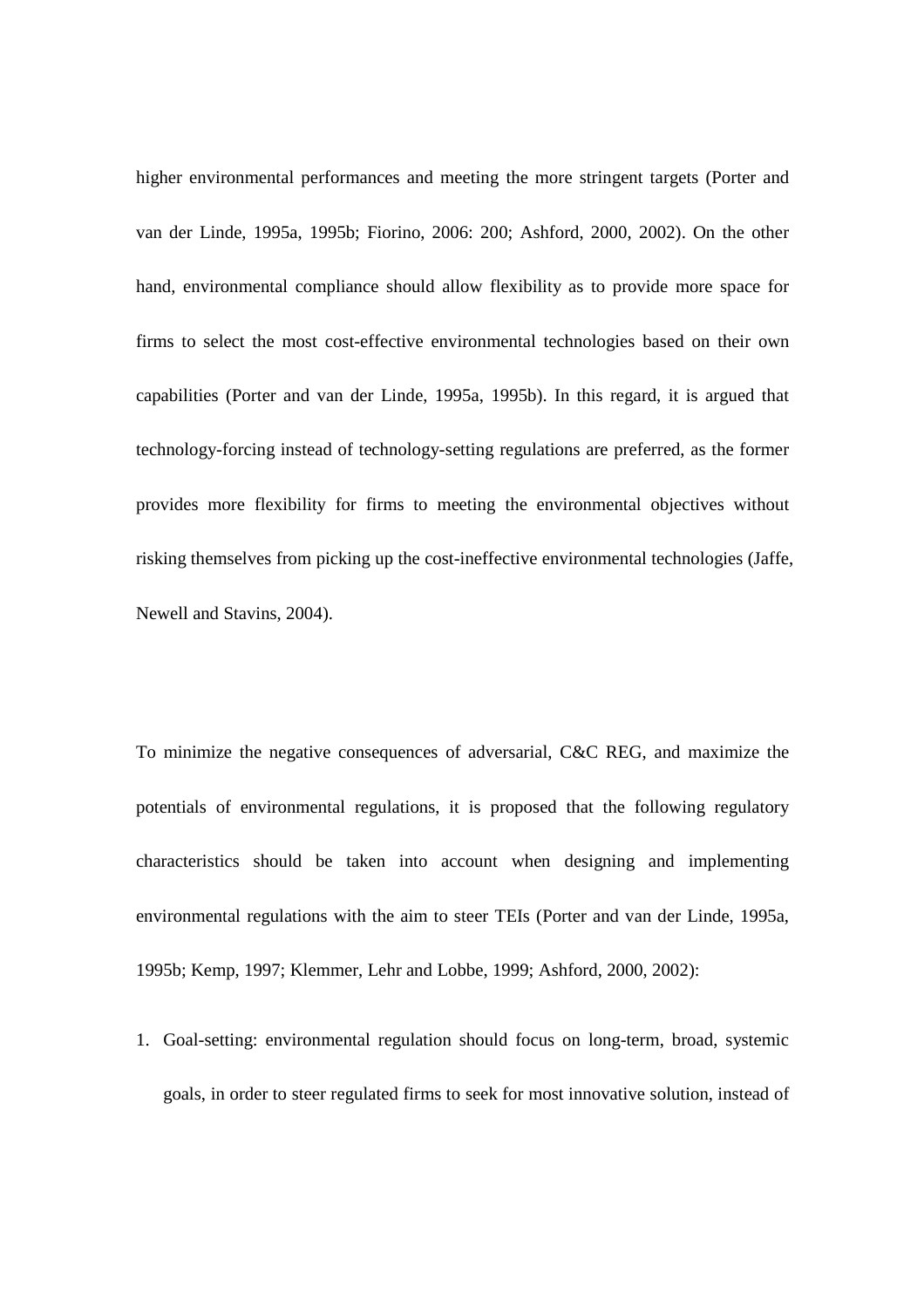forcing them to adopt particular technologies (technology-setting) or complying with environmental standards (standard-setting).

- 2. Stringency: environmental regulation should provide impetus for regulated firms to strive for higher environmental performance.
- 3. Flexibility: environmental regulation should increase the flexibility for regulated firms in terms of how they are to achieve the regulatory target.
- 4. Certainty: environmental regulation can be designed in such a way that reduces the uncertainty in what the regulated firms are to accomplish. This will help firms to plan ahead of time and look for innovative solutions to meet the regulatory target. This can be implemented by means of phase-in periods and well-defined targets, and enhanced through early announcements.
- 5. Consistency: environmental regulation should standardize one environmental regulation with other regulations in associated fields. For instance, the introduction of stringent fuel standards can eventually stimulate search for new environmentally friendly energy and vehicle technologies that produces lower vehicular emissions.
- 6. Incentive-driven: environmental regulation can be designed in such a way that maximizes and continuously creates incentives for innovation and encourages the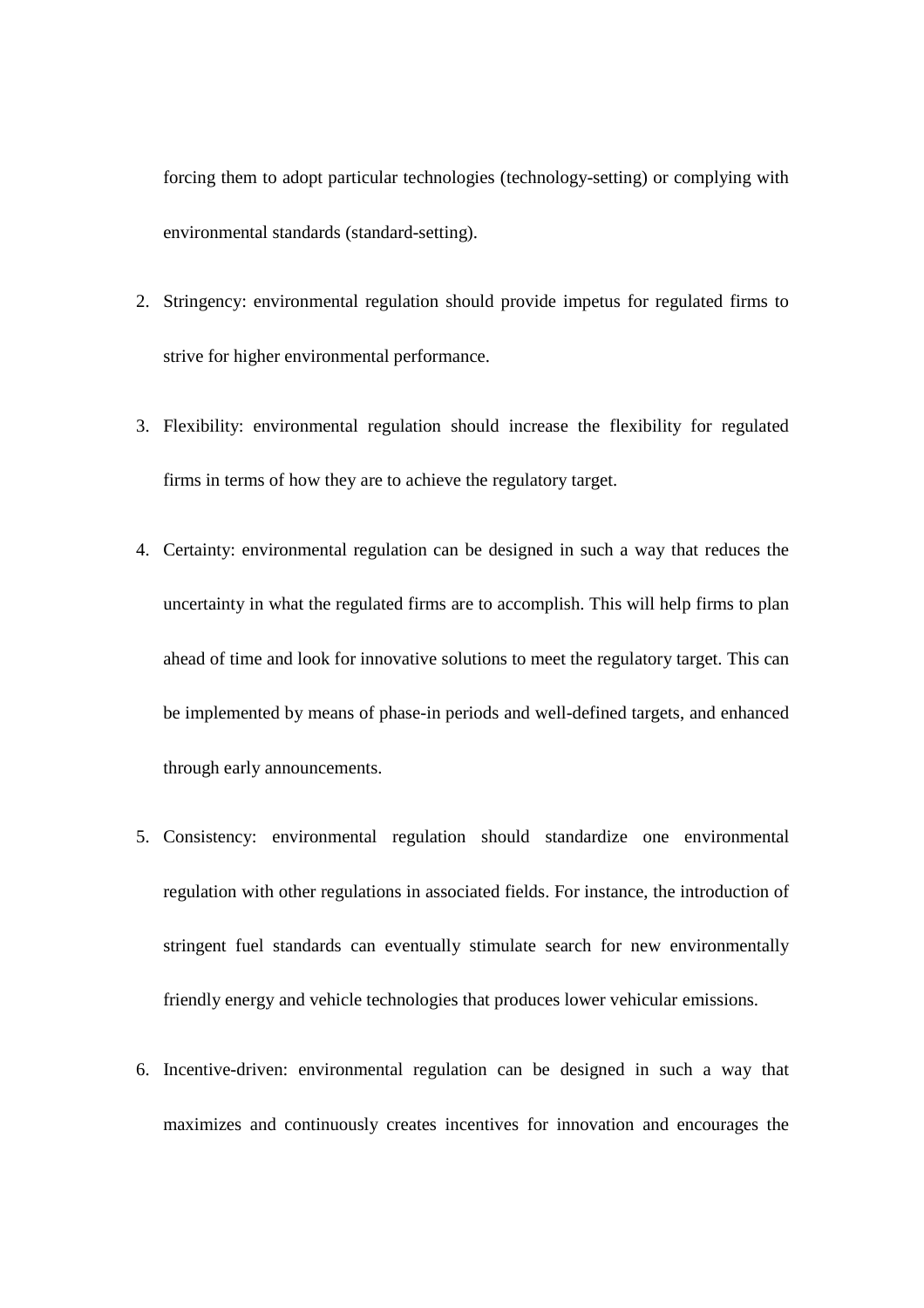creative use of technologies that exceeds current regulatory standards by coupling environmental regulations with other incentive-based instruments. This can be done by complementing regulatory instruments with pollution charges, tradeable permits, or credit system that provide market incentives for industries to continuously improve environmentally through TEIs.

- 7. Participatory: environmental regulation should encourage industrial participation in the design of phase in periods, the content of regulations and regulatory process, trust-building, and self-regulatory behaviours, such as information disclosure.
- 8. Capability-enhanced: environmental regulation should enhance managerial competence and thereby receptivity, by introducing voluntary programmes in the form of technical assistance, demonstration projects, education and training programmes and appropriate technological consulting services.

Finally, by changing the design and implementation of environmental regulation to include the above regulatory characteristics, the NERA targets to create economic incentives, enhance innovation capabilities, and change perceptions that create the favourable conditions that are necessary for firms to conduct TEIs.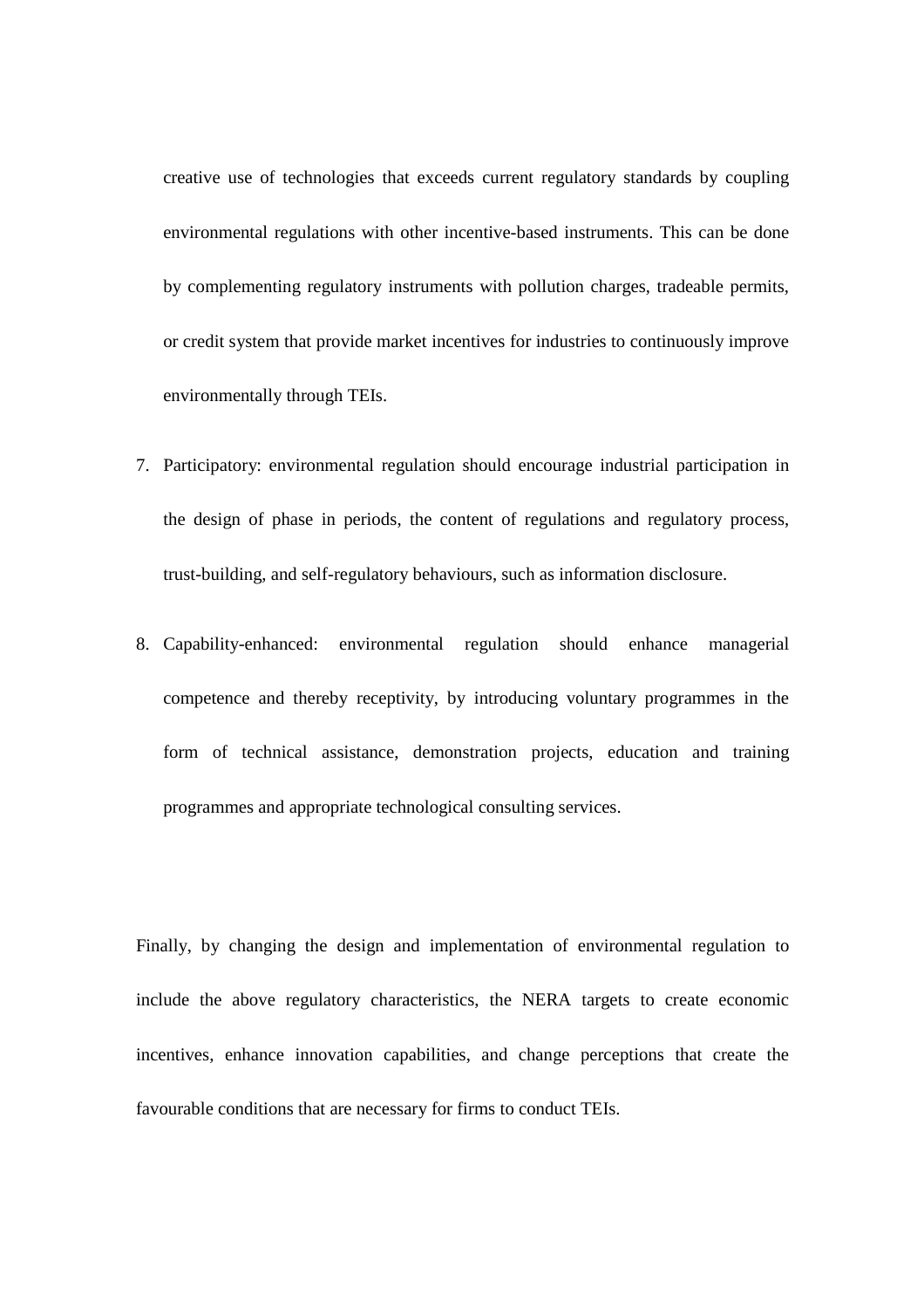For instance, a highly stringent Zero Emission Vehicle (ZEV) Program has been established since 1990 by the California Air Resources Board in an attempt to regulate the worsening air quality in California. Under the ZEV Regulation, it requires a certain percentage of the vehicles produced for sale in California be zero-emission. The latest 2008 option requires the range of ZEVs or Partial ZEVs to be produced in 2012-14 and 2016-17 to be 7,500 ZEVs plus 58,000 PZEVs, and 25,000 (ZEV) respectively (CARB, 2008). Despite several failures and setbacks for the industries to meet its regulatory requirements, it is undeniable that ZEV Regulation has pushed the relevant industries to search for advanced cleaner automobile technologies such as fuel cell or other advance vehicle technologies that carry extremely low or zero emission levels. By 1998-2003, the major manufacturers placed over 4,000 battery-powered ZEVs in California. The ZEV Regulation also spurred advances in natural gas and other alternative fuelled vehicles, super-clean gasoline vehicles, fuel-efficient hybrids, and fuel cell vehicles powered by electricity created from pollution-free hydrogen (CARB, 2004). The ZEV program has been designed with an aim to provide continuous incentives for out-performance. While demanding goals are necessary to exert pressure on the industries and thus provide negative incentives to go beyond existing environmental performance, regulation should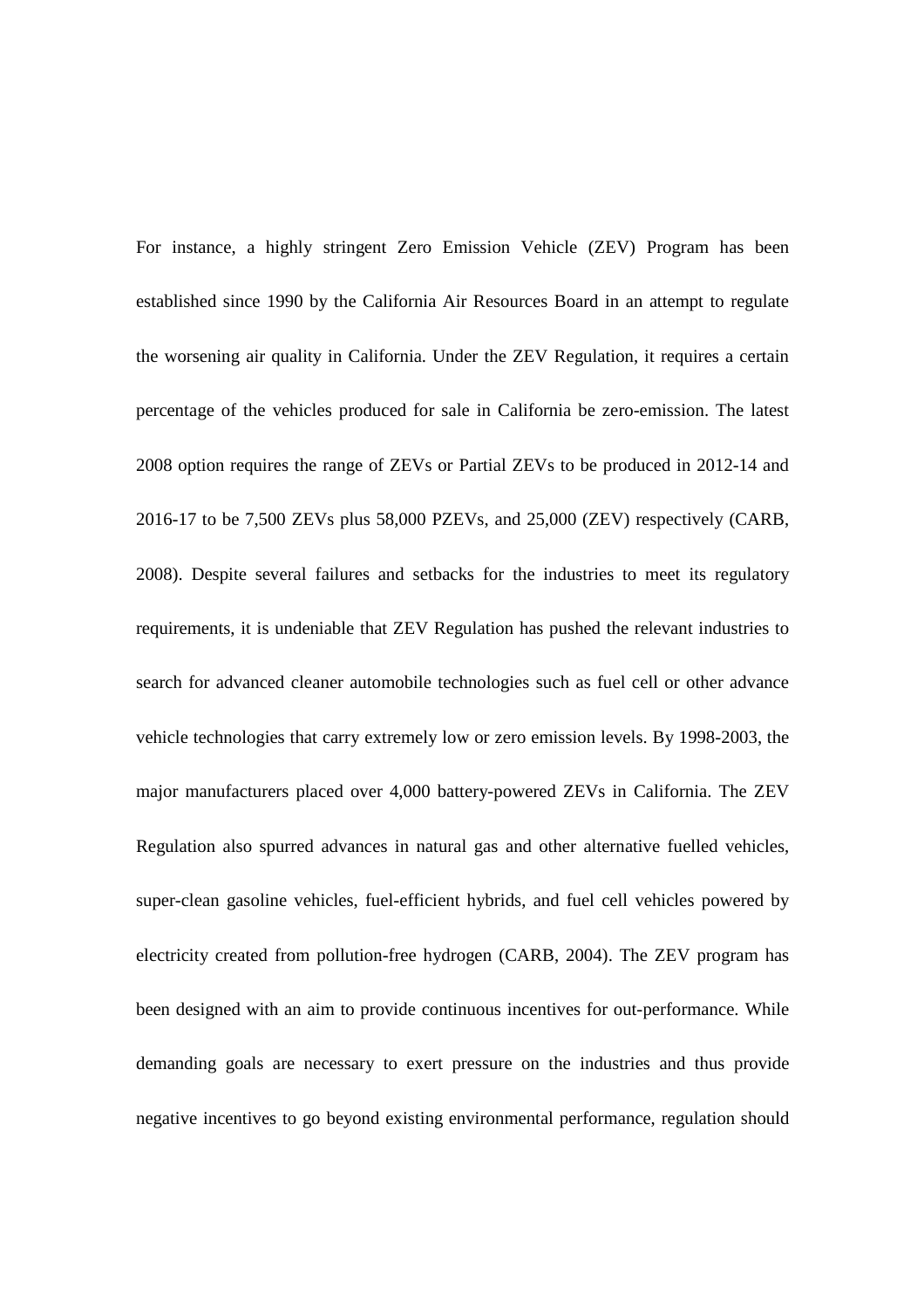equally be designed to create positive incentives that awards industries that are able to take up innovative approaches and achieve better results. These can be done in the form of market incentives such as emission trading, certification schemes or credit programmes that creates monetized or non-monetized incentives for industries to continuously innovate and outperform their counterparts. For instance, a credit system has been introduced under the Zero Emission Bus (ZEBus) Regulation to encourage bus transit companies to go beyond the environmental targets set in the ZEBus Regulation. In this regard, the use of market-based and voluntary instruments may help achieve the desirable results.

It must also be understood that without the relevant capabilities that support technological innovation, firms cannot embrace TEIs. Organizational, technological and technical capabilities should be ready in order to bring about a technological transition. As such, there is a need for regulation to be capability-enhanced, that is, the regulation should create opportunities for firms to build up their innovation capabilities over time. Asford (2000, 2002) suggests that it is important to address managerial competence and ultimately improve the managerial receptivity towards technology change, by means of voluntary instruments such as technical assistance, demonstration projects, continuing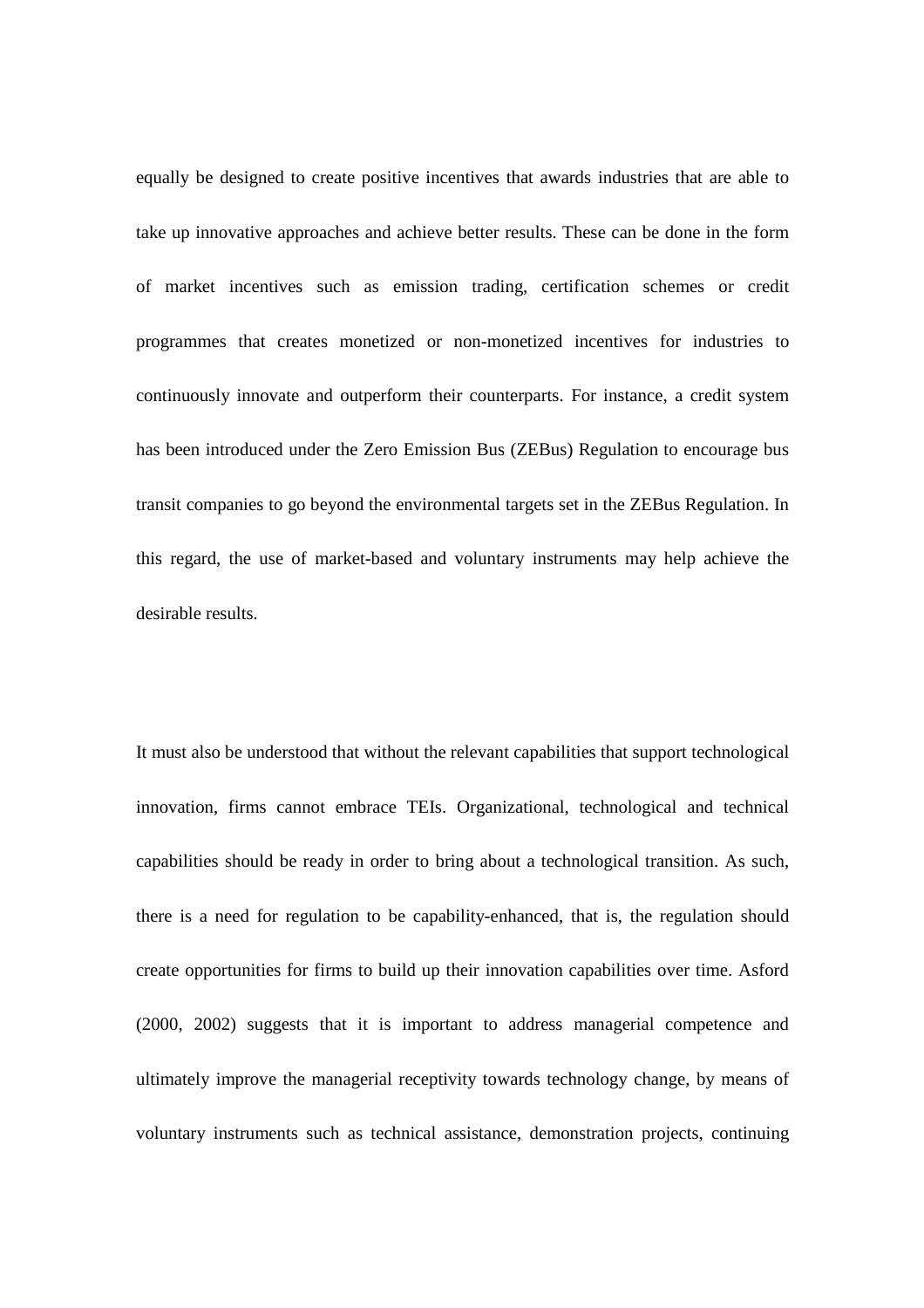education of engineers, and the provision of appropriate technological consulting services. Fiorino (2006:203-4) argues that a firm's capacity in environmental performance is linked to its capacity in learning. Regulations should increase its flexibility and reduce its complexity and rigidity which will enable both the industry to change their behaviour in response to what they learn.

To change managerial perception and mobilize industries to take up more innovative approaches for better environmental performance, a participatory approach is preferred. Regulation can be designed in a way that encourages trust-building and dialogue between the regulated firms and the regulators, and encourages self-regulatory behaviours. Fiorino (2006:206) argues that distrust always increases transaction costs and encourages low-risk response to regulatory standards, and shifts attention and resources from performance to narrower issues of compliance. To encourage industries to innovate, it is very important for new environmental regulations to motivate regulated parties to deliver their commitments. This can be done by means of complementing environmental regulations with voluntary challenge programmes so that those regulated firms with a good history of self-compliance and those outperformed ones are given the chance and trust to design their own approach and deadline of delivering their self-regulatory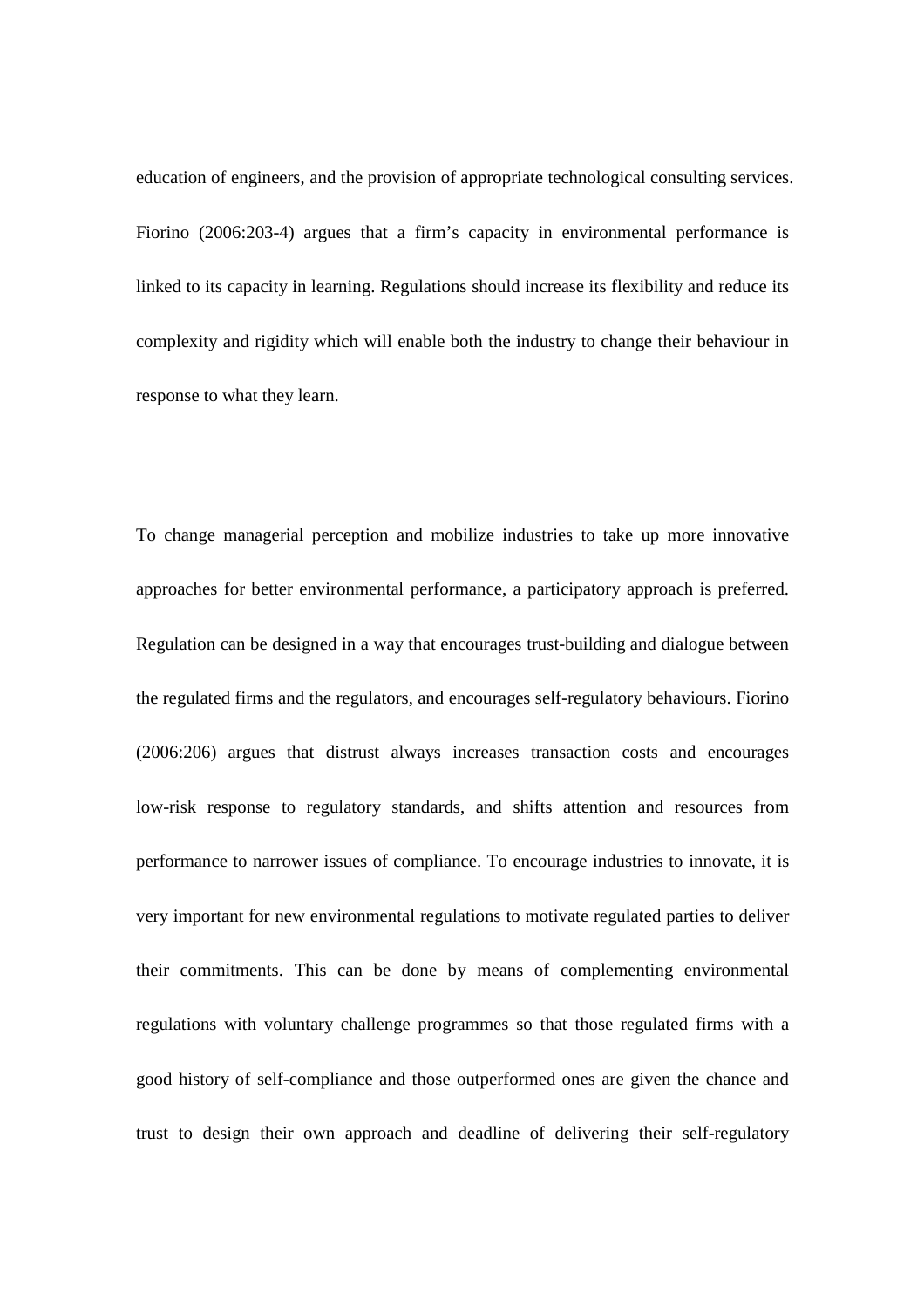environmental commitments. Other voluntary programmes such as partnership, technology demonstration or training programmes carry the potentials for trust-building, improving dialogue and gathering managerial, organizational and societal receptivity for technology change (Norberg-Bohm and de Bruijn, 2005).

Further, by designing environmental regulation with a higher flexibility, stringency, certainty, consistency, it removes the non-market barriers such as uncertainty, negative externality, spillover and information asymmetry that hinder TEIs. For instance, the introduction of well defined phase-in periods under the ZEV Regulation removes the uncertainty and allows industries to plan ahead to search for innovative solutions instead of going hastily to patch problems. Properly-designed environmental regulation also carries the potential to reduce market barriers such as spillover. For instance, by designing environmental regulation and well defined phase in periods, it provides a level playing field for all companies such that no one can opportunistically gain position by avoiding environmental investment. Laggards will not be entitled to further economic/non-economic benefits as previously gained from knowledge spillover; leaders are incentivized to innovate and stay ahead of others. Further, environmental regulation can be set in a way that requires regular company environmental reporting and mandatory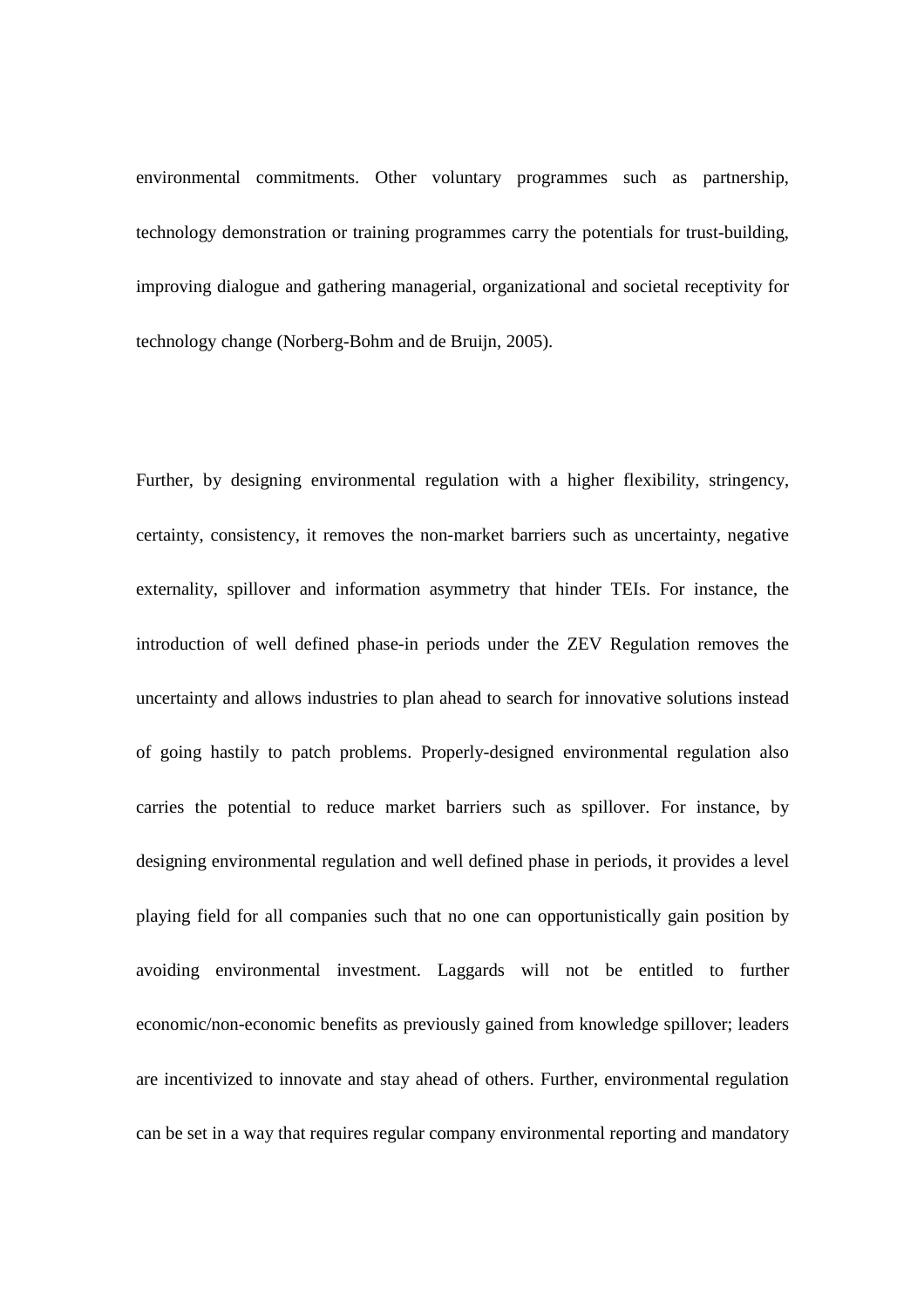information disclosure in order to improve information transparency and reduce market barriers to TEIs due to information asymmetry.

In conclusion, the main package of NERA includes:

- 1. The establishment of innovation-oriented environmental regulation, in replacement of old adversarial command-and-control environmental regulation.
- 2. Change in the design and the implementation of new form of environmental regulation that incorporates into it the characteristics of goal-setting, stringency, flexibility, certainty, consistency, incentive-driven, participatory and capability-building.
- 3. Complementation of regulatory with incentive-based and voluntary components to create favourable conditions for firms to conduct TEIs.

### **CASE STUDY: ZERO EMISSION BUS REGULATION IN CALIFORNIA**

In the following, we will investigate how the California Zero Emission Bus Regulation (ZBus), which resembles NERA, creates favourable conditions for TEI than the TERA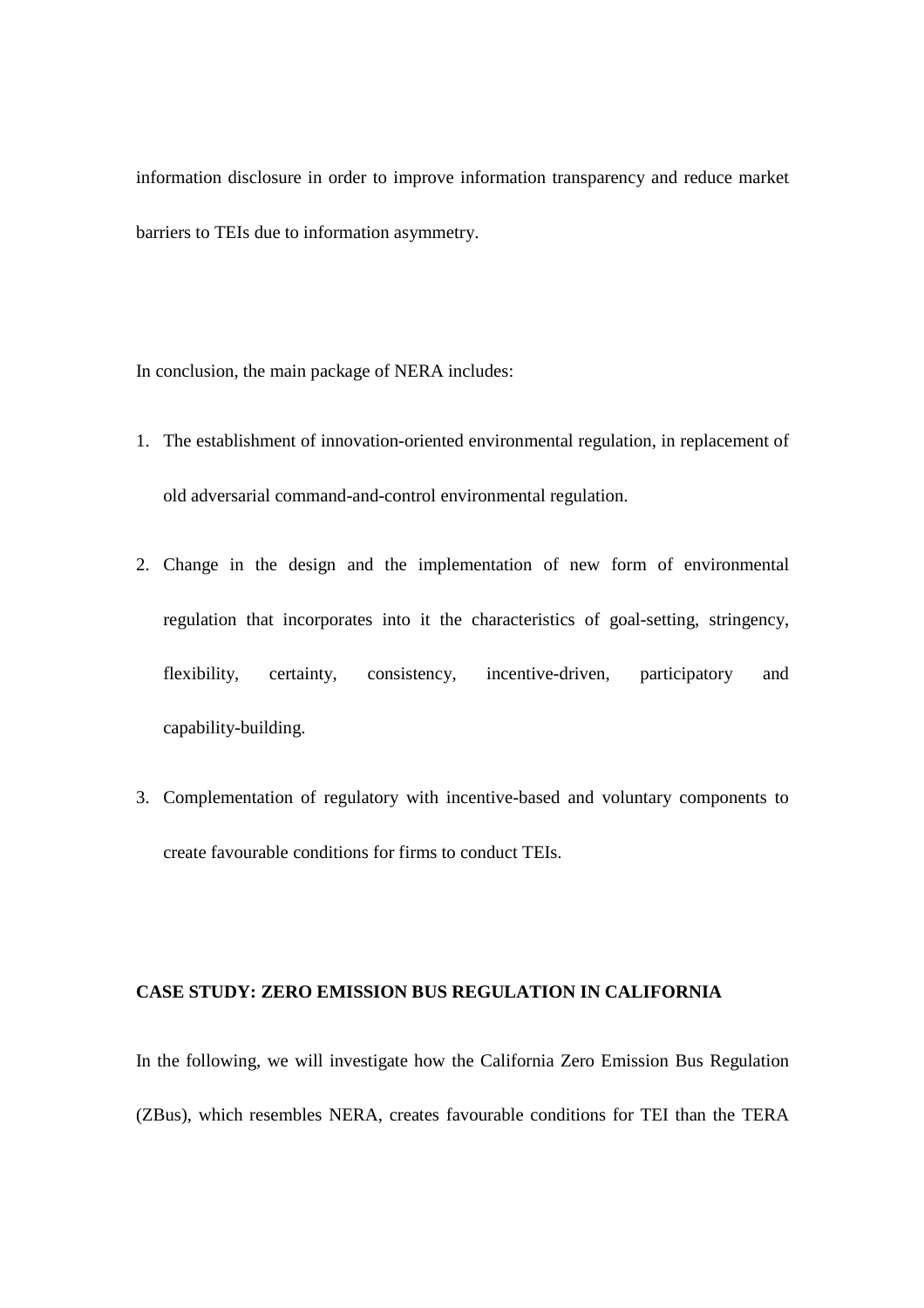approach as proposed by some EM theorists. Amid a series of efforts to combat air pollution in California, the Air Resources Board (CARB) established a new bus fleet regulation in 2000 with the target to reduce emissions from transit buses in California. The ZBus Regulation is part of the Fleet Rule for Transit Agencies, which is also referred to as the Public Transit Agencies Regulation. The ZBus Regulation is designed to encourage the operation and use of zero emission buses in urban bus fleets first through demonstration projects followed by ZBus purchasing and leasing requirements. Same as the ZEV Regulation, the ZBus Regulation is highly stringent which requires a certain percentage of purchase and lease agreements of urban buses be zero-emission buses. The current amendment requires transit agencies on the diesel path to have at least minimum of 15% purchase and lease agreements be zero-emission buses by 2011 – 2026 whenever zero-emission buses become available in the market (CARB, 2009a).

Since the ruling in 2000, several transit agencies have started developing demonstration programmes on zero-emission fuel cell buses (US Department of Energy, 2006). Starting from 2005, three service providers, including SunLine Transit, AC Transit and Santa Clara VTA have started experimenting and demonstrating fuel cell fleets in Santa Clara, Oakland and Palm Springs within the California. As of 2009, a total of seven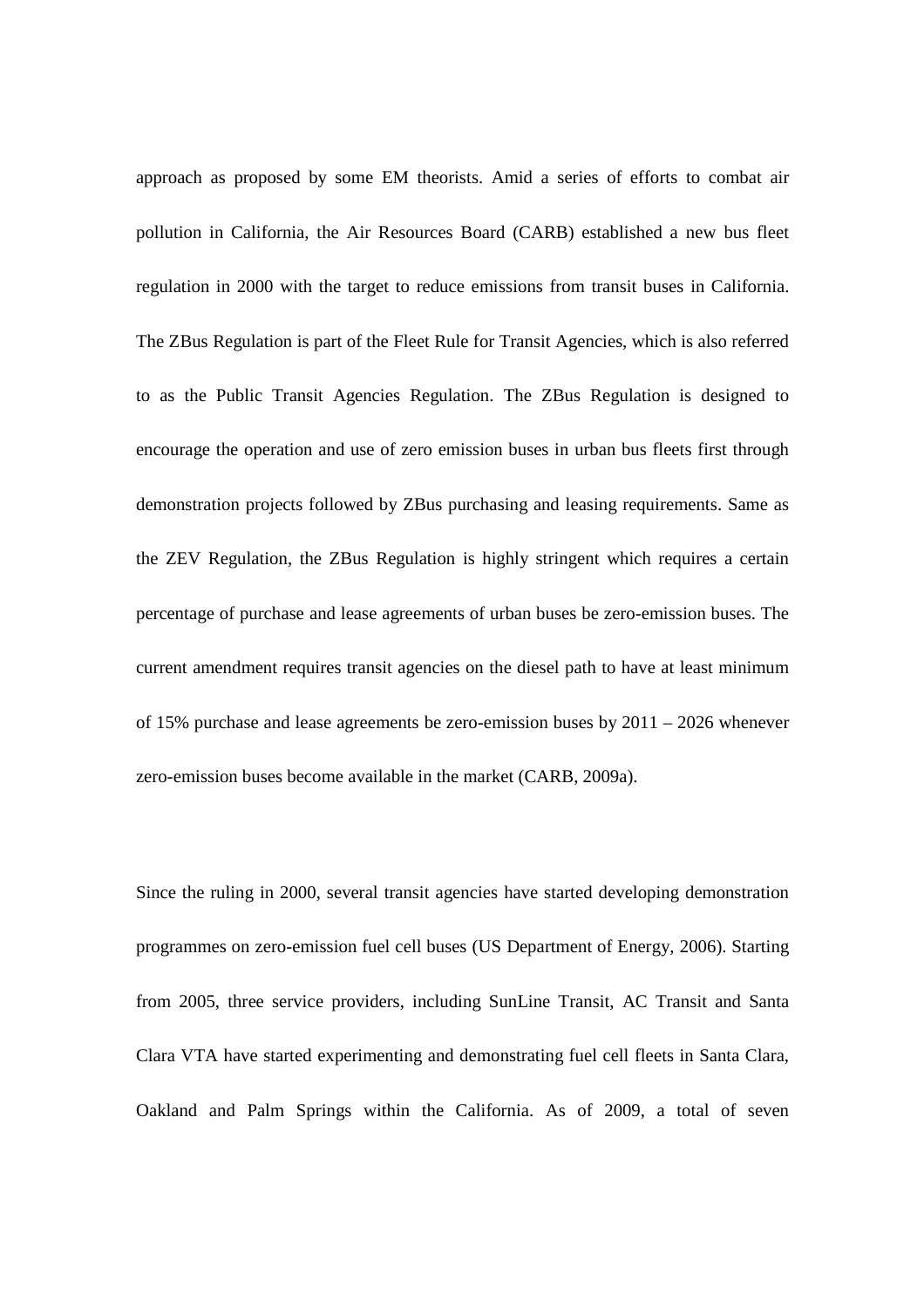zero-emission buses have been running on the streets in California under California Fuel Cell Partnership (CaFCP), which creates collaborative opportunities between automobile manufacturers, fuel cell suppliers, and local transit agencies for pushing forward zero-emission vehicles (CARB, 2009b). Both AC Transit and SunLine Transit are the early adopters of advanced clean technologies including Compressed Natural Gas (CNG) and hydrogen CNG prototypes as well as fuel cell buses. SunLine Transit is also an early adopter of hydrogen fueling facilities in 2000 (see Table 1, US Department of Energy, 2003a).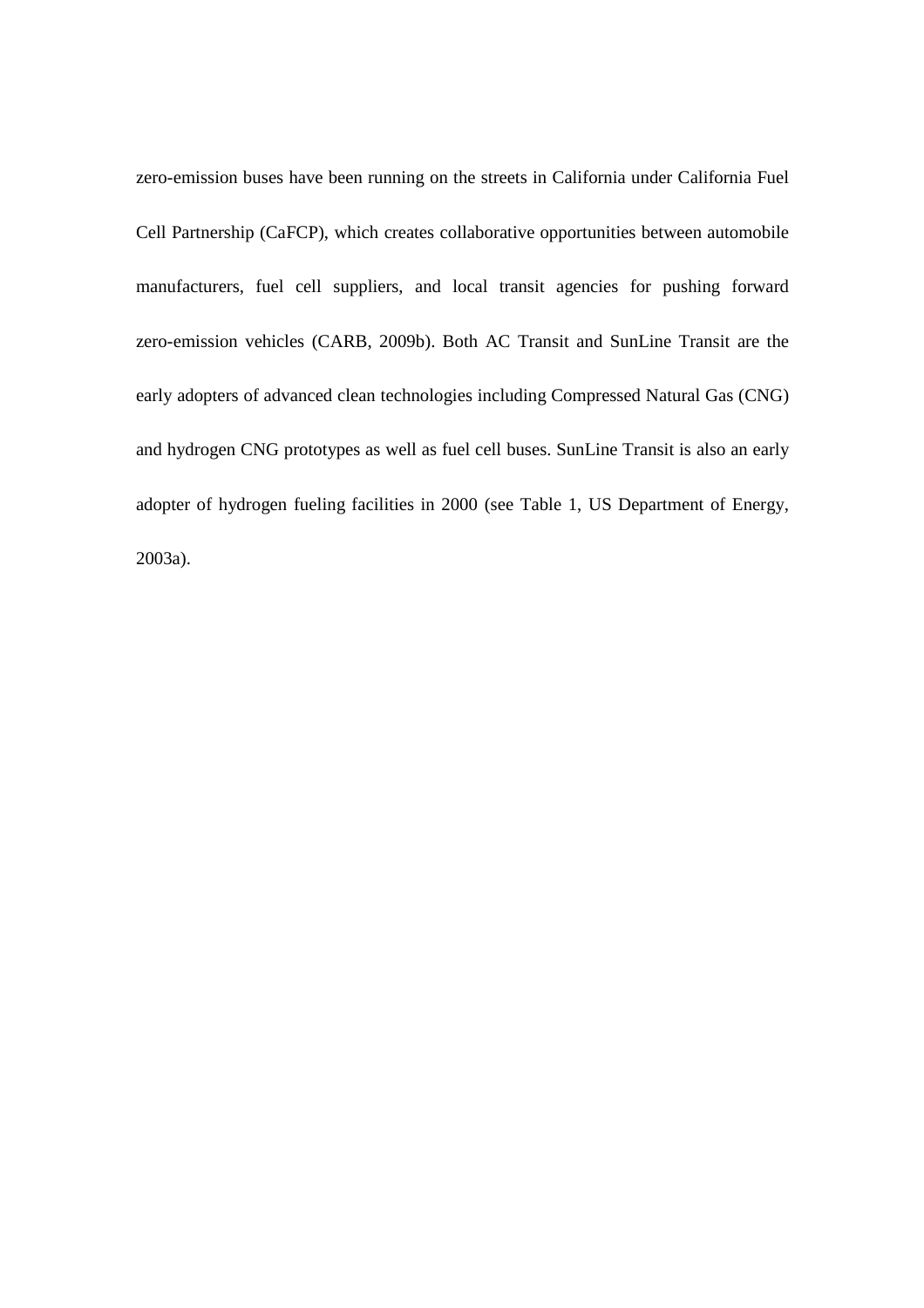| Bus Co.                             | <b>Operation Area</b>                                                                       | <b>Vehicles</b>            | Rider-     | No. of Fuel                                               | <b>Fuel Cell</b>                                                                             | Demon-       | <b>Started</b> | <b>Clean Fuels/Vehicles Initiatives</b>                                                                                                                                                                                                                                                                                   |
|-------------------------------------|---------------------------------------------------------------------------------------------|----------------------------|------------|-----------------------------------------------------------|----------------------------------------------------------------------------------------------|--------------|----------------|---------------------------------------------------------------------------------------------------------------------------------------------------------------------------------------------------------------------------------------------------------------------------------------------------------------------------|
|                                     |                                                                                             |                            | ship       | <b>Cell</b><br><b>Vehicles</b>                            | <b>Supplier</b>                                                                              | stration     | <b>Since</b>   |                                                                                                                                                                                                                                                                                                                           |
| <b>SunLine</b><br><b>Transit</b>    | 1100 sq miles;<br>covering 9<br>member cities as<br>well as Riverside<br>County             | 48<br>buses;<br>24<br>vans |            | 1 fuel cell<br>bus:<br>hydrogen<br>hybrid ICE             | <b>AC</b> Transit<br>(subcontracted<br>from ISE<br>Research and<br><b>UTC</b> Fuel<br>Cells) | 2000         | Dec<br>2005    | Introduced aggressive strategy to<br>implement clean technologies into<br>its fleet by switching its fleet<br>progressively switching to CNG<br>then to more advanced technologies<br>Hydrogen CNG blended fuels and<br>fuel cells;<br>Opened a hydrogen production<br>facility for demonstration starting<br>from $2000$ |
| AC<br><b>Transit</b>                | 360 sq miles,<br>service to East<br>Bay of San<br>Francisco                                 | 638                        | 65<br>M/yr | 3 fuel cell<br>buses                                      | <b>ISE</b><br>Research and<br><b>UTC</b> Fuel<br>Cells                                       | Late<br>1999 | Mar<br>2006    | Opportunity to test early<br>prototype fuel cell buses                                                                                                                                                                                                                                                                    |
| <b>Santa</b><br>Clara<br><b>VTA</b> | 326 sq miles;<br>provide service in<br>and around Santa<br>Clara VTAArea<br>and other areas | 423                        | 39<br>M/yr | 3 fuel cell<br>buses (low<br>floor<br>fuel cell<br>buses) | Gillig<br>Corporation<br>and Ballard<br>Power<br><b>Systems</b>                              | Aug<br>2004  | Feb<br>2005    | Partnering with San Mateo<br>County Transit District (SamTrans)<br>for fuel cell demonstration                                                                                                                                                                                                                            |

## **Table 1. Operational Characteristics of Fuel Cell Bus Demonstration Transit Agencies in California**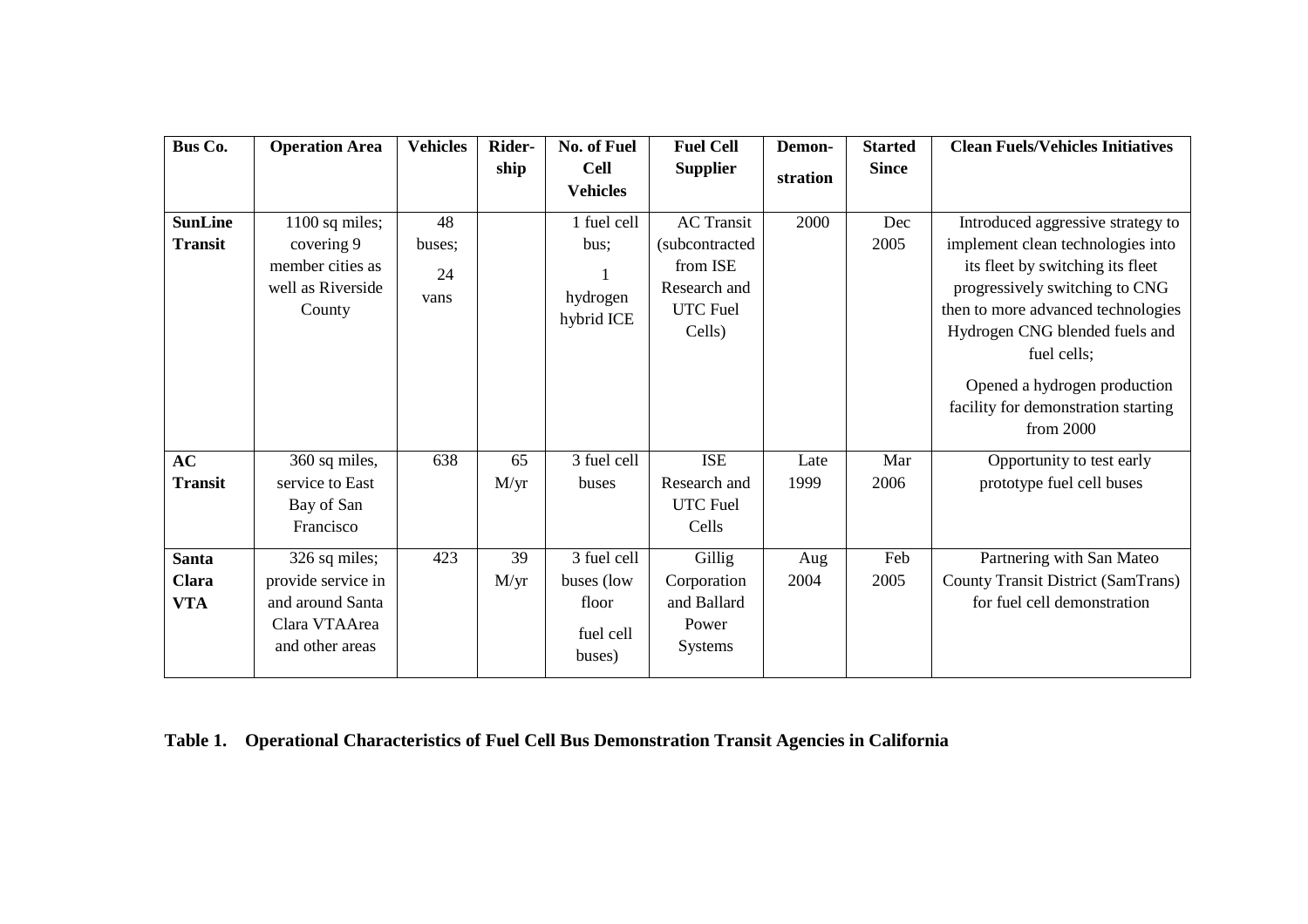## *The ZBus Regulation*

The ZBus Regulation (CARB 2009a) contains the following components:

- 1. A clear definition on what can be classified as a ZBus.
- 2. A section outlining details on the requirements and specifications for conducting ZBus demonstration for the Initial Demonstration Project:
	- a. What type of transit agencies are required to conduct ZBus demonstration
	- b. What requirements and deliverables the transit agencies are to attain, including the minimum ZBus to be demonstrated onto the streets, requirements for availability relevant supporting infrastructures, maintenance and storing facilities, training of personnels, duration of demonstration, together with operational and maintenance information keeping and reporting
	- c. Well-defined periods for meeting each specific requirements or specifications
	- d. Conditions and requirements for joint demonstration among multiple transit agencies.
- 3. A section outlining details on the requirements and specifications for conducting ZBus demonstration for the Advanced Demonstration Project. Details are much the same except that the number of ZBus required for demonstration is double of that required within the Initial Demonstration Project, and that path transit agencies are given the flexibility to follow the single or joint path demonstration, and that the conditions and requirements for joint demonstration among multiple transit agencies differ from those established for the Initial Demonstration Project.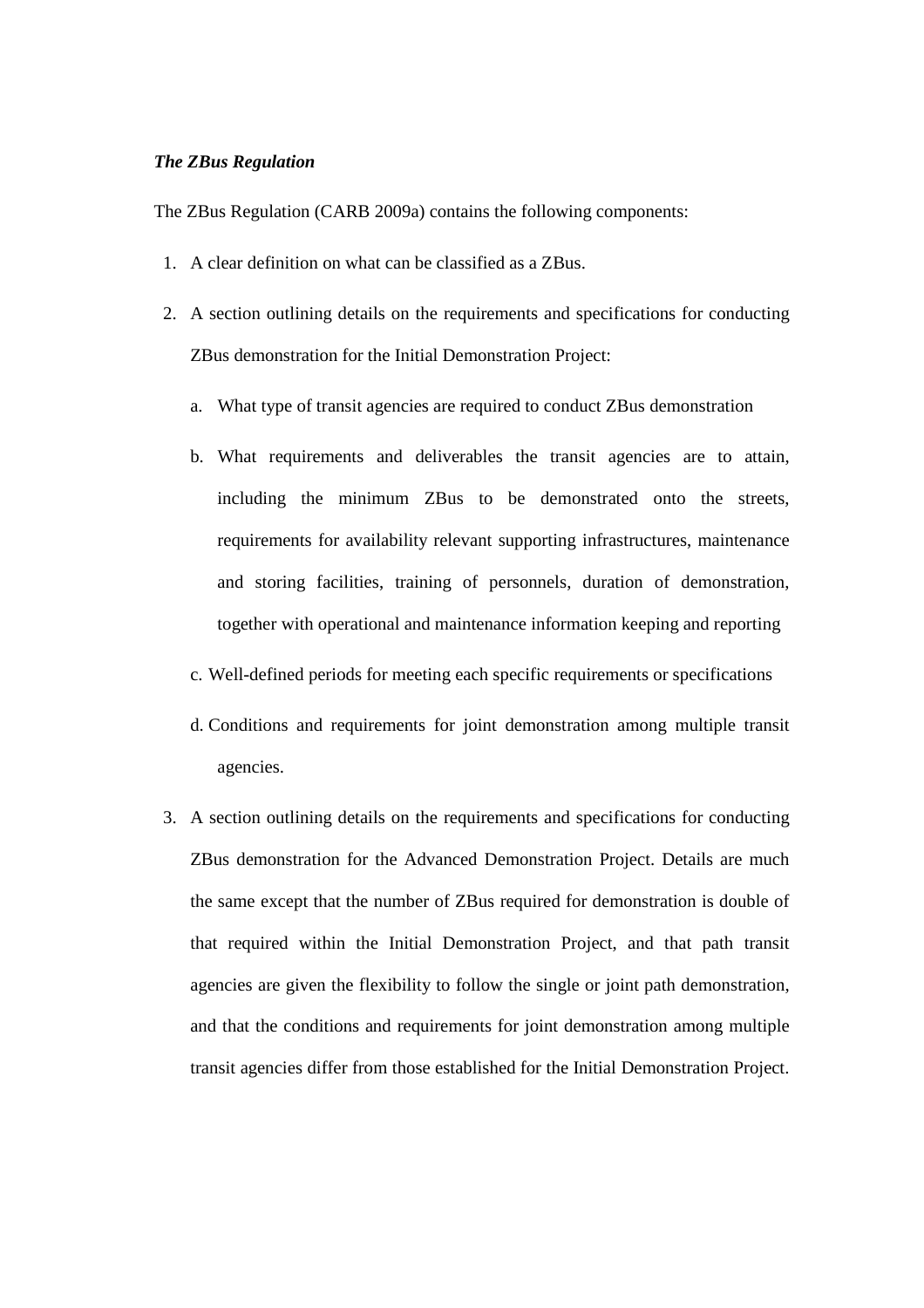Credits to be provided for the demonstration of ZBuses can also be identified in this section.

4. A section outlining details on purchasing requirement for ZBus. The main difference of this section from Section (2) or Section (3) is that there is a requirement for a certain percentage of purchase and lease agreements to be achieved within a specified duration. Grace period is given before the implementation of the regulatory requirements. Further, a system to award transit agencies which engage in advanced purchase of ZBus in order to encourage early adoption of ZBuses is in place. Purchase credits are also accrued for advanced demonstration of ZBus. This means earlier the demonstration and purchase of ZBuses, the higher the credits and purchase credits earned for affected transit agencies. Conditions for the eligibility of accruing credits are specified. The Regulation also provides provisions for reviewing ZBus technology and the feasibility of implementing requirements of the credit system before a certain deadline.

## *ZBus Regulation and NERA*

A brief overview reveals that ZBus Regulation possesses some of the regulatory characteristics of NERA (see Table 2). To a certain extent, ZBus Regulaton is goal-driven. Its focus is to encourage the operation and use of clean ZBus technologies in urban bus fleets in California, instead of forcing the transit agencies to align with particular technologies. The goal is highly stringent too. By setting the target at zero emission, it creates a strong regulatory stick (or negative incentive) to push forward transit agencies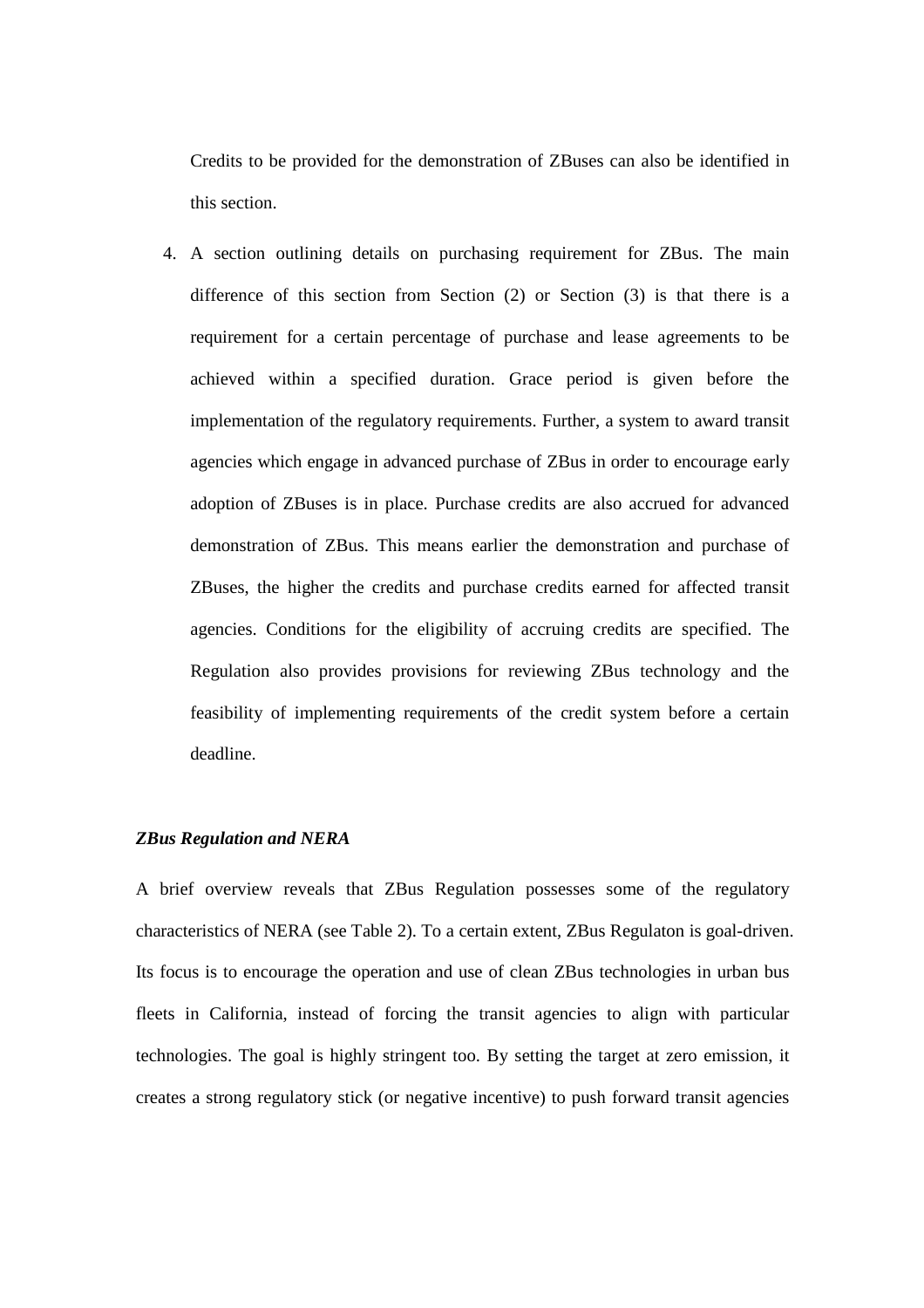to collaborate with automobile suppliers in search of alternative fuel technologies that can meet the stringent requirements. This is further enhanced through well-defined deadlines of regulatory compliance, which removes the uncertainty for technological investment and creates a level-playing field for companies to compete with each other through TEIs. Credit award systems are established under ZBus Regulation to provide an impetus for continuous innovation because transit agencies which undertake ZBus demonstrations or purchase of ZBuses in advance are given credits or purchase credits. The earlier the demonstrations/purchase of ZBuses, the higher the credits accrued. This provides a positive incentive and an impetus for transit agencies to develop advanced cleaner technologies early in exchange for more credits. The design of ZBus Regulation with well defined phase-in period also ensures that companies are given the time flexibility in search of innovative solutions instead of falling into a scenario to implement expensive solutions hastily to patch problems. Further time flexibility is given in the form of grace period assigned for demonstration. This provides the time that allows transit agencies to develop their relevant innovation capabilities in transiting towards the advanced vehicle technologies. Options for joint implementation enhance inter-organizational learning and resource sharing with the possibility to further strengthen innovation capabilities of individual transit agencies. The establishment of CaFCP also boosts the innovation competence of transit agencies through partnerships and collaborations with a wide array of stakeholders possessing different capabilities and resources. The requirement for demonstration under the ZBus Regulation allows the building up of innovation competence and provides the transit familiarize with a testing ground to test their capabilities in adapting to new environmental technologies, as well as firm receptivity towards previously unfamiliar environmental technologies such as fuel cell buses.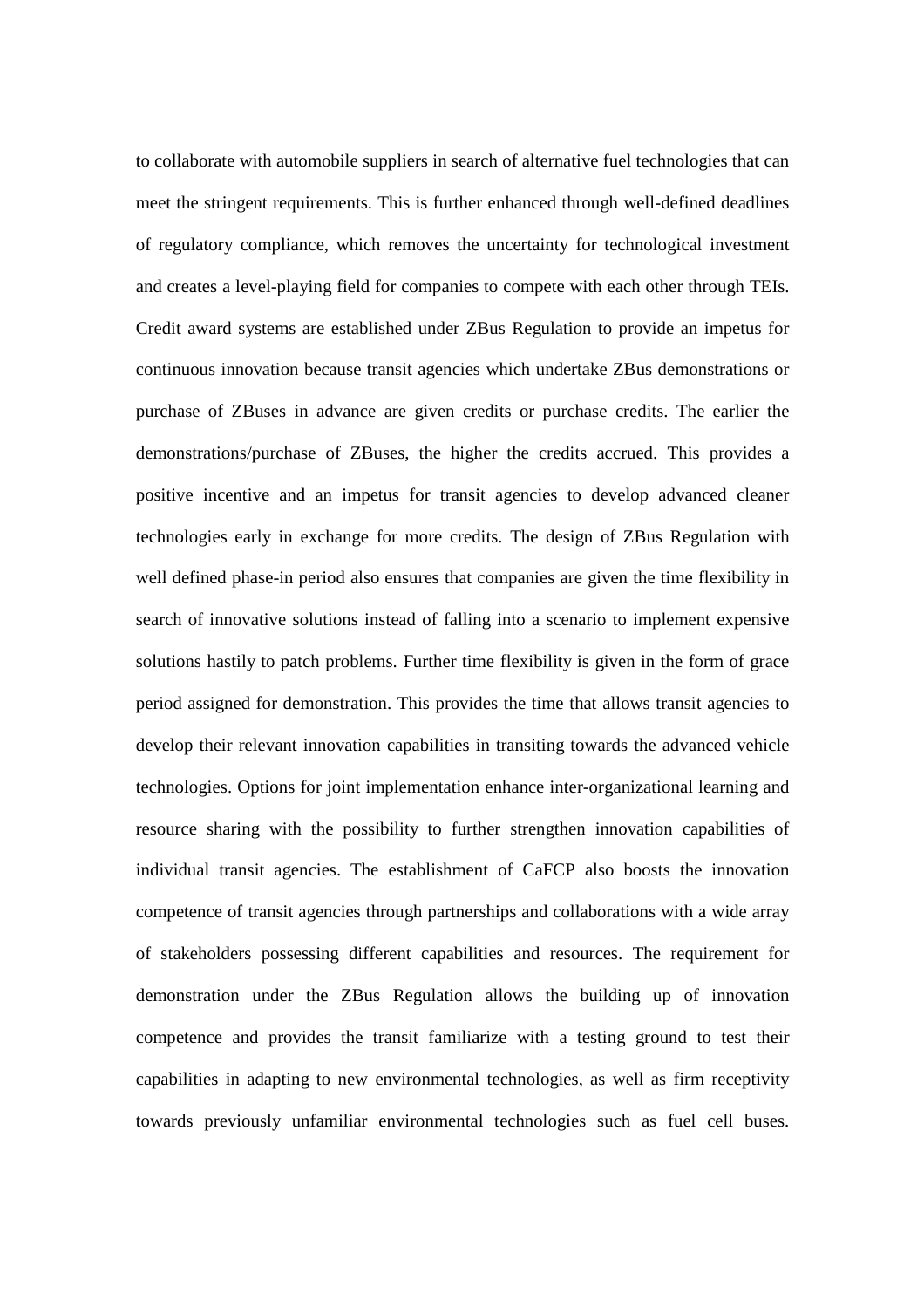Furthermore, participation is allowed under the ZBus Regulaton, in the form of regular meeting with industrial stakeholders and public consultation. These open up the opportunities for dialogue and communication, as well as opportunities for relationship and trust building between the regulated and the regulators. It results in an improvement in the receptivity of agencies towards the ZBus regulatory requirements and active search of TEIs instead of negatively resisting the regulatory requirements.

| <b>NERA Regulatory</b> | <b>Evidence</b>                                                                                                                                                                                                                                                                                                                                                        |  |  |  |  |
|------------------------|------------------------------------------------------------------------------------------------------------------------------------------------------------------------------------------------------------------------------------------------------------------------------------------------------------------------------------------------------------------------|--|--|--|--|
| <b>Characteristics</b> |                                                                                                                                                                                                                                                                                                                                                                        |  |  |  |  |
| <b>Goal-setting</b>    | The goal of encouraging the use and operation of<br>zero-emission buses (ZBuses) in California is<br>established by CARB.                                                                                                                                                                                                                                              |  |  |  |  |
| <b>Stringency</b>      | High stringency. ZBus Regulation requires that a certain<br>percentage of buses purchased or leased should be<br>ZBuses before commercial ZBuses are available. The<br>Regulation requires transit buses to commit in the<br>demonstration of a certain number of ZBuses on street.                                                                                    |  |  |  |  |
| <b>Certainty</b>       | Deadlines for ZBus demonstration and well defined<br>phase-in periods for demonstration of certain percentage<br>of ZBuses are established. Also it provides clear<br>deadlines for compliance with other specifications and<br>requirements, such as bid proposals for materials and<br>services in support of demonstration project, initial and<br>final reporting. |  |  |  |  |
| <b>Consistency</b>     | It is broadly consistent with another fleet rule established<br>by CARB, the ZEV Mandate or ZEV Regulation.                                                                                                                                                                                                                                                            |  |  |  |  |
| <b>Flexibility</b>     | Transit agencies are given a grace period to implement<br>ZBus demonstration programmes and options for joint<br>implementation of demonstration and purchase/leasing<br>agreements of ZBuses are provided.                                                                                                                                                            |  |  |  |  |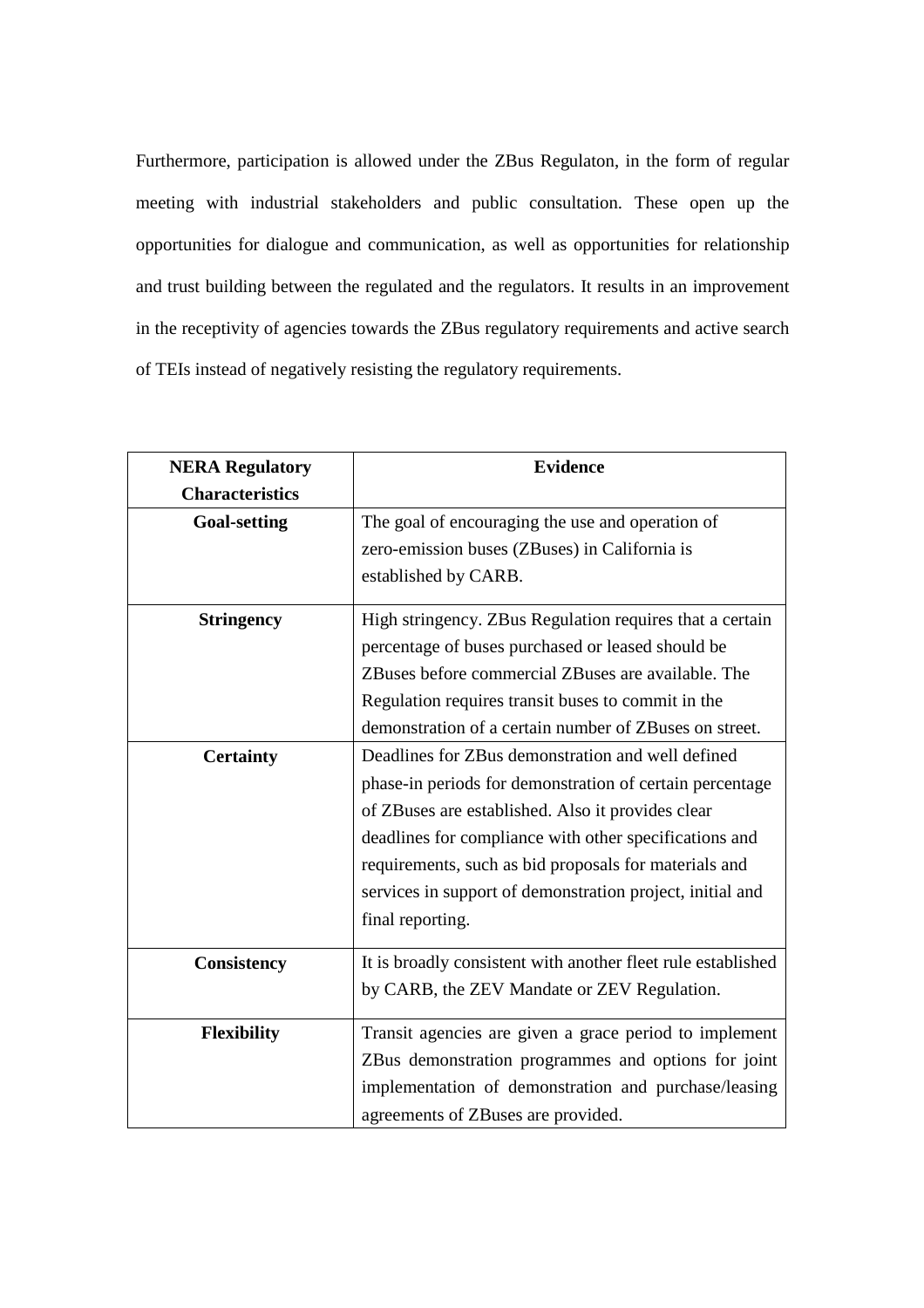| <b>Incentive-driven</b>    | Credit award systems are provided to encourage early         |  |  |  |  |
|----------------------------|--------------------------------------------------------------|--|--|--|--|
|                            | adoption of advanced ZBus technologies. The earlier the      |  |  |  |  |
|                            | adoption, the higher the credits accrued. This triggers off  |  |  |  |  |
|                            | an incentive for search for innovative solutions for         |  |  |  |  |
|                            | transit agencies to achieve earlier compliance in            |  |  |  |  |
|                            | exchange for credit awards (which can be in the form of      |  |  |  |  |
|                            | purchase credit, for instance, 1 purchase credit $= 1$ ZBus) |  |  |  |  |
| Participatory              | The government has extensive consultation with the           |  |  |  |  |
|                            | transit agencies and other stakeholders, through regular     |  |  |  |  |
|                            | meetings with the regulated parties and consultations        |  |  |  |  |
|                            | with the public.                                             |  |  |  |  |
| <b>Capability-enhanced</b> | The option for joint participation between transit           |  |  |  |  |
|                            | agencies creates opportunities for inter-organizational      |  |  |  |  |
|                            | learning and sharing of funding resources.<br>The            |  |  |  |  |
|                            | availability of CaFCP in addition provides opportunities     |  |  |  |  |
|                            | for transit agencies to team up auto manufacturers,          |  |  |  |  |
|                            | energy companies, fuel cell technology companies and         |  |  |  |  |
|                            | government agencies at the local, state and federal levels   |  |  |  |  |
|                            | in fuel cell demonstration. The requirements for proposal    |  |  |  |  |
|                            | submission and reporting facilitate institutional learning   |  |  |  |  |
|                            | and prepare firms for new and unfamiliar technologies.       |  |  |  |  |

**Table 2. Regulatory Characteristics of ZBus Regulation**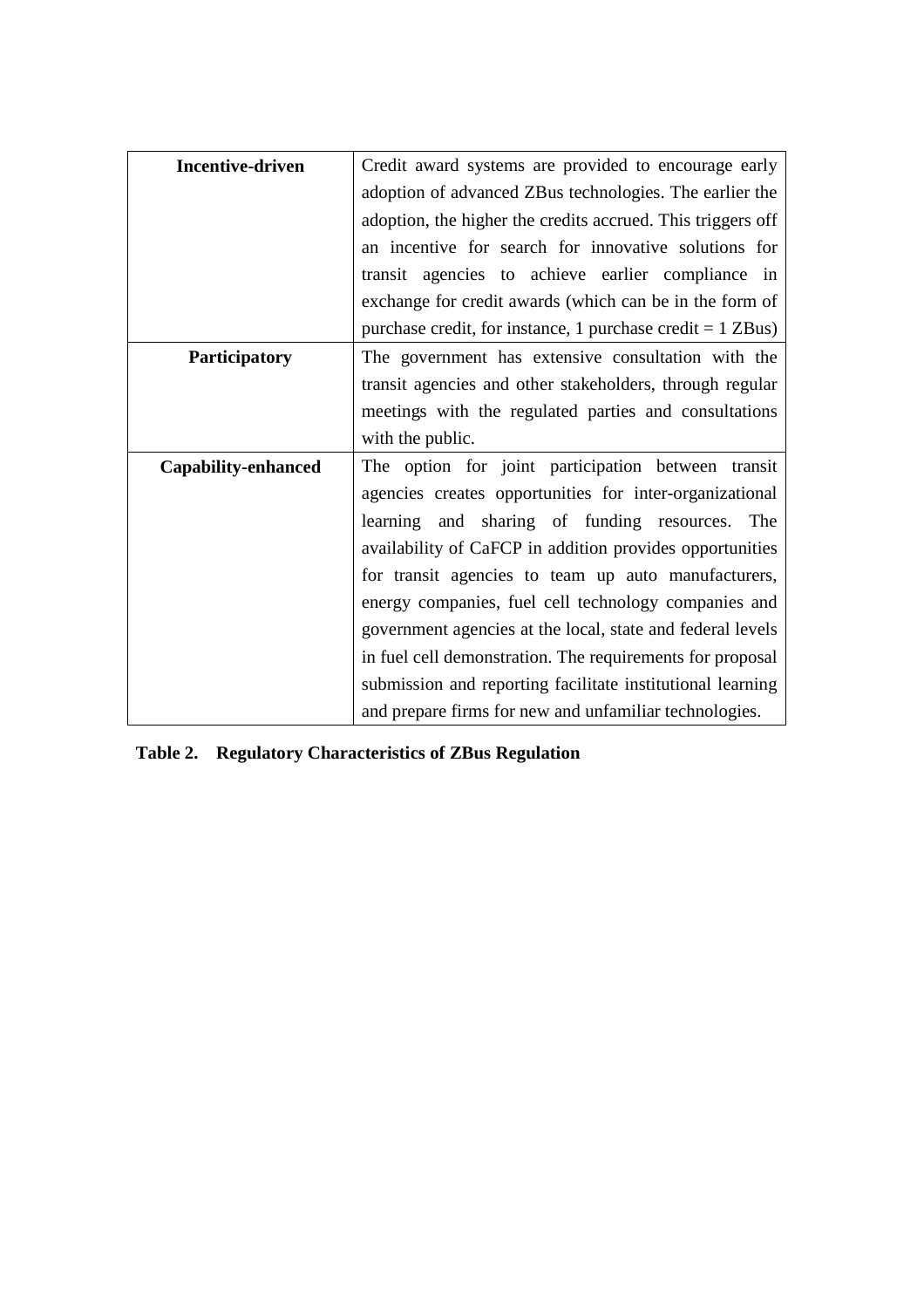#### *Favourable Innovation Conditions: What is the Role of ZBus Regulation?*

In the following, citing from the case of ZBus Regulation introduced in California by California Air Resources Board, we demonstrate how the New Environmental Regulatory Approach enhances the favourable innovation conditions that are needed for transit agencies to engage in ZBus demonstrations.

In the previous session, it has been argued that three favourable innovation conditions, namely, economic incentives, innovation capabilities and stakeholder norms, attitudes and behaviours, are known to influence firm-level TEI decisions and behaviours. For firm-level TEIs to occur, environmental regulations and policies should target at creating economic incentives, enhancing innovation capabilities, and changing stakeholder perceptions and receptivity towards technology change.

First of all, it is noticed that the demonstration and purchase of unconventional zero emission buses such as the fuel-cell prototype requires substantial financial investment in the short term, with profit-returns not obtainable in the foreseeable future. It is estimated that the current technology costs for a fuel cell electric technology is US\$2,200,000 (CARB, 2009c), this is about double of the cost of CNG Hybrid Electric or Battery Electric, or almost four times the cost of Diesel Hybrid Electric. The current technology cost scenario makes the demonstration or purchase of zero-emission fuel cell buses a financially unattractive option. Hence, without a strong regulatory pressure, it is very difficult to create a strong negative incentive for transit agencies to pursue the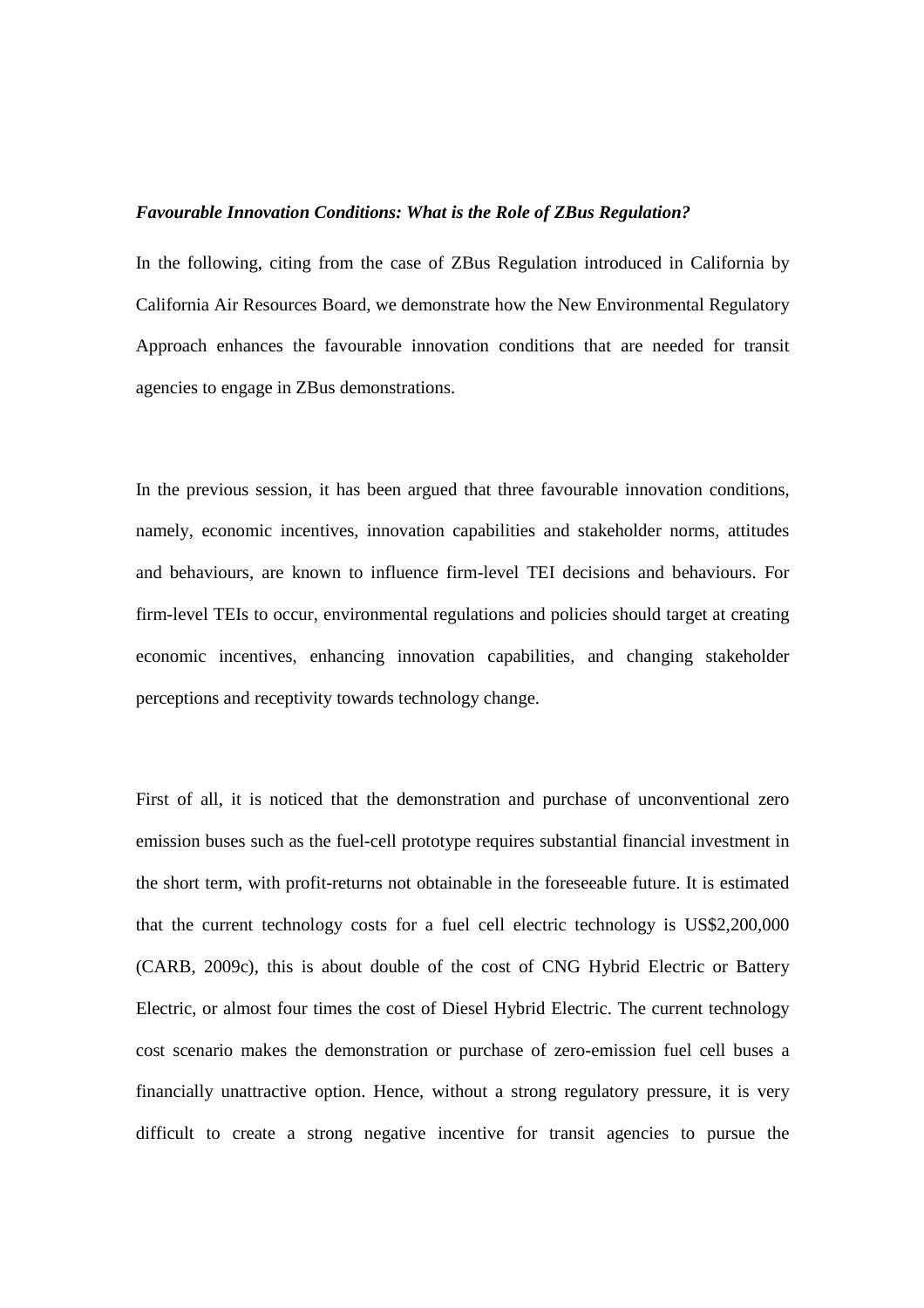zero-emission technology and collaborate with the automobile suppliers and fuel cell technology developers. The guiding principle of ZBus Regulation includes the objectives of meeting California's criteria pollutant and GHG emission reduction goals, helping the development and commercialization of zero-emission technologies, and ensuring the transit agencies to be able to cost effectively replace a diesel or CNG bus with a zero-emission bus (CARB, 2009c). With clearly defined goals, and highly stringent regulations, ZBus Regulation sends forth a clear message and sets forth a strong impetus to mobilize transit companies to start searching for advanced cleaner environmental technologies that can meet the stringent requirements.

Unlike the TERA, the ZBus Regulation is designed to reduce the rigidity by making it technology-forcing instead of technology-setting. In addition to the fuel cell technologies, other technologies such as electric cars are potentially possible to attain the zero emission target. ZBus Regulation is also designed with clearly defined time frames for regulatory compliance. The early announcement of the regulation provides a consistent and definite signal so that industries can plan ahead and search for more cost-effective solutions instead of being forced to hastily comply and locked into expensive options. The regulatory imperative alerts the California transit agencies to the need of continuously upgrading their technological, technical and organizational capabilities to meet the zero-emission requirements. It also removes the rigidity of NERA with increasingly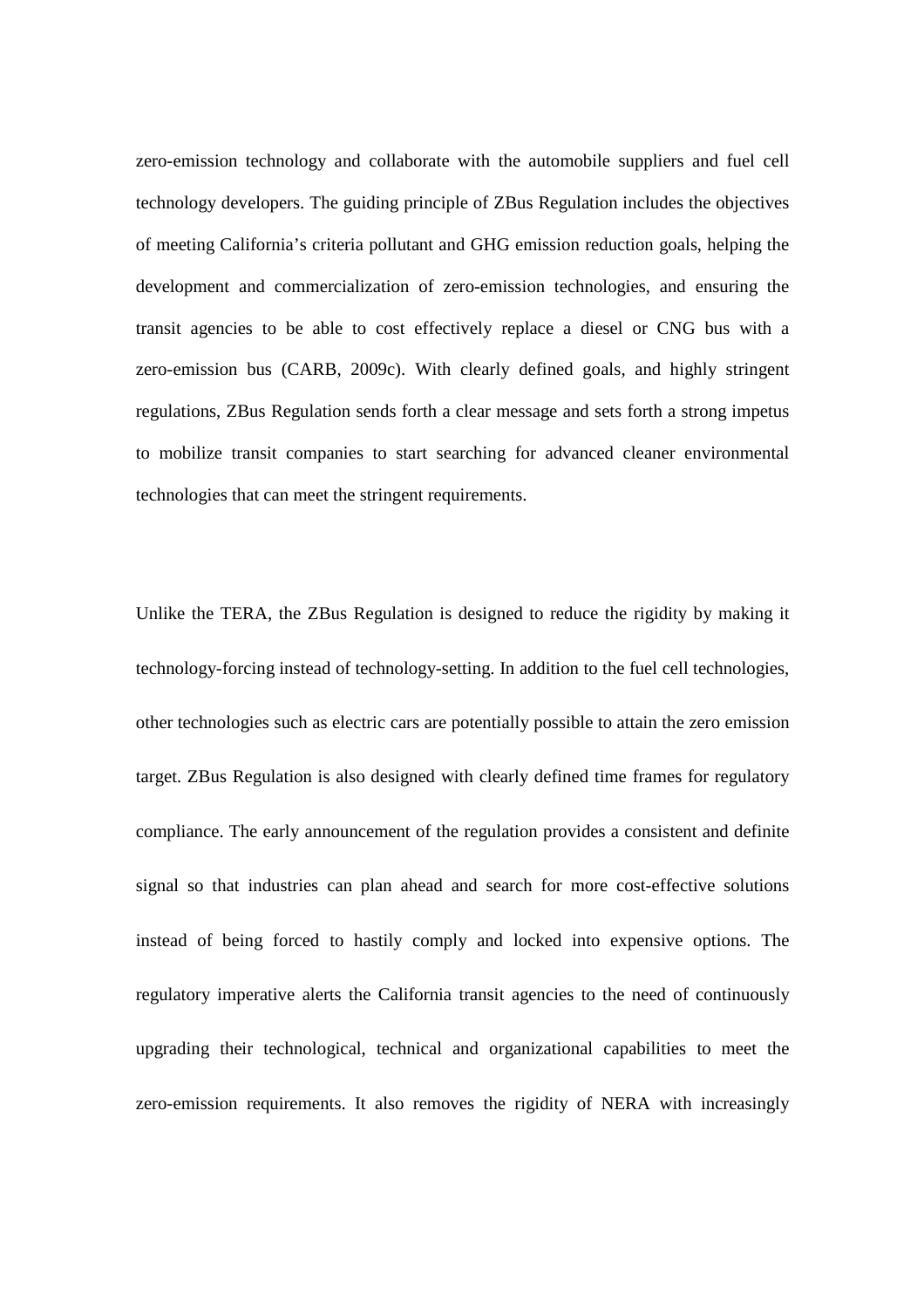flexibility in terms of what technological options one can choose and when one is to comply. The stringent emission requirements and implementation schedule sets an imperative for the California transit operators to conduct ZBus demonstrations. An evaluation report (CARB, 2006) on ZBus Regulation showed that ZBus has successfully kick-started transit agencies' pursuit of fuel cell transport technologies.

*"Based on demonstrated performance, expected cost and availability, transit agencies viewed the fuel cell engine as the transportation industry's environmental solution and eagerly initiated efforts to further test and evaluate fuel cell buses. In addition, at the time the transit bus regulation was developed, information available to staff indicated that the research and development of fuel cells would result in their market application in transit buses before their application in light duty vehicles (CARB, 2006)."* 

Regulatory pressure alone, however, would not enable the service providers to successfully engage in ZBus demonstration or purchase. For transit agencies to purchase technologically unproven and commercially immature technologies involves high investment capital and high economic risk. Economic incentives must be sufficiently provided to counter-balance the cost sheet. ZBus Regulation is established with the goal to encourage development and commercialization of ZBus technology (CARB, 2009c). A number of supporting policies have been in place in support of ZBus. First, three major transit agencies' fuel cell demonstration programmes were supported by both public and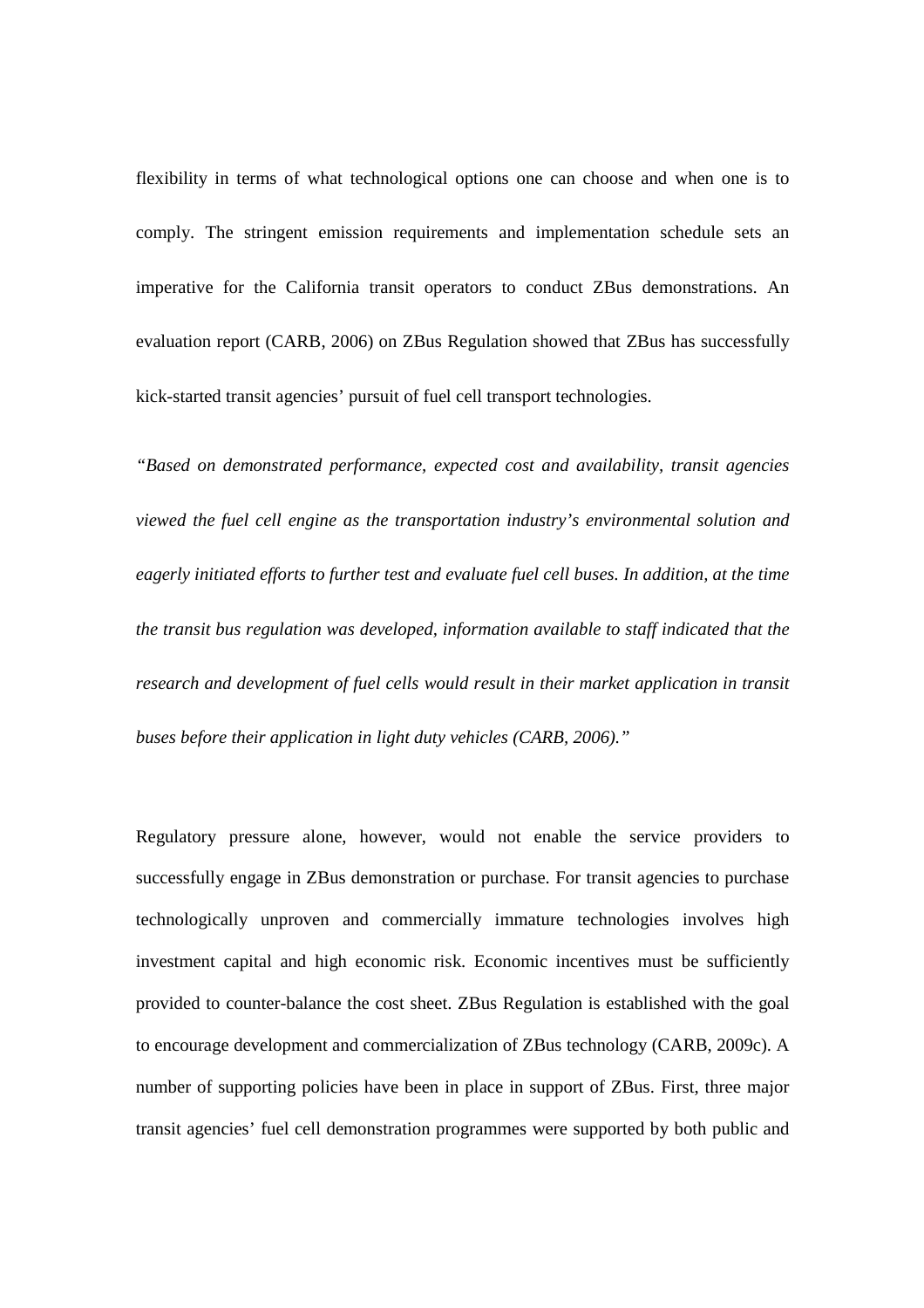private funding, in which the government is the major funding source (CaFCP, 2007a). Eighty percent of the purchases of transit buses and supporting infrastructure are funded by the local, state and federal government agencies and the rest twenty-percent is obtained from other funding sources (US Department of Energy, 2007). Furthermore, a credit system is in place to encourage advanced demonstration and purchase of ZBus options, the earlier the adoption, the higher the credits/purchase credits gained. This provides additional incentives for transit agencies to overcome the cost-benefit imbalance and makes the demonstration or purchase of ZBus options more viable. It is estimated that the total cost of purchasing fuel cell buses for all transit agencies will range from US\$32 million starting in 2012 to US\$59 million starting in 2015. The award credit system and the initial private and public financial aids also helped the providers positively to overcome part of the entry barriers.

Economic incentives alone, as argued in previous sections, does not account for all factors that determine firm-level TEIs. Innovation capabilities, in the form of technical, technological and organizational capabilities must be addressed. In order to transit from existing diesel pathway to new technological pathway, it requires transit agencies to establish infrastructural, operational and maintenance systems for new sets of technological and operational skills and expertise. Along with supportive policy programmes such as the CaFCP, ZBus Regulation enhanced the innovation capabilities of transit agencies by requiring ZBus demonstration. The setting up of phase-in periods and ZBus demonstration and constant reporting to the regulators helps transit equip themselves with the necessary capabilities towards the zero-emission pathway. ZBus demonstration helped them familiarize with ZBus development, operation and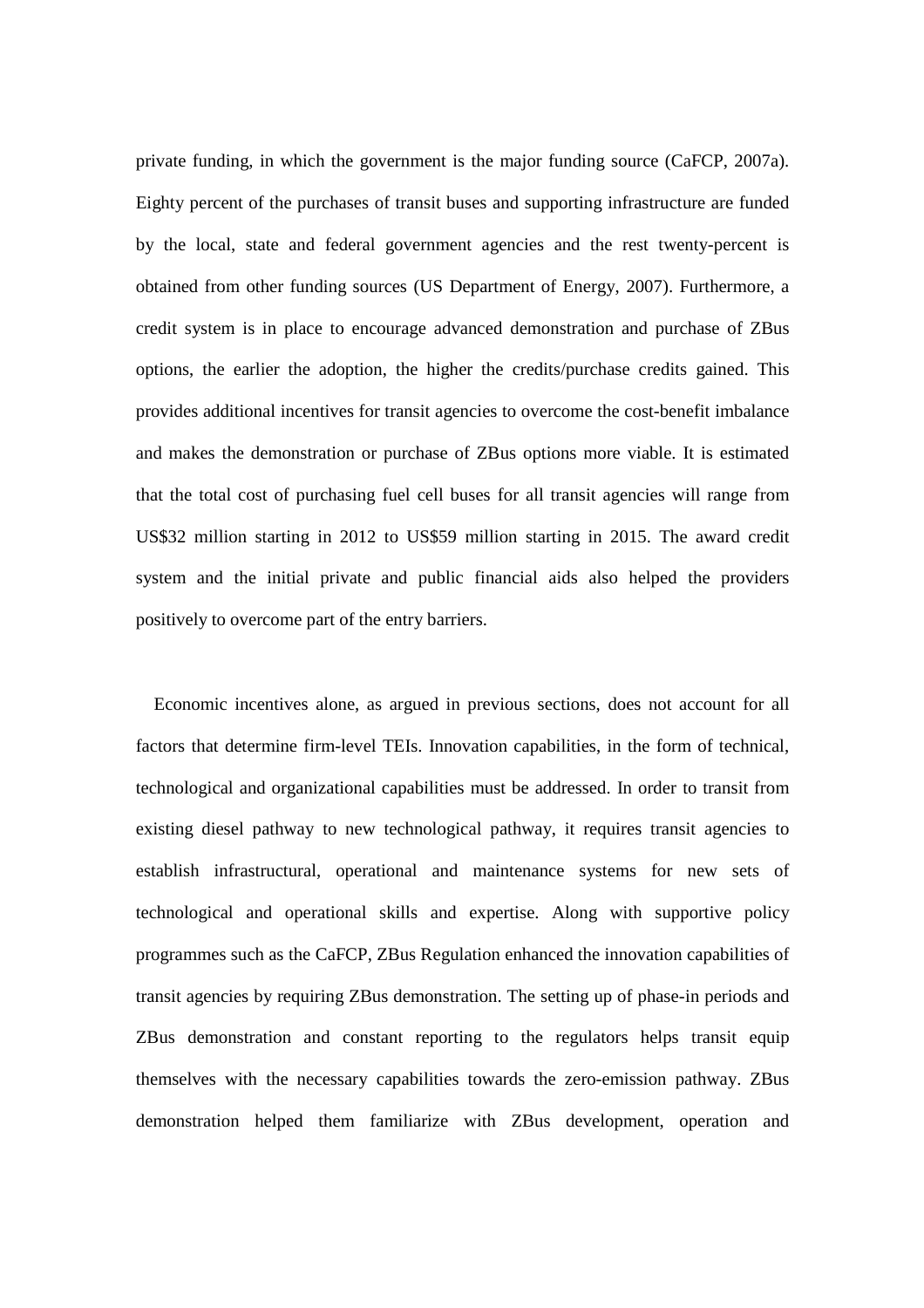maintenance. The option that allows joint implementation is also a clear indication that ZBus Regulation has taken into account of the constraints in terms of resources and expertise that transit agencies might face in regulation compliance. The setting up of CaFCP provides a platform to team up transit companies, auto manufacturers, energy companies, fuel cell technology companies and government agencies to push forward fuel cell commercialization. Since its establishment in 1999 by two California state government agencies in joint efforts with six private companies, it has continued to play a pivotal role in providing the essential infrastructural, technological and institutional support (CaFCP, 2007b). The information collected by the regulators in return can help the regulators evaluate the feasibility of ZBus technologies and modify regulatory requirements.

Stakeholder norms, attitudes and behaviours impact significantly firm decision-making on technology change. The ZBus regulation has been characterized by a participatory process that kickstart dialogues and communications between public stakeholders and the regulators. Regular public workshops were held to review the ZBus regulation. Information and ideas on ZBus regulation were collected from public stakeholders. Trust between the government and the transit operators and the public community at large was built up. Award schemes under ZBus Regulation reinforce the government's determination to encourage zero-emission bus demonstration and purchase instead of penalizing them for non-conmpliance (CARB, 2009b). The collection of public opinions and constant dialogues with public stakeholders also fosters a trust-building relationship and steers stakeholders to shift towards the zero-emission pathway.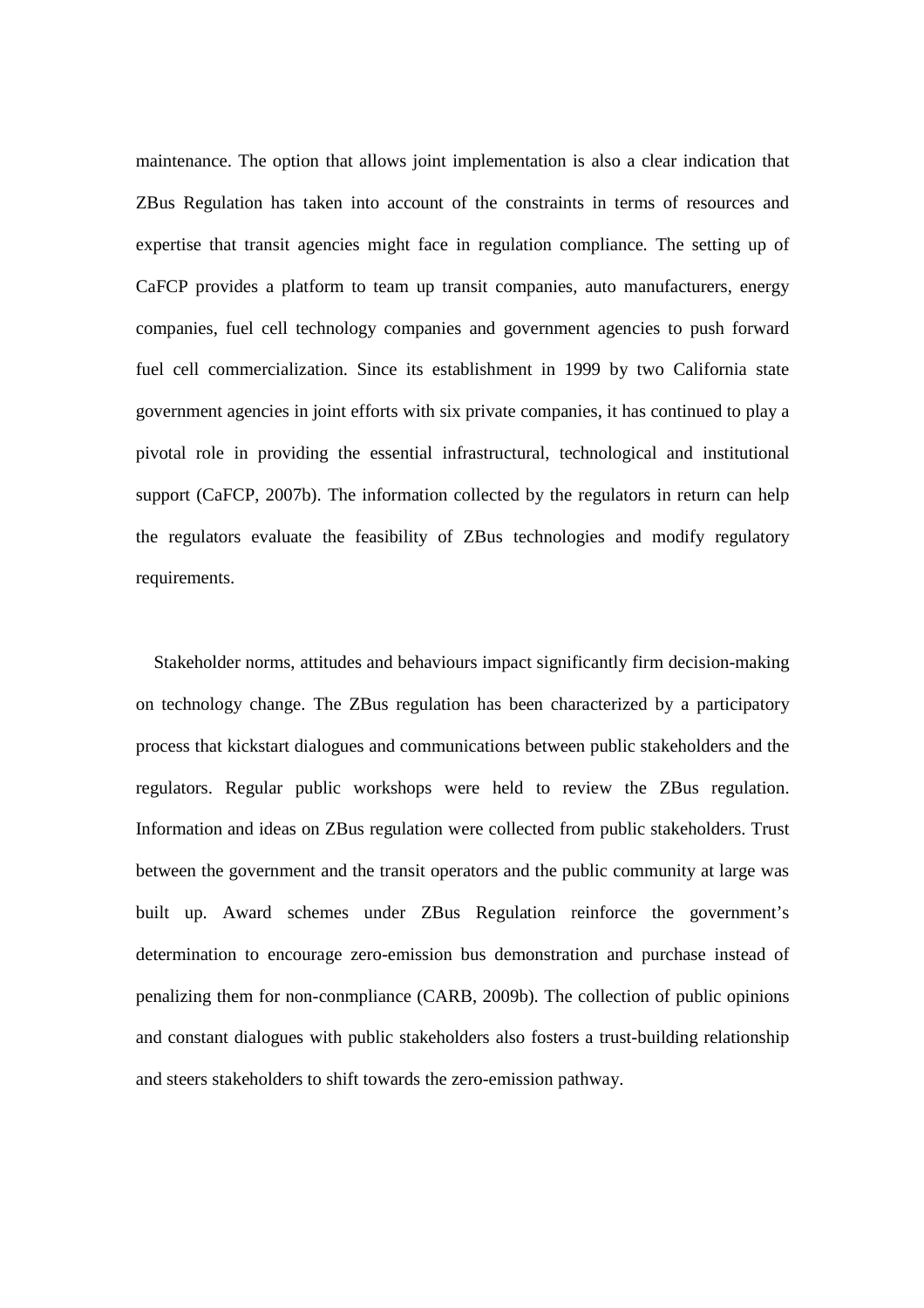## **CONCLUSION**

Against the background of ecological modernization which takes on the assumption that a more positive relationship between the environment and economy is achievable through TEI, this paper examines what factors influence the adoption of TEIs and highlights what role environmental regulation can play in stimulating TEIs and achieve the win-win environmental-economic objective. The New Environmental Regulatory Approach (NERA) is proposed, it departs from Traditional Environmental Regulatory Approach (TERA) in terms of its innovation orientation. It features the following design and implementation characteristics: goal-setting, stringency, flexibility, certainty, consistency, incentive-driven, capability-enhanced. It aims to enhance the economic incentives, innovation capabilities and the stakeholder norms, attitudes and behaviours which offer potential for continuous environmental improvement and economic competitiveness.

On the one hand, the paper argues against the TERA which has repeatedly been considered to be ineffective in mobilizing companies to continuously improve their environmental performance due to its adversarial, inflexible and command and control regulatory nature. On the other hand, there is a reservation to increasingly shift towards NEPIs, as stringent environmental regulation is a necessary component to provide a huge negative incentive to trigger continuous environmental improvement through TEIs. Our argument is therefore to capitalize on the strengths of good environmental regulation, and strengthen its capacity to create the favourable conditions, including market incentives, innovation capabilities and stakeholder receptivity towards technology change by complementing it with incentive-based and voluntary measures.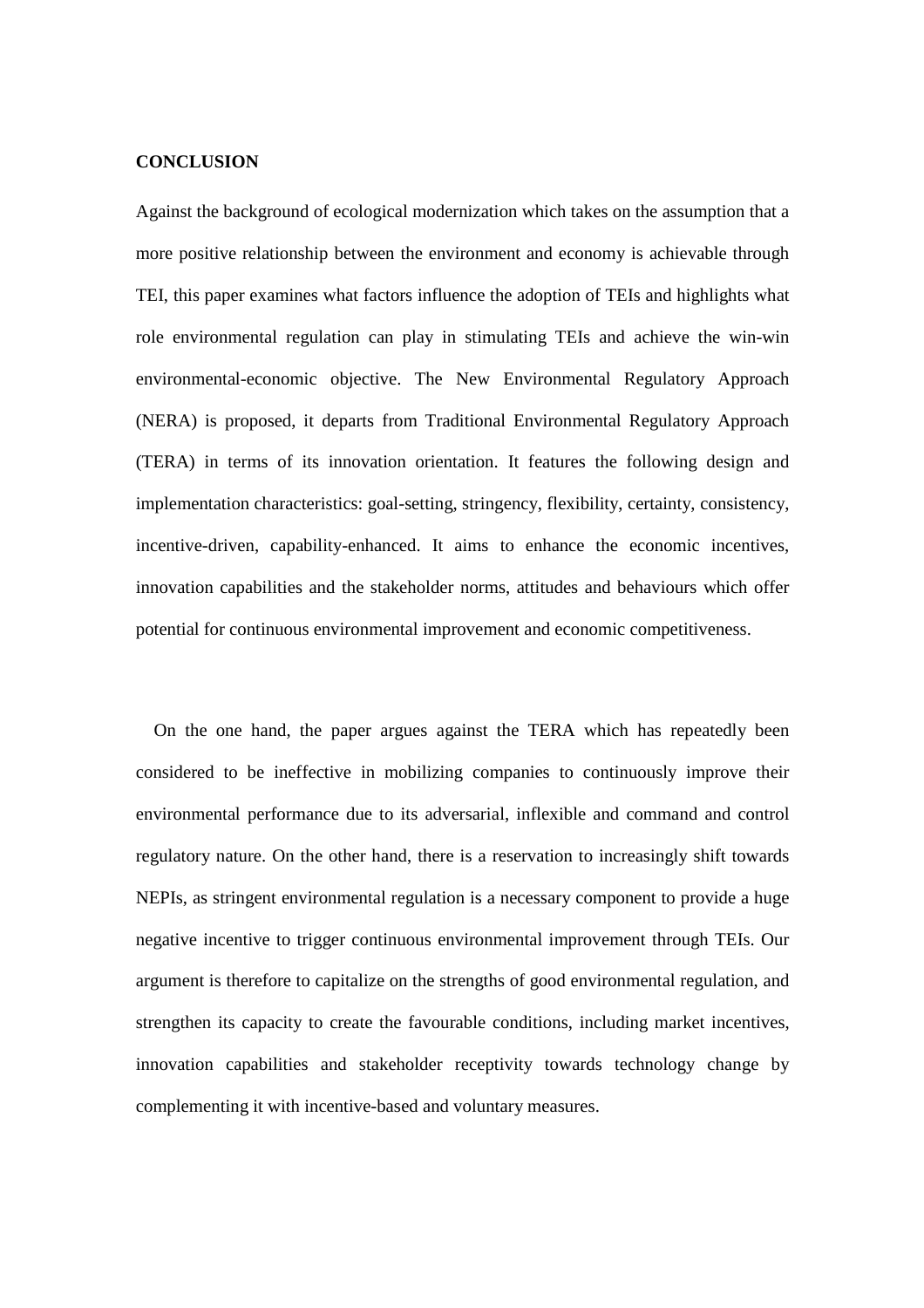Using the case of Zero Emission Bus Regulation introduced by California Air Resources Board adopted in 2000, we argue that this type of regulation resembles NERA and sharing similar regulatory characteristics in terms of its innovation orientation, goal-setting, high stringency, certainty, consistency, incentive-driven, participatory and capacity-building. The Regulation creates a high regulatory stick, i.e. zero-emission target, and is complemented with other supportive policy packages, such as financial support, credit system, and voluntary programmes which support collaborative efforts in searching for zero-emission technologies that can meet the stringent zero-emission requirement. The programme mobilized transit agencies in California to commit to fuel cell bus and other ZBus demonstrations. Considerable success has been achieved in the initial demonstration of ZBuses. A total of seven ZBuses, six of them of the fuel cell prototype, have been put onto streets in California for demonstration. Five Bay Area transit agencies will participate in twelve advanced bus demonstrations this year. The regulatory requirement for 15% of the buses purchased to be ZBuses by 2011 or 2012 will provide a significant imperative and continuous impetus to mobilize transit agencies to commit to fuel cell demonstration projects, and the development and commercialization of ZBuses in California. ZBus Regulation offers an example of how properly-designed and implemented environmental regulation are able to create favourable innovation conditions that change the relationship between environment and economy to a more positive end.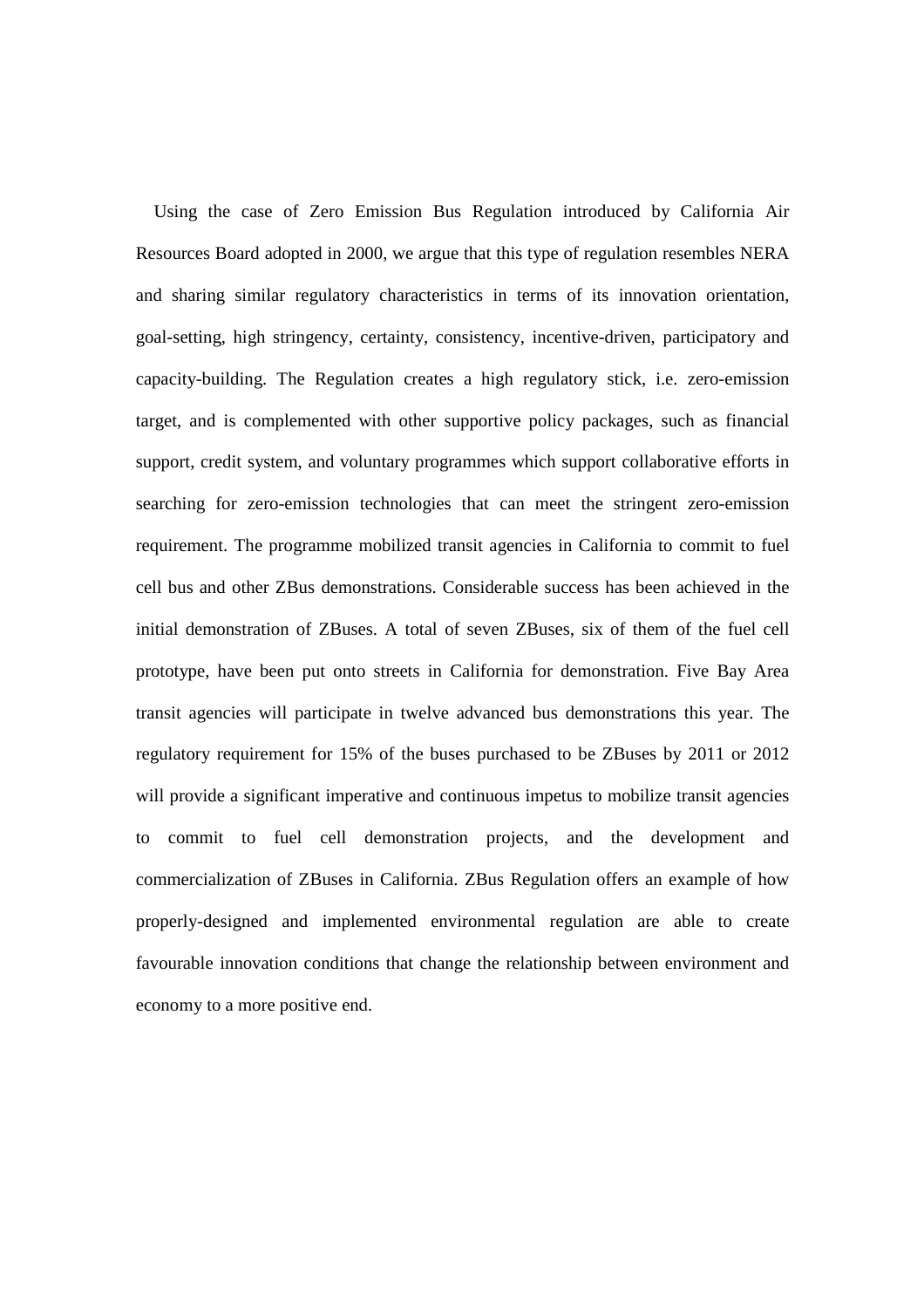## *References*

- Ashford, N. A., 2000, An Innovation-based Strategy for a Sustainable Environment. In J. Hemmelskamp, K. Rennings, & F. Leone (Eds.), *Innovation-oriented Environmental Regulation: Theoretical Approach and Empirical Analysis*, p. 67—107. New York/Berlin: Springer-Verlag.
- Ashford, N., 2002, Government and Environmental Innovation in Europe and North *America, American Behavioral Scientist*, 45, 9, May 2002, 1417-1434
- Berkout and Gouldson, 2003, Inducing, Shaping, Modulating: Perspectives on Technology and Environmental Policy, F. Berkhout, L. Melissa and I. Scoones (eds.) *Negotiating Environmental Change*, Cheltenham, UK, Edward Elgar.
- Bernauer, T, S. Engels, D. Kammerer and J. Seijas, 2006, Explaining Green Innovation, *Working Paper of Center for Comparative and International Studies (CIS)*.
- Bonifant, B.C., M.B. Arnold and F.J. Long, 1995, Gaining Competitive Advantage through Environmental Investments, *Business Horizons* 38(4): 37—47.
- California Fuel Cell Partnership (CaFCP), 2007a, California Fuel Cell Partnership: Fuel Cell Buses. Available at: http://www.cafcp.org/fuel-vehl\_buses.html.
- California Fuel Cell Partnership (CaFCP), 2007b, California Fuel Cell Partnership: Who We Are. Available at: http://www.cafcp.org/aboutus.html.
- California Air Resources Board (CARB), 2004, CARB ZEV Program Fact Sheet, http://www.arb.ca.gov/msprog/zevprog/factsheets/2003zevchanges.pdf
- California Air Resources Board (CARB), 2006, Staff Report: Initial Statement of Reasons, Proposed Amendments to the Zero Emission Bus Regulations, California Environmental Protection Agency. Available at: http://www.arb.ca.gov/regact/zbus06/isor.pdf.
- California Air Resources Board (CARB), 2008, Preliminary Summary of Air Resources Board Action (3/27/08) for ZEV Program, http://arbis.arb.ca.gov/msprog/zevprog/zevreview/summary.pdf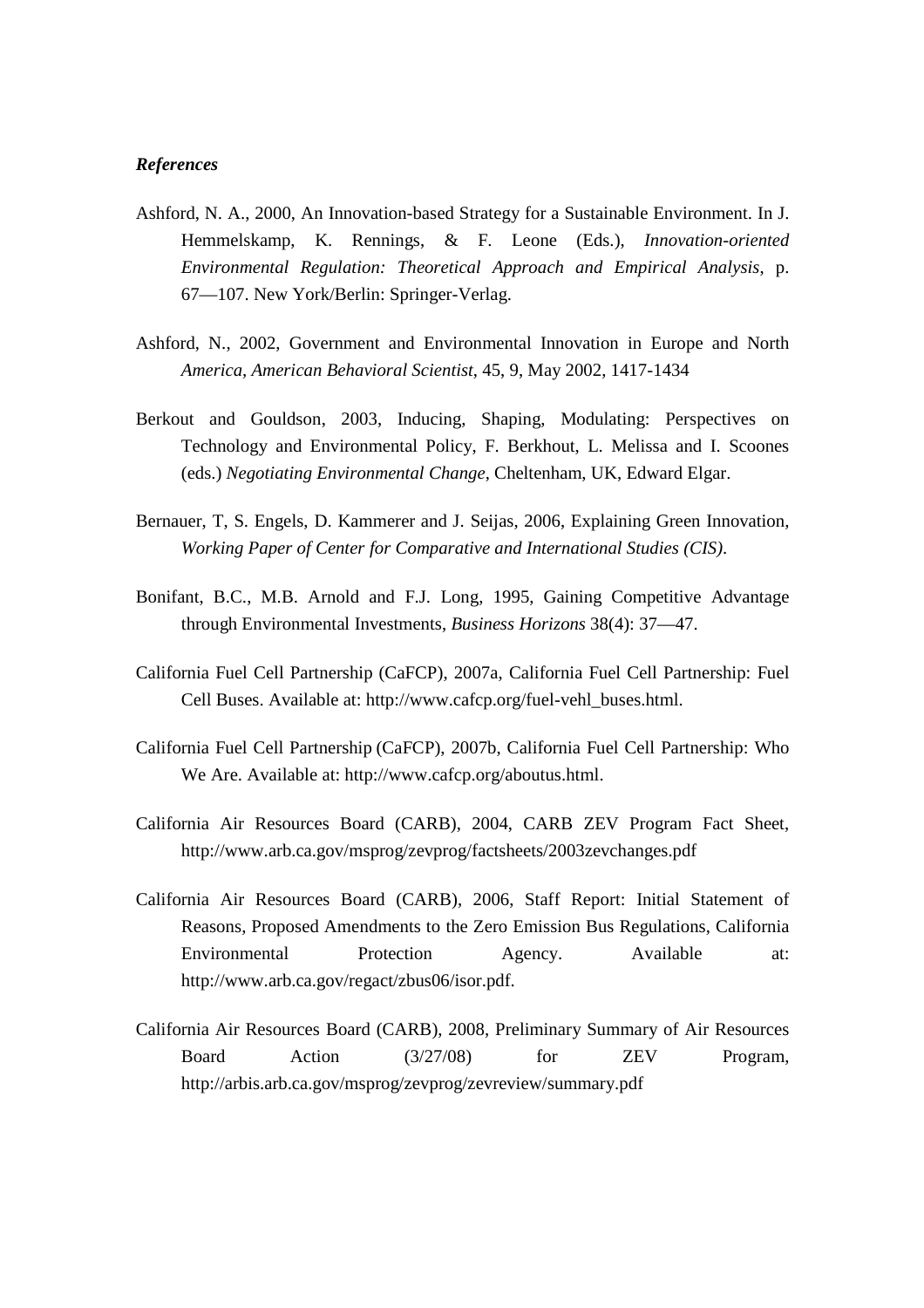- California Air Resources Board (CARB), 2009a, Proposed Regulation Order (Amend, adopt or repeal sections of title 13, California Code of Regulations) http://www.arb.ca.gov/msprog/bus/zeb/ZBusFinalRegOrder\_Clean.pdf
- California Air Resources Board (CARB), 2009b, Summary of Demonstration Projects. http://www.arb.ca.gov/msprog/bus/zeb/fcbdemos.pdf
- California Air Resources Board (CARB), 2009c, Zero Emission Bus Regulation. http://www.arb.ca.gov/msprog/bus/zeb/meetings/0509workshops/ZBusWrkshp\_v5- 19-09.pdf
- Cohen, M., 1997, Risk Society and Ecological Modernization: Alternative Visions for Postindustrial Nations, *Futures*, 29, 2, 105 -119.
- Corral, C.M., 2002, *Environmental Policy and Technological Innovation, Why Do Firms Adopt or Reject New Technologies?* Cheltenham, UK, Edward Elgar.
- Corral, C.M. 2003, Sustainable Production and Consumption Systems—Cooperation for Change: Assessing and Simulating the Willingness of The Firm to Adopt/Develop Cleaner Technologies. The Case of the In-Bond Industry in Northern Mexico, *Journal of Cleaner Production* 11, 2003, 411–426.
- Fiorino, D. J., 2006, *The New Environmental Regulation*, Cambridge: MIT Press.
- Gouldson, A.P. and J. Murphy, 1997, Ecological Modernization: Restructuring Industrial Economies, M. Jacobs (ed.) *Greening the Millennium? The New Politics of the Environment*, Oxford, Blackwell Publishers.
- Gouldson, A.P. and J. Murphy, 1998, *Regulatory realities: The Implementation and Impact of Industrial Environmental Regulation*, Earthscan, London.
- Hunold, C. and J. S. Dryzek, 2001, 'Greening the State? Ecological Modernization between State and Movement in the USA, UK, Germany and Norway', Paper Presented at the Joint Sessions of the European Consortium for Political Research, Grenoble, 6—11 April.
- Jaffe, A.B., R.G. Newell and R. N. Stavins, 2000, Technological Change and the Environment, November 2001, Discussion Paper 00 47REV.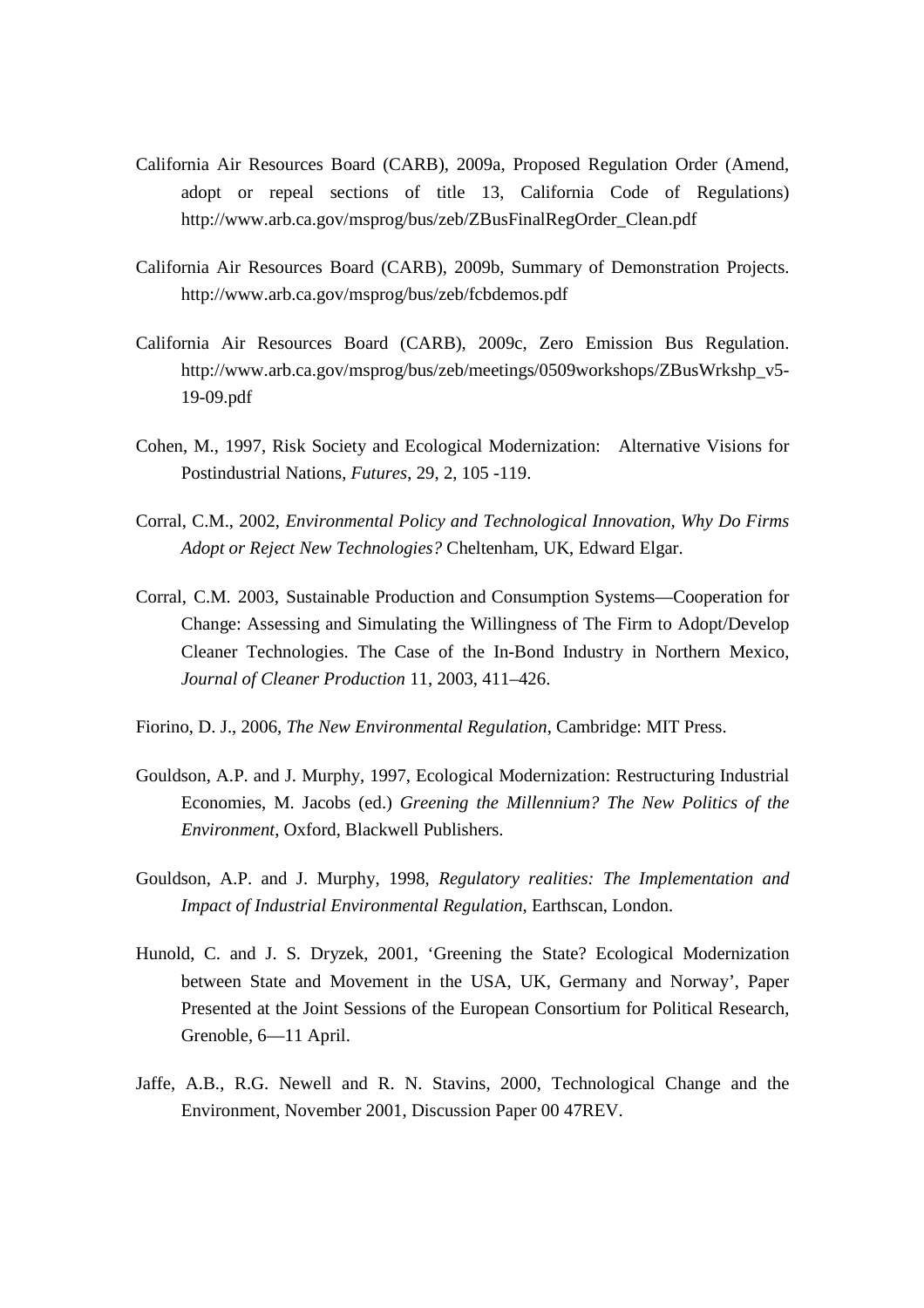- Jaffe, A.B., R.G. Newell and R.N. Stavins, 2004, Technology Policy for Energy and the Environment, in A.B. Jaffe, J. Lerner, and S. Stern, (eds.), *Innovation Policy and the Economy*, National Bureau of Economic Research, Cambridge, Chapter 2, 35-68, MIT Press.
- Janicke, M., 2008, Ecological Modernization: New Perspectives, *Journal of Cleaner Production* 16: 557—565.
- Kemp, R., 1997, The Transition from Hydrocarbons, in R. Kemp, *(eds.)*, *Environmental*  Policy and Technical Change: A Comparison of the Technological Impact of *Policy Instruments*, Cheltenham, Edward Elgar.
- Klemmer, P., U. Lehr and K. Lobbe, 1999, *Environmental Innovation, Incentives and Barriers,* Berline, Analytical.
- Mol, A.P.J., 1995, Ecological Modernization Theory, *The Refinement of Production, Ecological Modernization Theory and the Chemical Industry*, Ultrecht, Van Arkel.
- Mol, A.P.J., 2001, Globalization and Environmental Reform the Ecological Modernization of the Global Economy. Cambridge, Mass., London.
- Mol, A.P.J. and Sonnefeld, D., 2000, Ecological Modernization Around the World: An Introduction, in A.P.J. Mol and G. Spaargaren, *(eds.)*, *Ecological Modernization Around the World*, United Kingdom, Frank Cass Publishers.
- Mohr, R.D., 2002, Technical Change, External Economies, and the Porter Hypothesis, *Journal of Environmental Economics and Management*, 43, 158-168.
- Murphy, J., 2000, Ecological Modernization, Editorial, *Geoforum*, 31, 2000, 1-8.
- Norberg-Bohm, V. and T. de Bruijin, 2005, Conclusions: Lessons for the Design and Use of Voluntary, Collaborative, and Information-based Approaches to Environmental Policy, in T. de Bruijn and V. Norberg-Bohm, (eds.), *Industrial Transformation, Environmental Policy Innovation in the United States and Europe*, Chapter 14, 361-388, MIT.
- Ogus, A., 1994, Economic Instruments, in *Regulation, Legal Form and Economic Theory*, Chapter 11, Oxford, Clarendon Press.